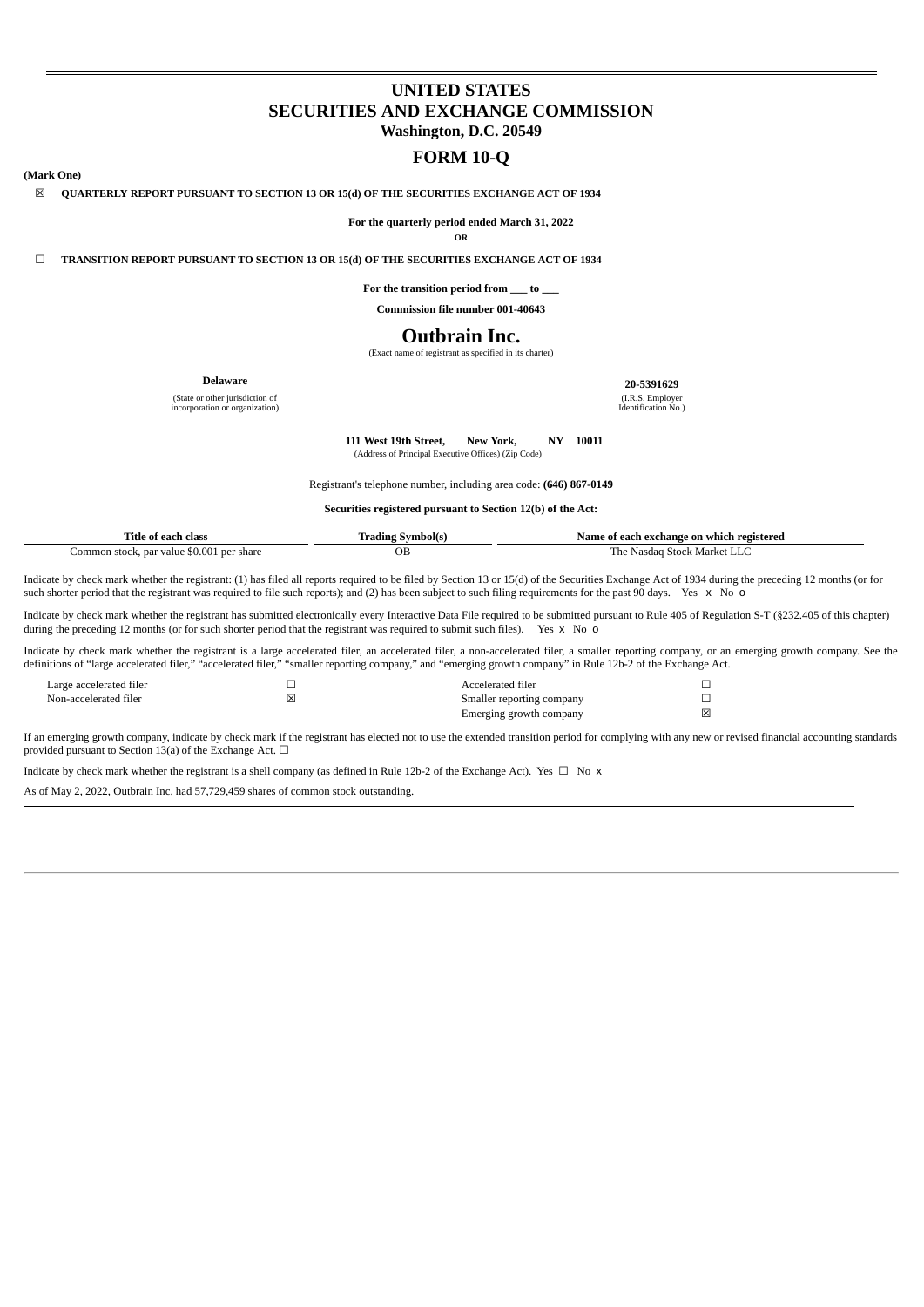## **TABLE OF CONTENTS**

|                   |                                                                                                     | Page            |
|-------------------|-----------------------------------------------------------------------------------------------------|-----------------|
|                   | <b>Part I - Financial Information</b>                                                               |                 |
| Item 1.           | <b>Financial Statements</b>                                                                         |                 |
|                   | <b>Condensed Consolidated Balance Sheets</b>                                                        |                 |
|                   | <b>Condensed Consolidated Statements of Operations</b>                                              |                 |
|                   | <b>Condensed Consolidated Statements of Comprehensive (Loss) Income</b>                             |                 |
|                   | Condensed Consolidated Statements of Convertible Preferred Stock and Stockholders' Equity (Deficit) |                 |
|                   | <b>Condensed Consolidated Statements of Cash Flows</b>                                              |                 |
|                   | <b>Notes to Condensed Consolidated Financial Statements</b>                                         | $\overline{10}$ |
| Item 2.           | <b>Management's Discussion and Analysis of Financial Condition and Results of Operations</b>        | 25              |
| Item 3.           | Quantitative and Qualitative Disclosures About Market Risk                                          | 38              |
| Item 4.           | <b>Controls and Procedures</b>                                                                      | 39              |
|                   | <b>Part II - Other Information</b>                                                                  |                 |
| Item 1.           | <b>Legal Proceedings</b>                                                                            | 40              |
| Item 1A.          | <b>Risk Factors</b>                                                                                 | 40              |
| Item 2.           | Unregistered Sales of Equity Securities and Use of Proceeds                                         | 40              |
| Item 6.           | <b>Exhibits</b>                                                                                     |                 |
| <b>Signatures</b> |                                                                                                     | $\frac{42}{43}$ |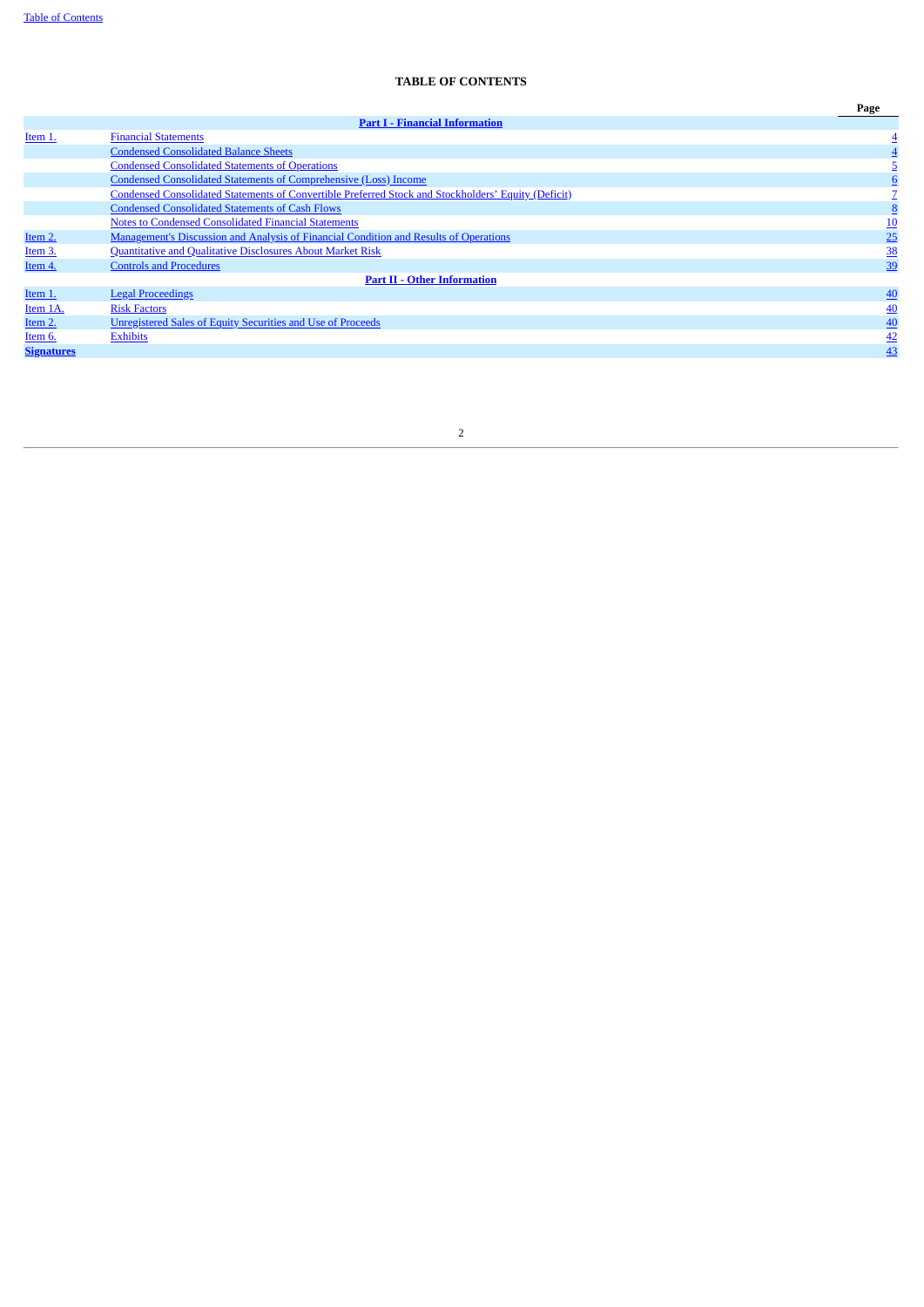#### **Note About Forward-Looking Statements**

This Quarterly Report on Form 10-Q (this "Report") contains forward-looking statements within the meaning of the federal securities laws, which statements involve substantial risks and uncertainties. Forward-looking statem expectations, strategy, plans or intentions or are not statements of historical facts. We have based these forward-looking statements largely on our expectations and projections regarding future events and trends that we believe may affect our business, financial condition and results of operations. The outcome of the events described in these forward-looking statements is subject to risks, uncertainties and other

- overall advertising demand and traffic generated by our media partners;
- factors that affect advertising demand and spending, such as unfavorable economic or business conditions or downturns, instability or volatility in financial markets, and other events or factors outside of our control, such as geopolitical concerns, including the conflict between Russia and Ukraine, supply chain issues, inflationary pressures, labor market volatility, and the pace of recovery or any resurgences of the COVID-19 pandemic;
- any failure of our recommendation engine to accurately predict user engagement, any deterioration in the quality of our recommendations or failure to present interesting content to users or other factors which may cause us to experience a decline in user engagement or loss of media partners;
- limits on our ability to collect, use and disclose data to deliver advertisements;
- our ability to continue to innovate, and adoption by our advertisers and media partners of our expanding solutions;
- our ability to meet demands on our infrastructure and resources due to future growth or otherwise;
- our ability to extend our reach into evolving digital media platforms;
- our ability to maintain and scale our technology platform;
- our ability to grow our business and manage growth effectively;
- the success of our sales and marketing investments, which may require significant investments and may involve long sales cycles;
- the risk that our research and development efforts may not meet the demands of a rapidly evolving technology market;
- the loss of one or more of our large media partners, and our ability to expand our advertiser and media partner relationships;
- our ability to compete effectively against current and future competitors;
- failures or loss of the hardware, software and infrastructure on which we rely, or security breaches;
- our ability to maintain our revenues or profitability despite quarterly fluctuations in our results, whether due to seasonality, large cyclical events, or other causes;
- political and regulatory risks in the various markets in which we operate; the challenges of compliance with differing and changing regulatory requirements; and
- the risks incorporated by reference in Part II, Item 1A "Risk Factors" in this Report, as such factors may be revised or supplemented in subsequent filings with the SEC, and those included elsewhere in this Report.

<span id="page-2-0"></span>Accordingly, you should not rely upon forward-looking statements as an indication of future performance. We cannot assure you that the results, events and circumstances reflected in the forward-looking statements will be a looking statements made in this Report relate only to events as of the date on which the statements are made. We may not actually achieve the plans, intentions or expectations disclosed in our forward-fooking statements an otherwise, except as required by law.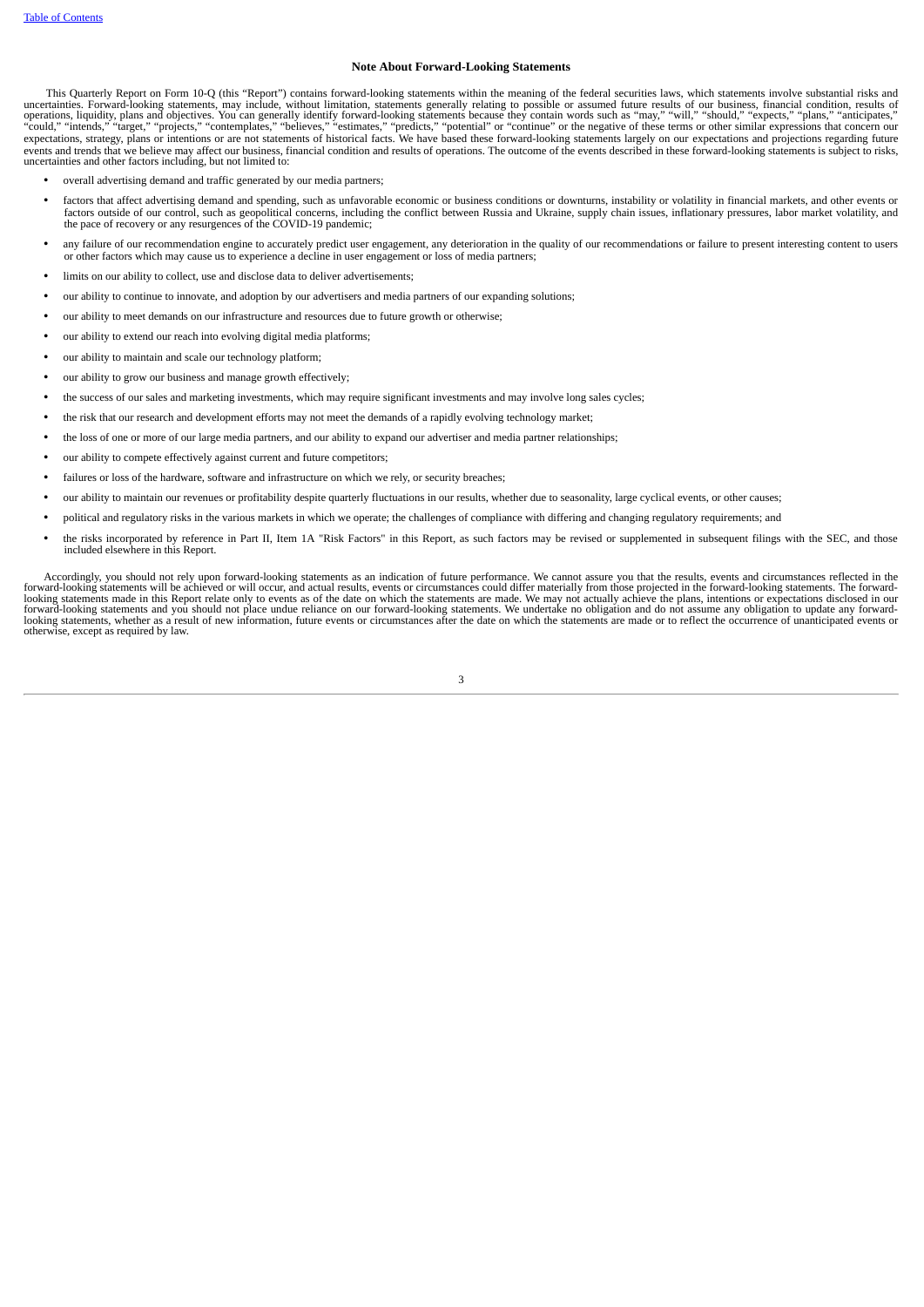## **Part I Financial Information**

## <span id="page-3-1"></span><span id="page-3-0"></span>**Item 1. Financial Statements**

#### **OUTBRAIN INC. Condensed Consolidated Balance Sheets** *(In thousands, except for number of shares and par value)*

|                                                                                                                                                                                                                                                           |              | March 31,<br>2022 |              | December 31,<br>2021     |  |
|-----------------------------------------------------------------------------------------------------------------------------------------------------------------------------------------------------------------------------------------------------------|--------------|-------------------|--------------|--------------------------|--|
|                                                                                                                                                                                                                                                           |              | (Unaudited)       |              |                          |  |
| <b>ASSETS</b>                                                                                                                                                                                                                                             |              |                   |              |                          |  |
| <b>CURRENT ASSETS:</b>                                                                                                                                                                                                                                    |              |                   |              |                          |  |
| Cash and cash equivalents                                                                                                                                                                                                                                 | \$           | 410.875 \$        |              | 455,397                  |  |
| Accounts receivable, net of allowances                                                                                                                                                                                                                    |              | 179,264           |              | 192,814                  |  |
| Prepaid expenses and other current assets                                                                                                                                                                                                                 |              | 26,255            |              | 27,873                   |  |
| Total current assets                                                                                                                                                                                                                                      |              | 616,394           |              | 676,084                  |  |
| Property, equipment and capitalized software, net                                                                                                                                                                                                         |              | 29,597            |              | 28,008                   |  |
| Operating lease right-of-use assets, net                                                                                                                                                                                                                  |              | 14,302            |              |                          |  |
| Intangible assets, net                                                                                                                                                                                                                                    |              | 29,533            |              | 5,719                    |  |
| Goodwill                                                                                                                                                                                                                                                  |              | 63,063            |              | 32,881                   |  |
| Deferred tax assets                                                                                                                                                                                                                                       |              | 32,914            |              | 32,867                   |  |
| Other assets                                                                                                                                                                                                                                              |              | 18,461            |              | 20,331                   |  |
| <b>TOTAL ASSETS</b>                                                                                                                                                                                                                                       | $\mathbb{S}$ | 804,264 \$        |              | 795,890                  |  |
| LIABILITIES, CONVERTIBLE PREFERRED STOCK AND STOCKHOLDERS' EQUITY (DEFICIT)                                                                                                                                                                               |              |                   |              |                          |  |
| <b>CURRENT LIABILITIES:</b>                                                                                                                                                                                                                               |              |                   |              |                          |  |
| Accounts payable                                                                                                                                                                                                                                          | \$           | 135,595 \$        |              | 160,790                  |  |
| Accrued compensation and benefits                                                                                                                                                                                                                         |              | 21,679            |              | 23,331                   |  |
| Accrued and other current liabilities                                                                                                                                                                                                                     |              | 113,320           |              | 99,590                   |  |
| Deferred revenue                                                                                                                                                                                                                                          |              | 6,348             |              | 4,784                    |  |
| Total current liabilities                                                                                                                                                                                                                                 |              | 276,942           |              | 288,495                  |  |
| Long-term debt                                                                                                                                                                                                                                            |              | 236,000           |              | 236,000                  |  |
| Operating lease liabilities, non-current                                                                                                                                                                                                                  |              | 10,857            |              | $\overline{\phantom{0}}$ |  |
| Other liabilities                                                                                                                                                                                                                                         |              | 18,765            |              | 14,620                   |  |
| <b>TOTAL LIABILITIES</b>                                                                                                                                                                                                                                  | \$           | 542,564 \$        |              | 539,115                  |  |
| Commitments and contingencies (Note 10)                                                                                                                                                                                                                   |              |                   |              |                          |  |
| STOCKHOLDERS' EQUITY:                                                                                                                                                                                                                                     |              |                   |              |                          |  |
| Common stock, par value of \$0.001 per share - 1,000,000,000 shares authorized; 58,994,429 shares issued and 57,563,111 shares<br>outstanding as of March 31, 2022 and 58,015,075 shares issued and 56,701,394 shares outstanding as of December 31, 2021 | \$           | 59 \$             |              | 58                       |  |
| Preferred stock, par value of \$0.001 per share - 100,000,000 shares authorized, none issued and outstanding as of March 31, 2022 and<br>December 31, 2021                                                                                                |              |                   |              |                          |  |
| Additional paid-in capital                                                                                                                                                                                                                                |              | 444,218           |              | 434,945                  |  |
| Treasury stock, at cost, 1,431,318 shares as of March 31, 2022 and 1,313,681 shares as of December 31, 2021                                                                                                                                               |              | (18, 222)         |              | (16,504)                 |  |
| Accumulated other comprehensive loss                                                                                                                                                                                                                      |              | (5,215)           |              | (4, 474)                 |  |
| Accumulated deficit                                                                                                                                                                                                                                       |              | (159, 140)        |              | (157, 250)               |  |
| TOTAL STOCKHOLDERS' EQUITY                                                                                                                                                                                                                                | \$           | 261,700           | $\mathbb{S}$ | 256,775                  |  |
| TOTAL LIABILITIES AND STOCKHOLDERS' EQUITY                                                                                                                                                                                                                | $\mathbb{S}$ | 804.264 \$        |              | 795,890                  |  |

<span id="page-3-2"></span>*See Accompanying Notes to Condensed Consolidated Financial Statements.*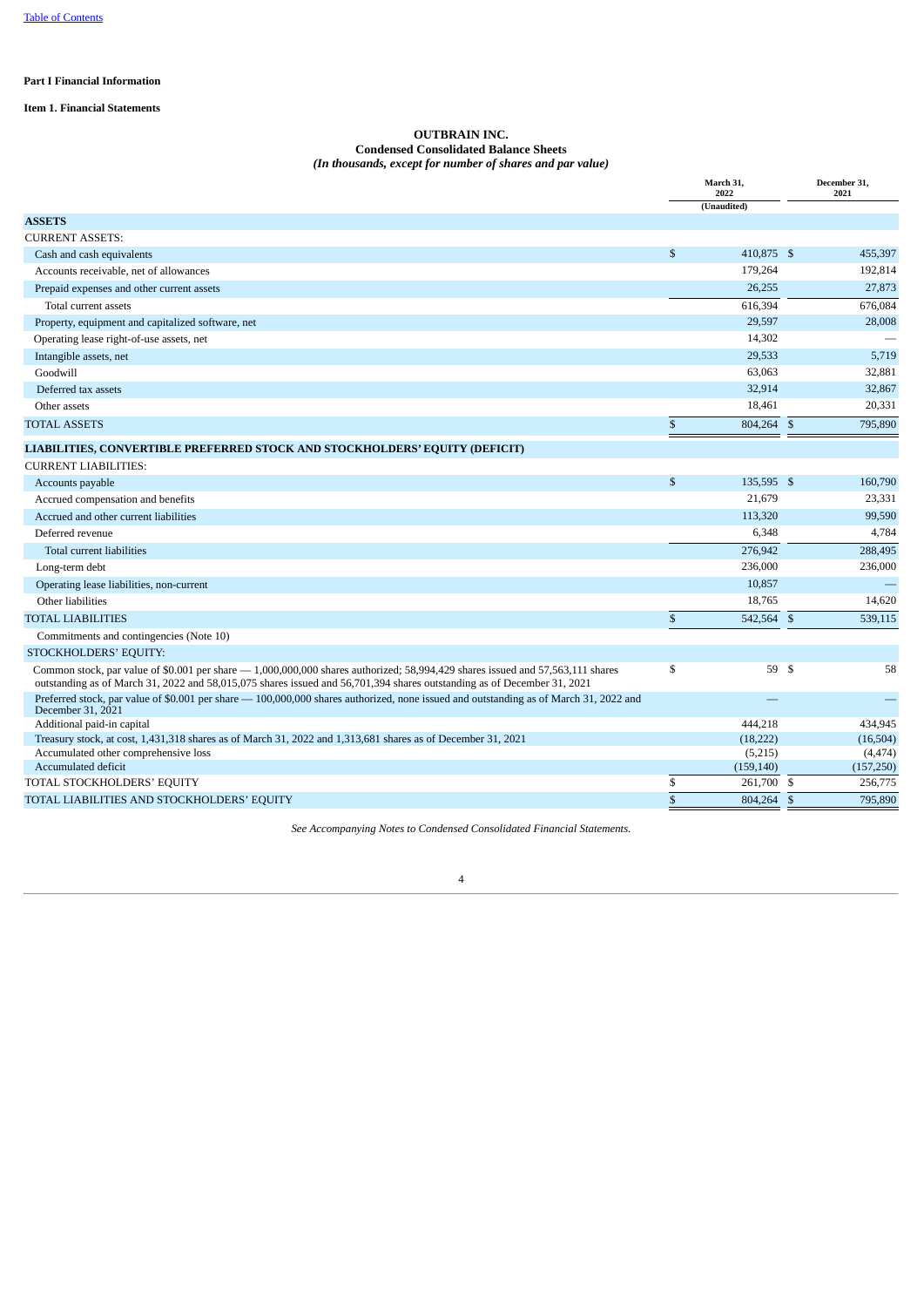#### **OUTBRAIN INC. Condensed Consolidated Statements of Operations** *(In thousands)*

|                                                 |              | Three Months Ended March 31, |            |  |
|-------------------------------------------------|--------------|------------------------------|------------|--|
|                                                 | 2022         |                              | 2021       |  |
|                                                 |              | (Unaudited)                  |            |  |
| Revenue                                         | \$           | 254,216 \$                   | 228,024    |  |
| Cost of revenue:                                |              |                              |            |  |
| Traffic acquisition costs                       | 190,696      |                              | 167,613    |  |
| Other cost of revenue                           |              | 9,589                        | 6,942      |  |
| Total cost of revenue                           | 200,285      |                              | 174,555    |  |
| Gross profit                                    |              | 53,931                       | 53,469     |  |
| Operating expenses:                             |              |                              |            |  |
| Research and development                        |              | 10,428                       | 8,428      |  |
| Sales and marketing                             |              | 27,395                       | 19,868     |  |
| General and administrative                      |              | 16,034                       | 10,393     |  |
| Total operating expenses                        |              | 53,857                       | 38,689     |  |
| Income from operations                          |              | 74                           | 14,780     |  |
| Other expense, net:                             |              |                              |            |  |
| Interest expense                                |              | (1,871)                      | (170)      |  |
| Interest income and other income (expense), net |              | (1,081)                      | (2,253)    |  |
| Total other expense, net                        |              | (2,952)                      | (2, 423)   |  |
| (Loss) income before provision for income taxes |              | (2,878)                      | 12,357     |  |
| (Benefit) provision for income taxes            |              | (988)                        | 1,611      |  |
| Net (loss) income                               | $\mathbb{S}$ | $\mathfrak{s}$<br>(1,890)    | 10,746     |  |
| Weighted average shares outstanding:            |              |                              |            |  |
| <b>Basic</b>                                    | 57,237,012   |                              | 17,221,336 |  |
| Diluted                                         | 57,237,012   |                              | 20,057,226 |  |
| Net (loss) income per common share:             |              |                              |            |  |
| <b>Basic</b>                                    |              | (\$0.03)                     | \$0.24     |  |
| Diluted                                         |              | (\$0.03)                     | \$0.21     |  |
|                                                 |              |                              |            |  |

<span id="page-4-0"></span>*See Accompanying Notes to Condensed Consolidated Financial Statements.*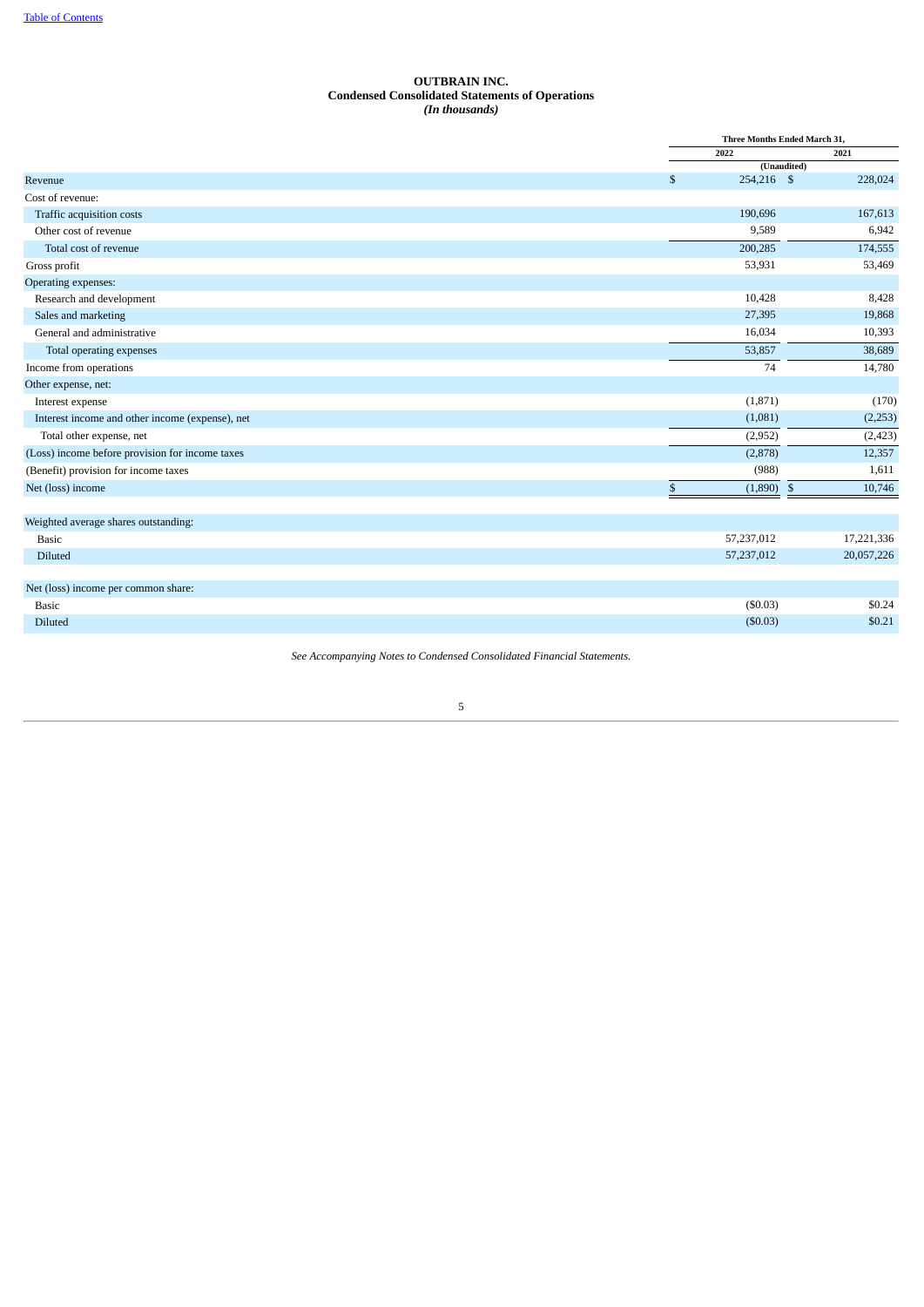#### **OUTBRAIN INC. Condensed Consolidated Statements of Comprehensive (Loss) Income** *(In thousands)*

<span id="page-5-0"></span>

|                                          | Three Months Ended March 31. |        |  |
|------------------------------------------|------------------------------|--------|--|
|                                          | 2022                         | 2021   |  |
|                                          | (Unaudited)                  |        |  |
| Net (loss) income                        | $(1,890)$ \$                 | 10,746 |  |
| Other comprehensive (loss) income:       |                              |        |  |
| Foreign currency translation adjustments | (741)                        | 1,220  |  |
| Comprehensive (loss) income              | (2,631)                      | 11.966 |  |

*See Accompanying Notes to Condensed Consolidated Financial Statements.*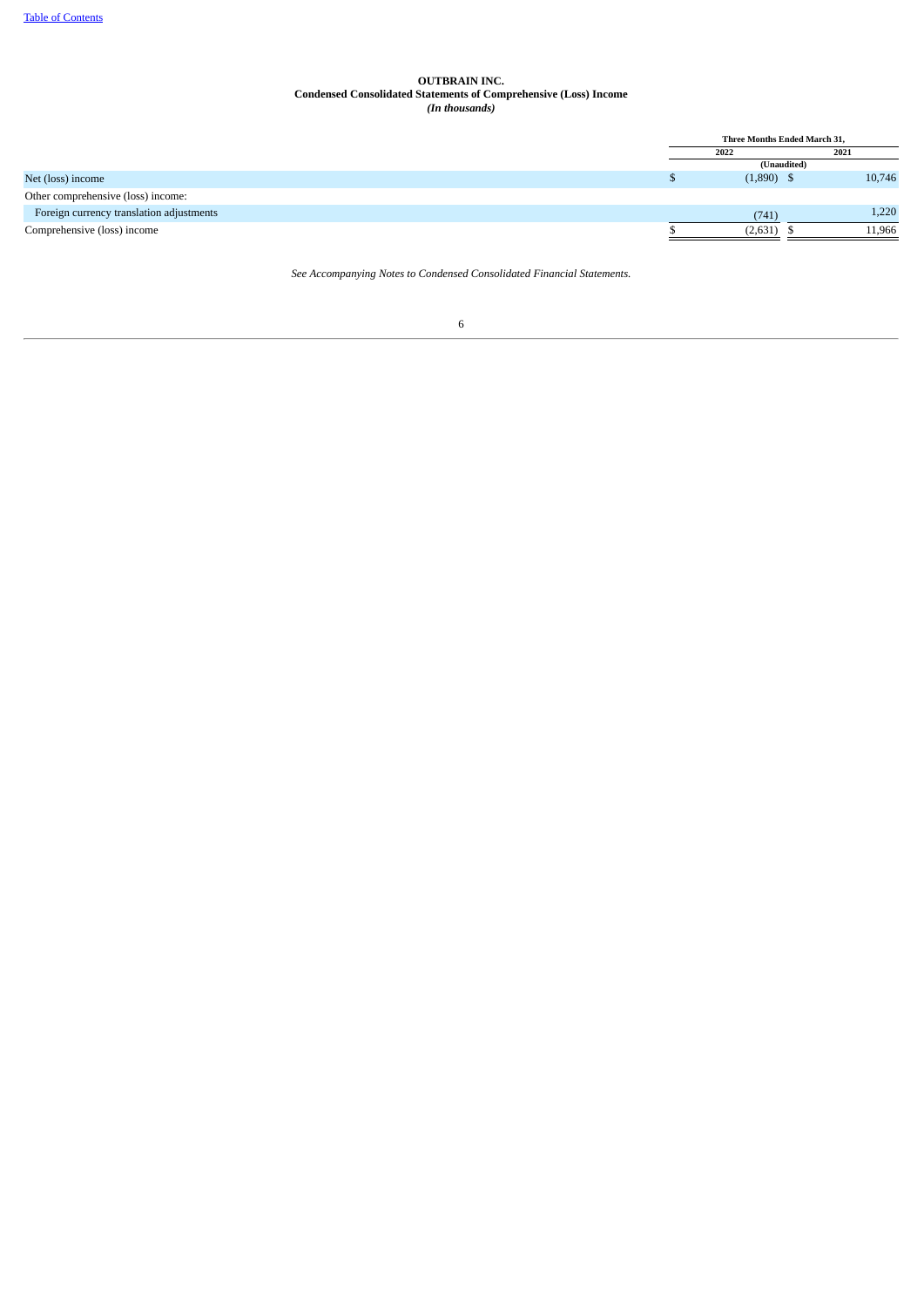#### **OUTBRAIN INC. Condensed Consolidated Statements of Convertible Preferred Stock and Stockholders' Equity (Deficit)** *(In thousands, except for number of shares) (Unaudited)*

|                                                                                                               |                          | <b>Common Stock</b> |        |                                      | <b>Treasury Stock</b>    |        |                          | <b>Accumulated Other</b> |                          |  |                                                       |
|---------------------------------------------------------------------------------------------------------------|--------------------------|---------------------|--------|--------------------------------------|--------------------------|--------|--------------------------|--------------------------|--------------------------|--|-------------------------------------------------------|
|                                                                                                               | <b>Shares</b>            |                     | Amount | <b>Additional Paid-in</b><br>Capital | <b>Shares</b>            | Amount |                          | Comprehensive<br>Loss    | Accumulated<br>Deficit   |  | <b>Total Stockholders'</b><br><b>Equity (Deficit)</b> |
| Balance - January 1, 2022                                                                                     | 58,015,075               |                     | 58 \$  | 434,945                              | (1,313,681)              |        | $(16,504)$ \$            | (4, 474)                 | (157,250)                |  | 256,775                                               |
| Exercise of employee stock options, warrants and restricted stock awards, net of<br>shares withheld for taxes | 411,855                  |                     |        | 2,273                                | (95, 138)                |        | (1, 425)                 |                          | $\overline{\phantom{0}}$ |  | 849                                                   |
| Vesting of restricted stock units, net of shares withheld for taxes                                           | 211,713                  |                     | _      |                                      | (22, 499)                |        | (293)                    |                          | —                        |  | (293)                                                 |
| Acquisition stock consideration                                                                               | 355,786                  |                     | —      | 4,190                                |                          |        | $\overline{\phantom{a}}$ |                          | $\overline{\phantom{0}}$ |  | 4,190                                                 |
| Stock-based compensation                                                                                      | $\overline{\phantom{m}}$ |                     |        | 2,810                                | $\overline{\phantom{m}}$ |        |                          |                          |                          |  | 2,810                                                 |
| Other comprehensive loss                                                                                      |                          |                     |        | $\overline{\phantom{a}}$             | _                        |        | -                        | (741)                    | $\overline{\phantom{0}}$ |  | (741)                                                 |
| Net loss                                                                                                      | $\overline{\phantom{m}}$ |                     |        | $\overline{\phantom{0}}$             |                          |        |                          |                          | (1,890)                  |  | (1,890)                                               |
| Balance -March 31, 2022                                                                                       | 58,994,429               |                     | 59     | 444.218                              | (1,431,318)              |        | (18, 222)                | (5,215)                  | (159, 140)               |  | 261,700                                               |
|                                                                                                               |                          |                     |        |                                      |                          |        |                          |                          |                          |  |                                                       |

<span id="page-6-0"></span>

|                                                                            |                          | <b>Convertible Preferred Stock</b> |               | <b>Common Stock</b> |                          |                                      |                          | <b>Treasury Stock</b> |                          | <b>Accumulated Other</b> |   |                          |                          |  |  |                        |                                                       |
|----------------------------------------------------------------------------|--------------------------|------------------------------------|---------------|---------------------|--------------------------|--------------------------------------|--------------------------|-----------------------|--------------------------|--------------------------|---|--------------------------|--------------------------|--|--|------------------------|-------------------------------------------------------|
|                                                                            | <b>Shares</b>            | Amount                             | <b>Shares</b> | Amount              |                          | <b>Additional Paid-in</b><br>Capital | <b>Shares</b>            |                       | Amount                   | Comprehensive<br>Loss    |   |                          |                          |  |  | Accumulated<br>Deficit | <b>Total Stockholders'</b><br><b>Equity (Deficit)</b> |
| Balance - January 1, 2021                                                  | 27,652,449               | 162,444                            | 17,439,488    |                     | 17                       | 95,055                               | (280, 686)               |                       | (2,350)                  | (4,290)                  |   | (168, 245)               | (79, 813)                |  |  |                        |                                                       |
| Exercise of employee stock<br>options, net of shares withheld<br>for taxes |                          |                                    | 129.490       |                     |                          | 544                                  | (26, 344)                |                       | (249)                    |                          | _ |                          | 296                      |  |  |                        |                                                       |
| Vesting of restricted stock units                                          | $\overline{\phantom{m}}$ |                                    | 105,101       |                     |                          | $\overline{\phantom{m}}$             | $\overline{\phantom{m}}$ |                       | $\overline{\phantom{m}}$ | $\overline{\phantom{m}}$ |   |                          | $\overline{\phantom{m}}$ |  |  |                        |                                                       |
| Stock-based compensation                                                   | $\overline{\phantom{0}}$ | $\overline{\phantom{0}}$           |               |                     | $\overline{\phantom{0}}$ | 1,539                                |                          |                       | $\overline{\phantom{0}}$ |                          |   | $\overline{\phantom{0}}$ | 1,539                    |  |  |                        |                                                       |
| Other comprehensive income                                                 |                          | $-$                                | –             |                     |                          | -                                    |                          |                       | $\overline{\phantom{a}}$ | 1,220                    |   |                          | 1,220                    |  |  |                        |                                                       |
| Net income                                                                 | $\overline{\phantom{0}}$ |                                    |               |                     | $\overline{\phantom{a}}$ |                                      | $\overline{\phantom{a}}$ |                       |                          |                          |   | 10,746                   | 10,746                   |  |  |                        |                                                       |
| Balance -March 31, 2021                                                    | 27,652,449               | 162,444                            | 17,674,079 \$ |                     | 18                       | 97,138                               | (307,030)                |                       | (2,599)                  | (3,070)                  |   | (157, 499)               | (66, 012)                |  |  |                        |                                                       |

*See Accompanying Notes to Condensed Consolidated Financial Statements.*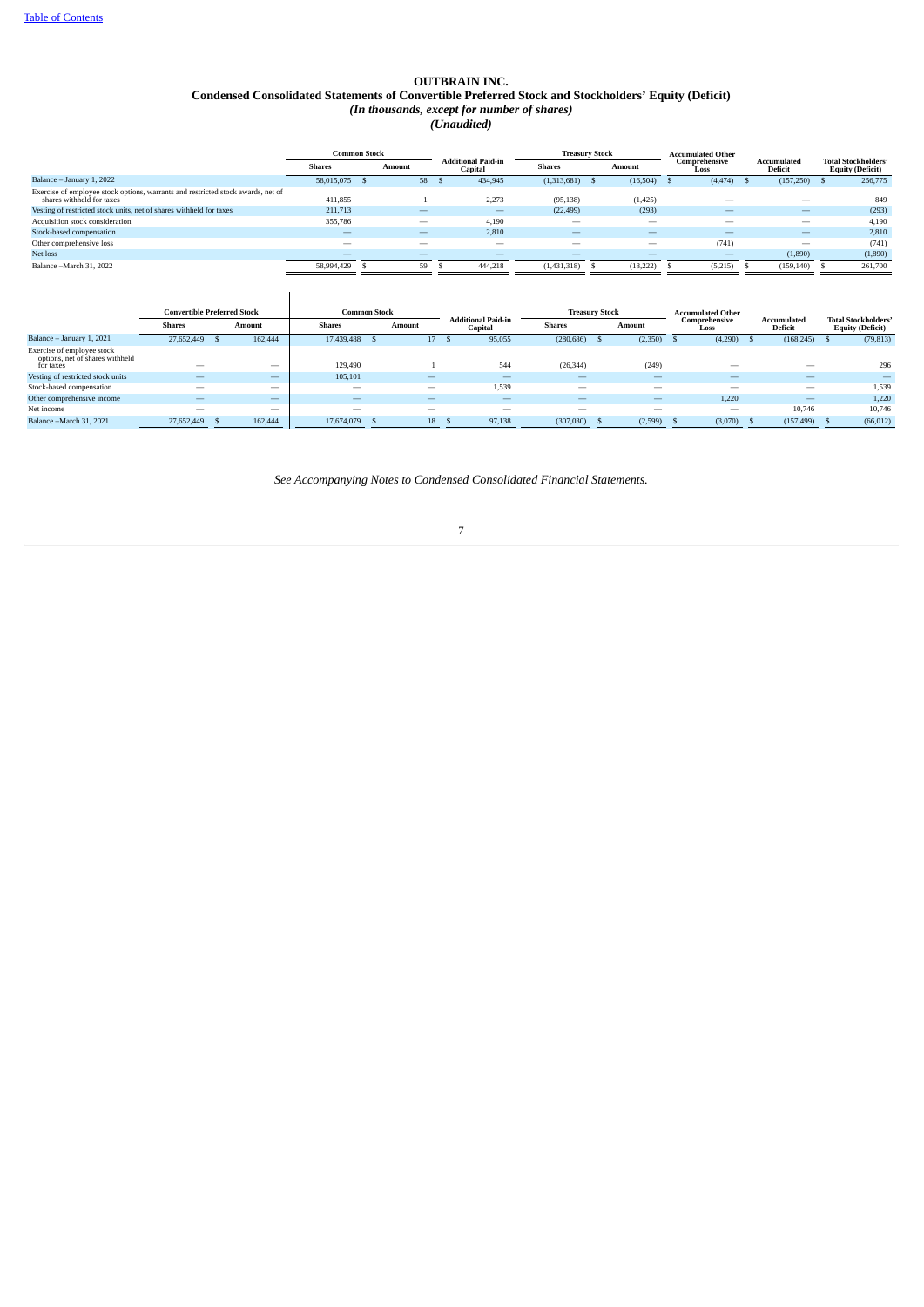## **OUTBRAIN INC. Condensed Consolidated Statements of Cash Flows** *(In thousands)*

|                                                                                                                      |      | Three Months Ended March 31, |                          |
|----------------------------------------------------------------------------------------------------------------------|------|------------------------------|--------------------------|
|                                                                                                                      | 2022 | (Unaudited)                  | 2021                     |
| <b>CASH FLOWS FROM OPERATING ACTIVITIES:</b>                                                                         |      |                              |                          |
| Net (loss) income                                                                                                    | \$   | $(1,890)$ \$                 | 10,746                   |
| Adjustments to reconcile net income to net cash (used in) provided by operating activities:                          |      |                              |                          |
| Depreciation and amortization of property and equipment                                                              |      | 2,404                        | 1,604                    |
| Amortization of capitalized software development costs                                                               |      | 2,295                        | 1,997                    |
| Amortization of intangible assets                                                                                    |      | 1,569                        | 926                      |
| Stock-based compensation                                                                                             |      | 2,733                        | 1,487                    |
| Non-cash operating lease expense                                                                                     |      | 1,168                        |                          |
| (Benefit) provision for credit losses                                                                                |      | (249)                        | 653                      |
| Deferred income taxes                                                                                                |      | (340)                        | (385)                    |
| Other                                                                                                                |      | 1,054                        | 2,401                    |
| Changes in operating assets and liabilities:                                                                         |      |                              |                          |
| Accounts receivable                                                                                                  |      | 15,885                       | 13.916                   |
| Prepaid expenses and other current assets                                                                            |      | 1,418                        | (1, 495)                 |
| Other assets                                                                                                         |      | 1,560                        | 197                      |
| Accounts payable and accrued and other current liabilities                                                           |      | (31, 121)                    | (27, 191)                |
| Operating lease liabilities                                                                                          |      | (1,097)                      |                          |
| Deferred revenue                                                                                                     |      | 1,659                        | 440                      |
| Other                                                                                                                |      | 311                          | 110                      |
| Net cash (used in) provided by operating activities                                                                  |      | (2,641)                      | 5,406                    |
| <b>CASH FLOWS FROM INVESTING ACTIVITIES:</b>                                                                         |      |                              |                          |
| Acquisition of business, net of cash acquired                                                                        |      | (34,524)                     | $\overline{\phantom{0}}$ |
| Purchases of property and equipment                                                                                  |      | (2,809)                      | (239)                    |
| Capitalized software development costs                                                                               |      | (3, 445)                     | (2,529)                  |
| Other                                                                                                                |      | 14                           | (19)                     |
| Net cash used in investing activities                                                                                |      | (40, 764)                    | (2,787)                  |
| <b>CASH FLOWS FROM FINANCING ACTIVITIES:</b>                                                                         |      |                              |                          |
| Proceeds from exercise of stock options and warrants                                                                 |      | 2,274                        | 548                      |
| Tax withholdings on vested stock-based compensation awards                                                           |      | (1,718)                      | (249)                    |
| Principal payments on finance lease obligations                                                                      |      | (1,014)                      | (1,106)                  |
| Net cash used in financing activities                                                                                |      | (458)                        | (807)                    |
| Effect of exchange rate changes                                                                                      |      | (663)                        | (430)                    |
| Net (decrease) increase in cash, cash equivalents and restricted cash                                                |      | (44, 526)                    | 1,382                    |
| Cash, cash equivalents and restricted cash - Beginning                                                               |      | 455,592                      | 94,067                   |
| Cash, cash equivalents and restricted cash — Ending                                                                  |      | 411,066<br>\$                | 95,449                   |
| RECONCILIATION OF CASH, CASH EQUIVALENTS, AND RESTRICTED CASH TO THE CONDENSED CONSOLIDATED BALANCE<br><b>SHEETS</b> |      |                              |                          |
| Cash and cash equivalents                                                                                            | \$   | 410,875 \$                   | 95,042                   |
| Restricted cash, included in other assets                                                                            |      | 191                          | 407                      |
| Total cash, cash equivalents, and restricted cash                                                                    | \$   | \$<br>411,066                | 95,449                   |
|                                                                                                                      |      |                              |                          |

*See Accompanying Notes to Condensed Consolidated Financial Statements.*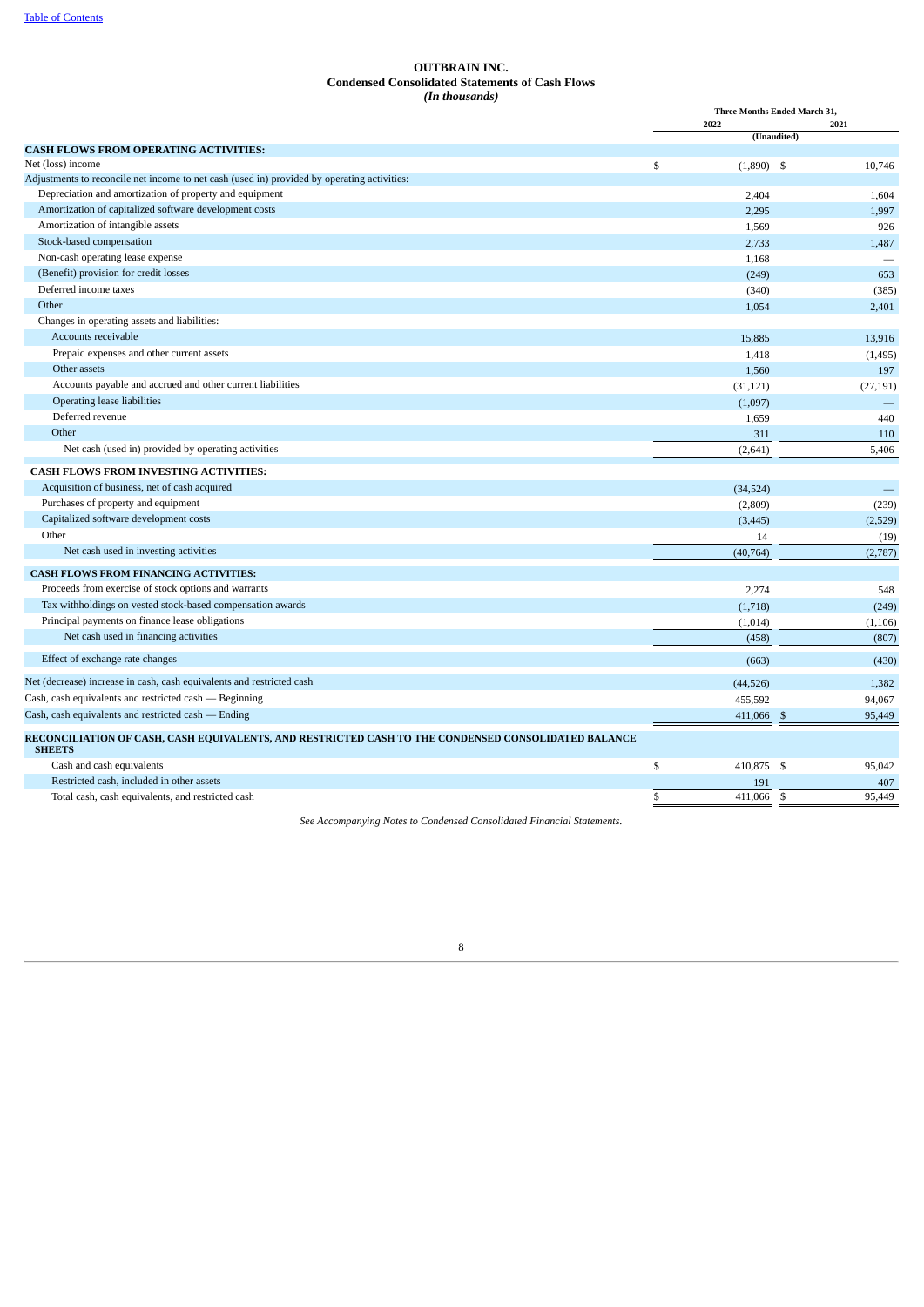#### **OUTBRAIN INC. Condensed Consolidated Statements of Cash Flows (Continued)** *(In thousands)*

<span id="page-8-0"></span>

|                                                                            | Three Months Ended March 31. |      |     |
|----------------------------------------------------------------------------|------------------------------|------|-----|
|                                                                            | 2022                         | 2021 |     |
|                                                                            | (Unaudited)                  |      |     |
| SUPPLEMENTAL DISCLOSURES OF CASH FLOW INFORMATION:                         |                              |      |     |
| Cash paid for income taxes, net of refunds                                 | 2.393S                       |      | 53  |
| Cash paid for interest                                                     | $3,606$ \$                   |      | 162 |
|                                                                            |                              |      |     |
| SUPPLEMENTAL SCHEDULE OF NONCASH INVESTING AND FINANCING ACTIVITIES:       |                              |      |     |
| Stock-based compensation capitalized for software development costs        | 77 \$                        |      | 52  |
| Purchases of property and equipment included in accounts payable           | 13                           |      |     |
| Property and equipment financed under capital obligation arrangements      | $\overline{\phantom{a}}$     |      | 842 |
| Acquisition consideration payable                                          | $11.483$ \$                  |      |     |
| Stock consideration issued for acquisition of a business                   | $4,190$ \$                   |      |     |
| Deferred financing costs included in accounts payable and accrued expenses | 42                           | - \$ |     |
|                                                                            |                              |      |     |

See Accompanying Notes to Consolidated Financial Statements.

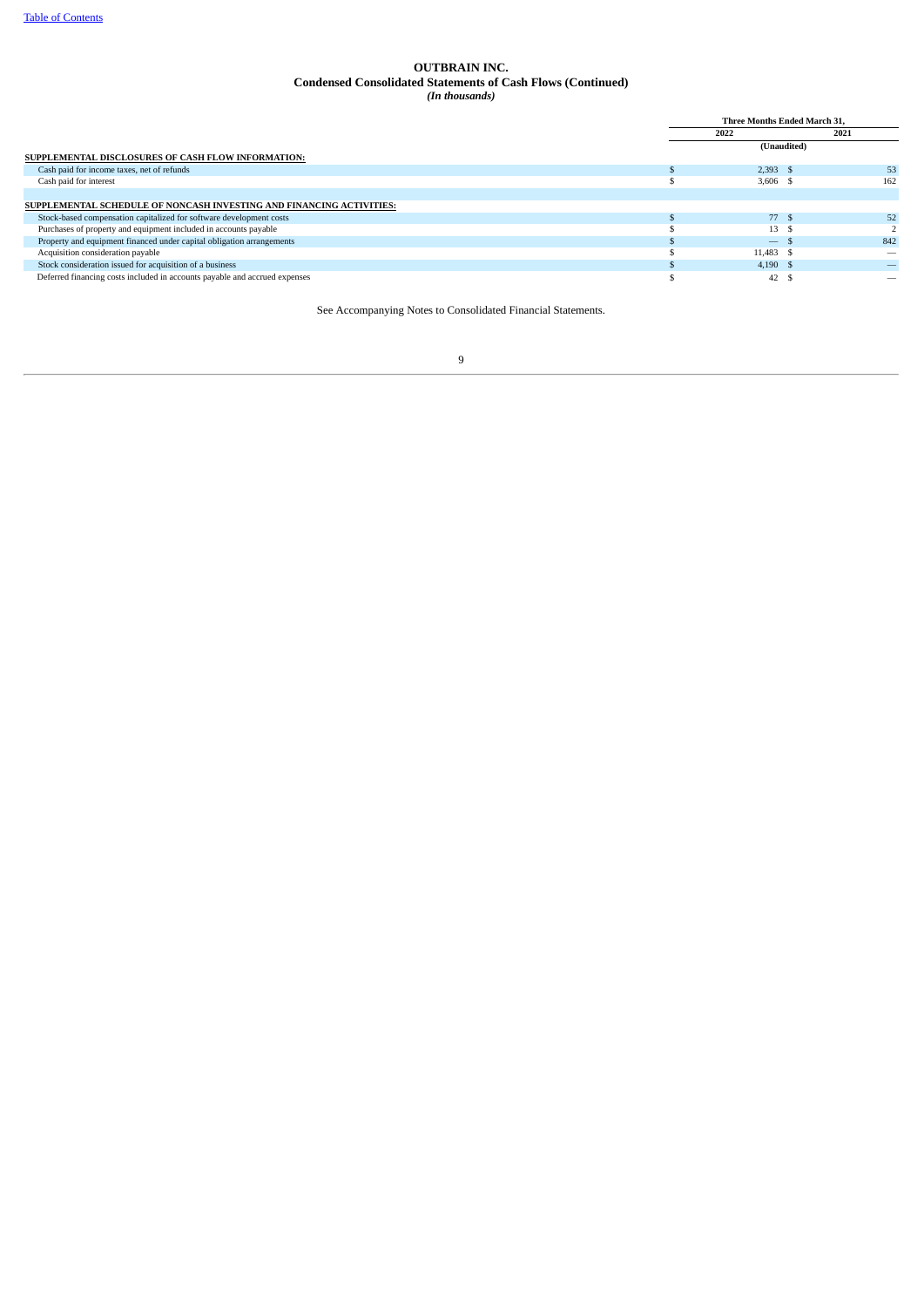#### 1. Organization, Description of Business, Basis of Presentation, Use of Estimates and Recently Adopted Accounting Pronouncements

#### **Organization and Description of Business**

Outbrain Inc., together with its subsidiaries, ("Outbrain", the "Company", "we", "our" or "us") was incorporated in August 2006 in Delaware. The Company is headquartered in New York, New York and has wholly owned subsidiaries in Israel, Europe, Asia, Brazil and Australia. In connection with the Company's initial public offering ("IPO"), its common stock began trading on The Nasdaq Stock Market LLC ("Nasdaq") on July 23, 2021 under "OB" ticker.

Outbrain is a leading recommendation platform powering the open web. The Company's platform provides personalized recommendations that appear as links to content, advertisements and videos on media owners' online properties. The Company generates revenue from marketers through user engagements with promoted recommendations that it delivers across a variety of thirdparty media owners' properties. The Company pays traffic acquisition costs to its media owner partners on whose digital properties the recommendations are shown. The Company's advertiser solutions are mainly priced using a performance-based model based on the actual number of engagements generated by users, which is highly dependent on its ability to generate trustworthy and interesting recommendations to individual users based on its proprietary algorithms. A small portion of the Company's revenue is generated through advertisers participating in programmatic auctions wherein the pricing is determined by the auction results and not dependent on user engagement.

#### **Basis of Presentation**

The accompanying condensed consolidated financial statements were prepared in accordance with generally accepted accounting principles in the United States of America ("U.S. GAAP") for interim financial information and are unaudited. Certain information and disclosures normally included in consolidated financial statements prepared in accordance with U.S. GAAP have been condensed or omitted. Accordingly, these condensed consolidated financial statements should be read in conjunction with the Company's audited consolidated financial statements and related notes included in the Company's Annual Report on Form 10-K for the year ended December 31, 2021, filed with the Securities and Exchange Commission on March 18, 2022 ("2021 Form 10- K").

#### **Use of Estimates**

The preparation of condensed consolidated financial statements in conformity with U.S. GAAP requires management to make estimates and assumptions that affect the reported amounts of assets and liabilities and related disclosures as of the date of the condensed consolidated financial statements and the reported amounts of revenue and expenses during the reporting period. Estimates and judgments are based on historical information and on various other assumptions that the Company believes are reasonable under the circumstances. Estimates and assumptions made in the accompanying condensed consolidated financial statements include, but are not limited to, the allowance for doubtful accounts, sales allowance, software development costs eligible for capitalization, valuation of deferred tax assets, the useful lives of property and equipment, the useful lives and fair value of intangible assets and goodwill, the fair value of stock-based awards, and the recognition and measurement of income tax uncertainties and other contingencies. Actual results could differ materially from these estimates.

#### **Reclassifications**

Certain reclassifications have been made to the prior periods' financial information in order to conform to the current period's presentation.

#### **Certain Risks and Concentrations**

Financial instruments that potentially subject the Company to concentrations of credit risk consist of cash and cash equivalents, restricted cash and accounts receivable. The Company's cash and cash equivalents and restricted cash are generally invested in high-credit quality financial instruments with both banks and financial institutions to reduce the amount of exposure to any single financial institution.

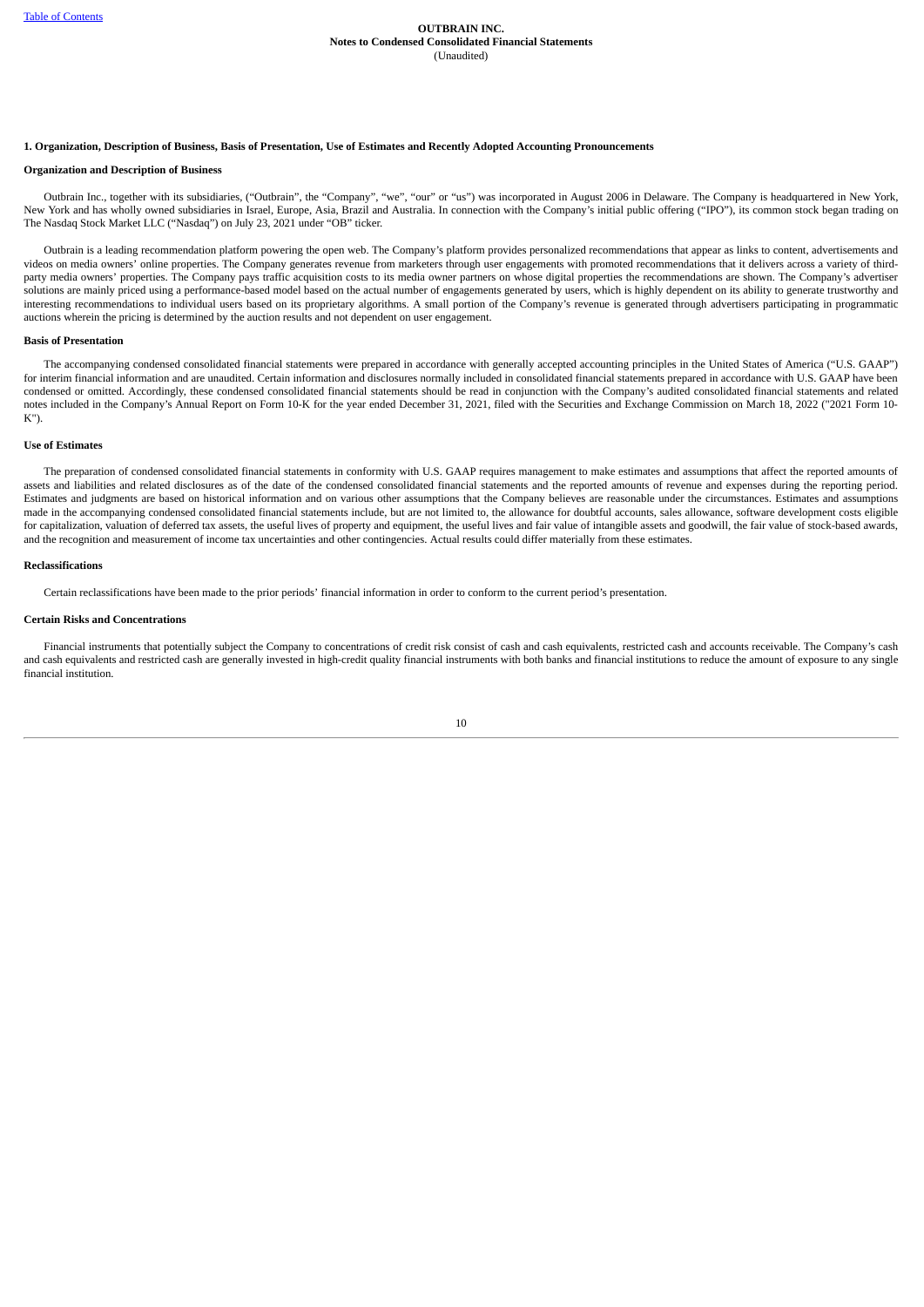The Company generally does not require collateral to secure its accounts receivable. No single marketer accounted for 10% or more of the Company's total revenue for the three months ended March 31, 2022 or 2021, or for 10% or more of its gross accounts receivable balance as of March 31, 2022 or December 31, 2021.

During the three months ended March 31, 2022, one media owner accounted for approximately 10% of the Company's total traffic acquisition costs. For the three months ended March 31, 2021, two media owners individually accounted for approximately 12% and 10% of the Company's total traffic acquisition costs.

#### **Segment Information**

The Company has one operating and reporting segment. The Company's chief operating decision maker is its Co-Chief Executive Officer who makes resource allocation decisions and assesses performance based on financial information presented on a consolidated basis.

#### **New Accounting Pronouncements**

Under the JOBS Act, the Company meets the definition of an emerging growth company and can delay adopting new or revised accounting standards issued subsequent to the enactment of the JOBS Act until such time as those standards apply to private companies. The Company has elected to use this extended transition period for complying with new or revised accounting standards that have different effective dates for public and private companies until the Company is no longer an emerging growth company or until the Company affirmatively and irrevocably opts out of the extended transition period.

## *Recently Adopted Accounting Pronouncements*

#### *Leases*

In February 2016, the Financial Accounting Standards Board (the "FASB") issued ASU 2016-02, "Leases (Topic 842)", which sets out the principles for the recognition, measurement, presentation and disclosure of leases for both parties to a contract (i.e., lessees and lessors). This comprehensive new standard amends and supersedes existing lease accounting guidance and is intended to increase transparency and comparability by recognizing right-of-use ("ROU") lease assets and lease liabilities on the balance sheet and requiring disclosure of key information about leasing arrangements. In July 2018, this guidance was amended to allow companies to use the beginning of the period in which this standard is adopted as the date of initial application.

The Company adopted Topic 842 on January 1, 2022 using the transition election allowing it not to restate prior periods. As such, results for reporting periods beginning on January 1, 2022 are presented under Topic 842, while prior period amounts continue to be reported in accordance with the Company's historical accounting treatment under ASC 840, Leases. The Company elected the package of practical expedients permitted under the transition guidance, which allows not to reassess its prior conclusions about lease identification, lease classification and initial direct costs. In addition, the Company elected not to separate the lease and non-lease components for its real estate leases and not to recognize lease assets and liabilities for operating leases with initial terms of 12 months or less. The Company did not elect the "hindsight" practical expedient. The Company uses its incremental borrowing rate to determine the present value of lease payments, as the Company's leases do not have a readily determinable implicit discount rate. The incremental borrowing rate is the rate of interest the Company would have to pay to borrow on a collateralized basis over a similar term and amount in a similar economic environment.

Upon adoption, the Company recognized operating right of use assets of \$14.8 million and operating lease liabilities of \$15.2 million in its consolidated balance sheet as of January 1, 2022. In addition, the Company reclassified deferred rent and lease incentives as a component of right-of-use assets. The adoption of the new lease standard did not have a material impact the Company's results of operations or cash flows and there was no cumulative-effect adjustment to the opening balance of retained earnings.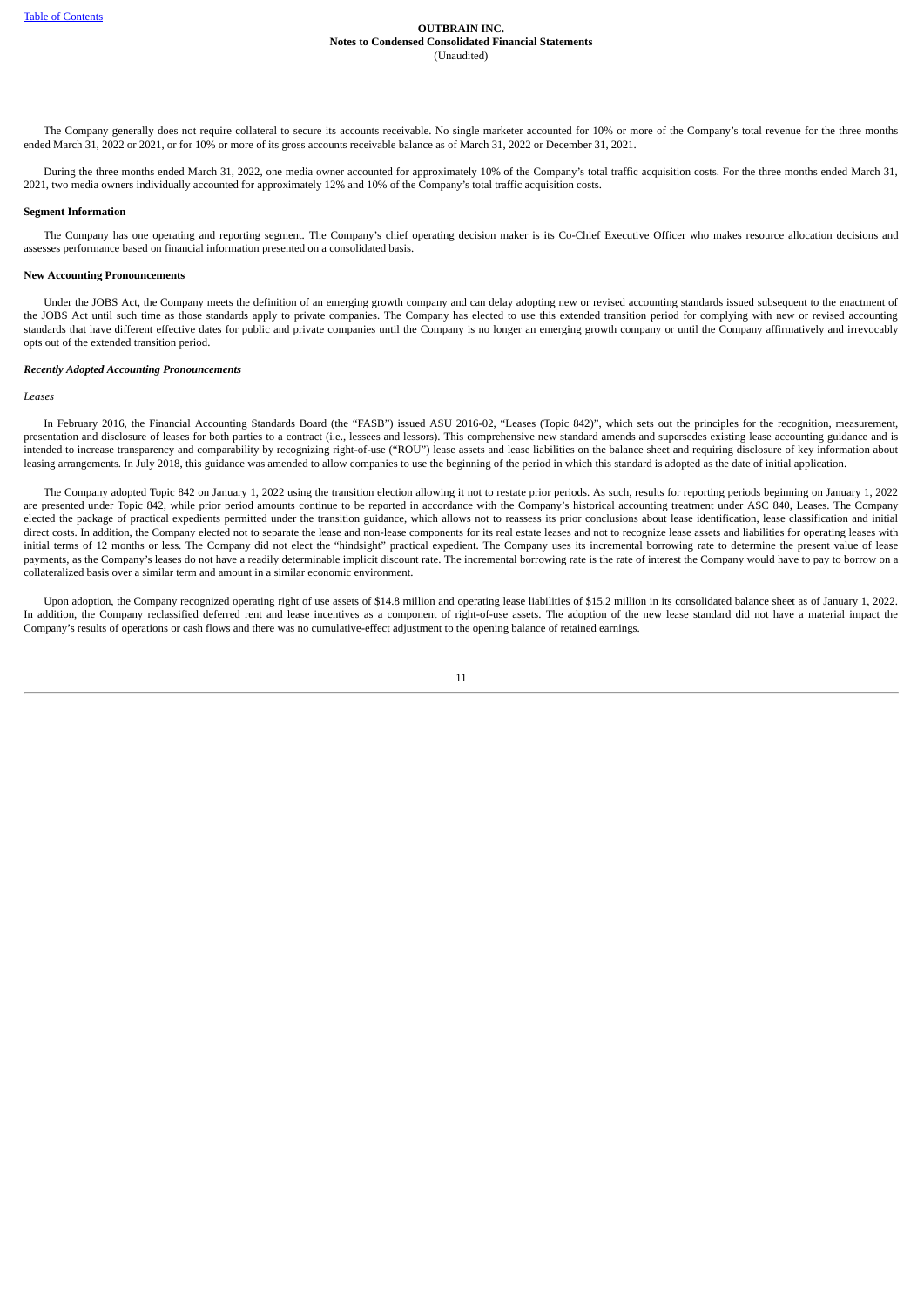## *Credit Losses*

In June 2016, the FASB issued ASU 2016-13, "Financial Instruments - Credit Losses (Topic 326)," which requires the measurement and recognition of expected credit losses for financial assets held at amortized cost. ASU 2016-13 replaces the existing incurred loss impairment model with an expected loss model which requires consideration of forward-looking information to calculate credit loss estimates. These changes will result in an earlier recognition of credit losses. The Company's financial assets held at amortized cost include accounts receivable. The amendments in ASU 2020-05 deferred the effective date for Topic 326 to fiscal years beginning after December 15, 2022. The Company early adopted ASU 2016-13 as of January 1, 2022, using the adoption method based on the aging schedules of accounts receivable. The adoption of this standard did not have a material impact on the Company's condensed consolidated financial statements.

See Note 1 to the Company's audited consolidated financial statements for the year ended December 31, 2021 in the Company's 2021 Form 10-K for a complete disclosure of the Company's significant accounting policies.

#### **2. Revenue Recognition**

The following table presents total revenue based on where the Company's marketers are physically located:

|                                           | Three Months Ended March 31, |  |         |
|-------------------------------------------|------------------------------|--|---------|
|                                           | 2022                         |  | 2021    |
|                                           | (in thousands)               |  |         |
| <b>USA</b>                                | 85,577 \$                    |  | 78,087  |
| Europe, the Middle East and Africa (EMEA) | 139,675                      |  | 126,545 |
| Other                                     | 28,964                       |  | 23,392  |
| Total revenue                             | 254,216 \$                   |  | 228,024 |
|                                           |                              |  |         |

#### **Contract Balances**

There were no contract assets as of March 31, 2022 or December 31, 2021. Contract liabilities primarily relate to advance payments and consideration received from customers. As of March 31, 2022 and December 31, 2021, the Company's contract liabilities were recorded as deferred revenue in the condensed consolidated balance sheets.

#### **3. Acquisition**

On November 19, 2021, the Company entered into a definitive agreement, by and among the Company and the shareholders of video intelligence AG ("vi"), a Swiss-based contextual video technology company for digital media owners, for the acquisition of all of the outstanding shares of vi for a purchase price of approximately \$55 million. The acquisition was completed on January 5, 2022. The purchase price was paid in the form of cash and Outbrain common stock, with the first installment of \$37.3 million in cash and the equity portion paid at closing, and the substantial majority of the remaining cash balance payable in the third quarter of 2022. The equity portion of the purchase price was comprised of 355,786 shares of the Company's common stock with a fair value of \$4.2 million, and is subject to a post-closing adjustment based on market price of our stock to be determined one year from closing, at which time any required adjustment is to be paid in cash. Aggregate consideration for the acquisition of vi will not exceed approximately \$55 million in total. This acquisition expands the Company's video product offerings to include instream high-quality video content, delivering a better user experience and more value to its advertisers.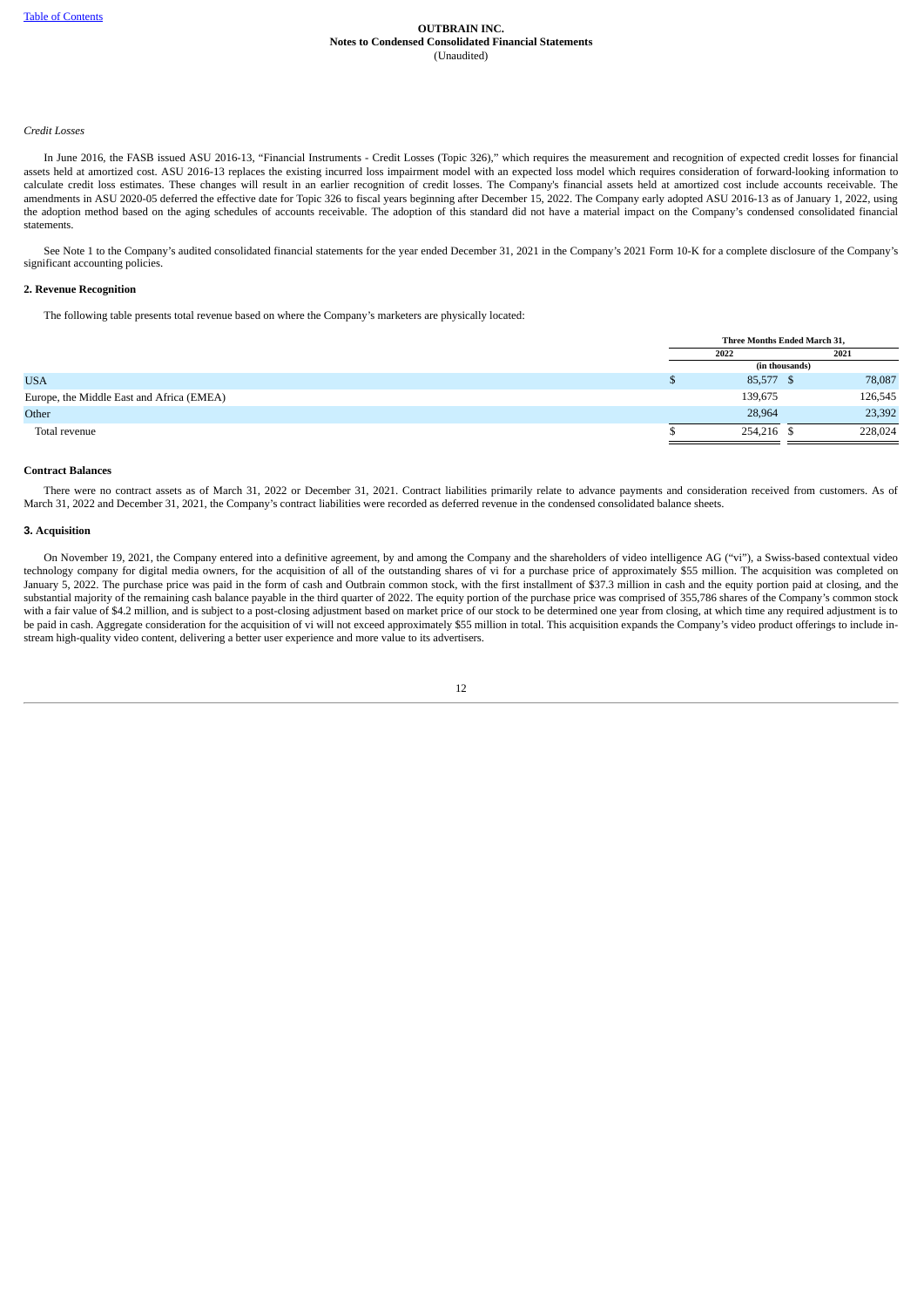The following table summarizes the total purchase consideration as of the acquisition date:

|                                                      | <b>January 5, 2022</b> |        |
|------------------------------------------------------|------------------------|--------|
|                                                      | (in thousands)         |        |
| Cash consideration paid on acquisition date          |                        | 37,311 |
| Fair value of deferred consideration payable in cash |                        | 10,936 |
| Fair value of contingent consideration payable       |                        | 547    |
| Stock consideration                                  |                        | 4,190  |
| Total consideration                                  |                        | 52,984 |

This acquisition was accounted for as a business combination under the acquisition method of accounting and the results of operations of vi have been included in the Company's results of operations as of the acquisition date. The Company incurred transaction costs relating to the vi acquisition of \$0.2 million during the three months ended March 31, 2022, which were included in general and administrative expenses in the Company's condensed consolidated statements of operations. The Company allocated the purchase price to identifiable assets acquired based on their estimated fair values at acquisition date, which required management to use significant judgment and estimates, including valuation methodologies, estimates of future revenue, cost and cash flows, discount rates, and identifying comparable companies. The Company engaged third-party valuation specialists to assist in determining the fair values of the acquired assets and liabilities.

The preliminary allocation of the purchase price to the identifiable assets and liabilities based on their estimated fair values as of the acquisition date was as follows:

|                                           | <b>January 5, 2022</b> |
|-------------------------------------------|------------------------|
|                                           | (in thousands)         |
| Cash and cash equivalents                 | \$<br>2,787            |
| Accounts receivable                       | 3,849                  |
| Prepaid expenses and other current assets | 995                    |
| Property and equipment, net               | 43                     |
| Publisher relationships                   | 10,783                 |
| Customer relationships                    | 732                    |
| Content provider relationships            | 284                    |
| Technology intangibles                    | 9,985                  |
| Trademark                                 | 3,704                  |
| Accounts payable                          | (2,571)                |
| Accrued and other liabilities             | (2,768)                |
| Deferred tax liability                    | (5,021)                |
| Net assets acquired                       | 22,802                 |
| Goodwill                                  | 30,182                 |
| <b>Total</b>                              | 52,984                 |

The fair values of the publisher relationships were determined using the multi-period excess earnings income approach and the fair values of the customer and content provider relationships were determined using the cost approach. The fair value of trade names and technology was determined using the relief-from-royalty method. Identifiable intangible assets acquired are amortized on a straight-line basis over their estimated useful lives. The Company estimated useful lives of acquired publisher relationships and technology to be 8 years, and tradenames to be 9 years, and other relationships to be 5 years. Amortization expense for amortizable intangible assets is included within sales and marketing expense in the Company's condensed consolidated statement of operations.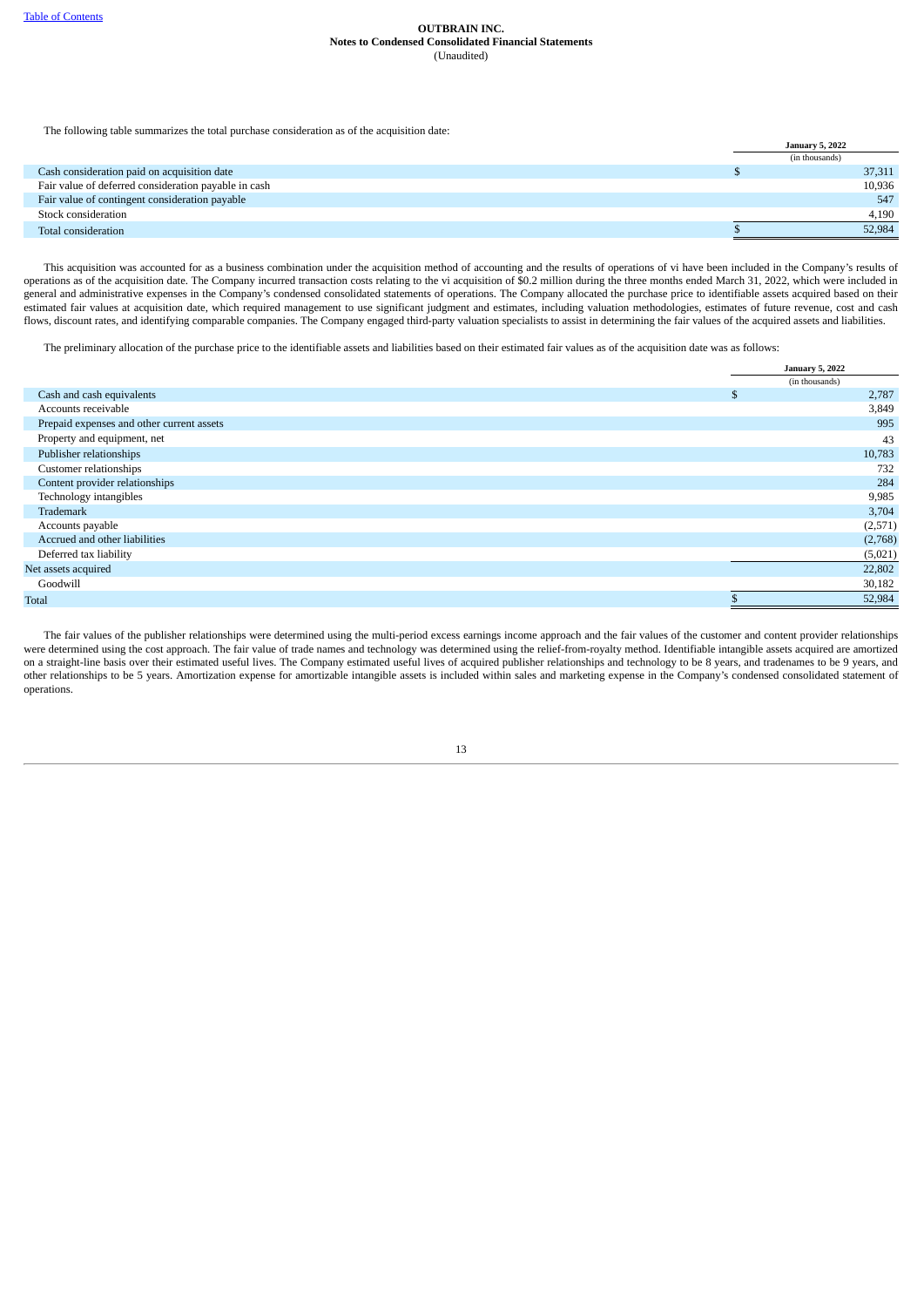The excess of the purchase price over the aggregate fair value of the identifiable assets acquired was recorded as goodwill and is primarily attributable to expected synergies and increased offerings to customers the Company expects from future growth and potential monetization opportunities. Goodwill is not amortized but will be tested for impairment at least annually, or more frequently if there are indicators of impairment. The goodwill is not deductible for tax purposes.

#### **4. Fair Value Measurements**

The Company utilizes valuation techniques that maximize the use of observable inputs and minimize the use of unobservable inputs to the extent possible. The Company's financial instruments include restricted time deposits, severance pay fund deposits and foreign currency forward contract assets. The Company determines the fair value of its financial instruments based on assumptions that market participants would use in pricing an asset or liability in the principal or most advantageous market. When considering market participant assumptions in fair value measurements, the Company uses the fair value hierarchy described below to distinguish between observable and unobservable inputs:

*Level I* — Valuations based on quoted prices in active markets for identical assets and liabilities at the measurement date;

Level *II* — Valuations based on quoted prices in active markets for similar assets or liabilities, quoted prices for identical or similar assets or liabilities in inactive markets, or other inputs that are observable or can be principally corroborated by observable market data for substantially the full term of the related assets or liabilities; and

*Level III* — Valuations based on unobservable inputs that are significant to the measurement of the fair value of the assets or liabilities that are supported by little or no market data.

The following table sets forth the fair value of the Company's financial assets measured on a recurring basis by level within the fair value hierarchy:

|                                                  | <b>March 31, 2022</b>           |                 |                |                                 |       |
|--------------------------------------------------|---------------------------------|-----------------|----------------|---------------------------------|-------|
|                                                  | <b>Level I</b>                  | <b>Level II</b> |                | <b>Level III</b>                | Total |
|                                                  |                                 |                 | (In thousands) |                                 |       |
| <b>Financial Assets:</b>                         |                                 |                 |                |                                 |       |
| Restricted time deposit <sup>(1)</sup>           | $\hspace{0.1mm}-\hspace{0.1mm}$ |                 | 191 \$         | $\hspace{0.05cm}$               | 191   |
| Severance pay fund deposits (1)                  | $\overline{\phantom{m}}$        |                 | 5,897 \$       | $\overline{\phantom{m}}$        | 5,897 |
| Foreign currency forward contract <sup>(2)</sup> | $\hspace{0.1mm}-\hspace{0.1mm}$ |                 | 6              | $\hspace{0.1mm}-\hspace{0.1mm}$ | 6     |
| Total financial assets                           | $\overline{\phantom{m}}$        |                 | 6,094          | $\overline{\phantom{0}}$        | 6,094 |

|                                                  | <b>December 31, 2021</b>        |                 |                |                                 |              |
|--------------------------------------------------|---------------------------------|-----------------|----------------|---------------------------------|--------------|
|                                                  | <b>Level I</b>                  | <b>Level II</b> |                | <b>Level III</b>                | <b>Total</b> |
|                                                  |                                 |                 | (In thousands) |                                 |              |
| <b>Financial Assets:</b>                         |                                 |                 |                |                                 |              |
| Restricted time deposit <sup>(1)</sup>           | $\hspace{0.1mm}-\hspace{0.1mm}$ |                 | 195S           | $\overline{\phantom{m}}$        | 195          |
| Severance pay fund deposits (1)                  | $\longrightarrow$               |                 | $6,086$ \$     | $\overline{\phantom{m}}$        | 6,086        |
| Foreign currency forward contract <sup>(2)</sup> | $\hspace{0.1mm}-\hspace{0.1mm}$ |                 | 741 \$         | $\hspace{0.1mm}-\hspace{0.1mm}$ | 741          |
| Total financial assets                           | $\overline{\phantom{a}}$        | $7,022$ \$      |                | $\overline{\phantom{m}}$        | 7,022        |

 $\overline{\phantom{a}}$  , where  $\overline{\phantom{a}}$ Recorded within other assets (1)

Recorded within prepaid expenses and other current assets (2)

The Company's 2.95% Convertible Senior Notes due 2026 ("Convertible Notes") are recorded within long-term debt in its condensed consolidated balance sheets at their carrying value, which may differ from their fair value. The fair value of Convertible Notes is estimated using external pricing data, including any available market data for other debt instruments with similar characteristics. The following table summarizes the carrying value and the estimated fair value of the Company's Convertible Notes, based on Level II measurements of the fair value hierarchy: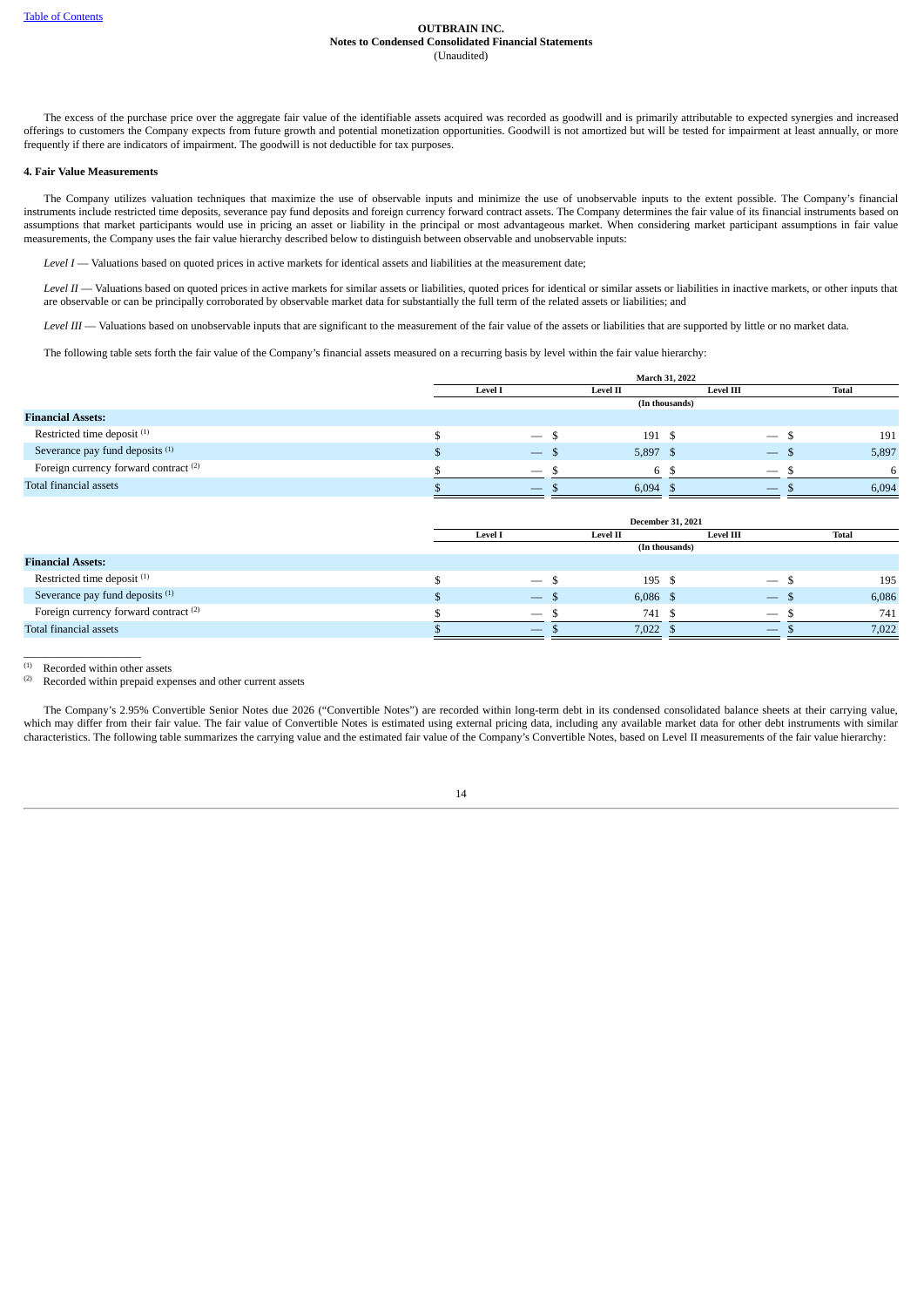|                          |                       | <b>March 31, 2022</b> |                             | <b>December 31, 2021</b> |  |                             |
|--------------------------|-----------------------|-----------------------|-----------------------------|--------------------------|--|-----------------------------|
|                          | <b>Carrying Value</b> |                       | <b>Estimated Fair Value</b> | Carrying Value           |  | <b>Estimated Fair Value</b> |
|                          |                       |                       | (In thousands)              |                          |  |                             |
| <b>Convertible Notes</b> |                       | 236,000               | 209,497                     | 236,000                  |  | 234,348                     |

#### **5. Balance Sheet Components**

#### **Accounts Receivable and Allowance for Credit Losses**

The allowance for credit losses is based on the best estimate of the amount of probable credit losses in accounts receivable. The allowance for credit losses is determined based on historical collection experience, reasonable and supportable forecasted information, and any applicable market conditions. The allowance for credit losses also takes into consideration the Company's current customer information, collection history, and other relevant data. The Company reviews the allowance for credit losses on a quarterly basis. Account balances are written off against the allowance when it is deemed probable that the receivable will not be recovered.

Accounts receivable, net of allowance for credit losses consists of the following:

|                                                         | <b>March 31, 2022</b> |  | <b>December 31, 2021</b> |
|---------------------------------------------------------|-----------------------|--|--------------------------|
|                                                         | (In thousands)        |  |                          |
| Accounts receivable                                     | 183,417               |  | 197,216                  |
| Allowance for credit losses                             | (4, 153)              |  | (4, 402)                 |
| Accounts receivable, net of allowance for credit losses | 179.264               |  | 192,814                  |

The allowance for credit losses consists of the following activity:

|                                                | Three Months Ended March 31,<br>2022 |                  | Year Ended December 31, 2021 |
|------------------------------------------------|--------------------------------------|------------------|------------------------------|
|                                                |                                      | (In thousands)   |                              |
| Allowance for credit losses, beginning balance |                                      | $4.402 \quad$ \$ | 4,174                        |
| Provision for credit losses, net of recoveries |                                      | (217)            | 2,601                        |
| Write-offs                                     |                                      | (32)             | (2,373)                      |
| Allowance for credit losses, ending balance    |                                      | 4.153            | 4,402                        |

## **Property, Equipment and Capitalized Software, Net**

Property, equipment and capitalized software, net consists of the following:

|                                                         | <b>March 31, 2022</b> |  | <b>December 31, 2021</b> |
|---------------------------------------------------------|-----------------------|--|--------------------------|
|                                                         | (In thousands)        |  |                          |
| Computer equipment                                      | 44,996                |  | 43,316                   |
| Capitalized software development costs                  | 57,756                |  | 54,233                   |
| Software                                                | 2,592                 |  | 2,817                    |
| Leasehold improvements                                  | 1,194                 |  | 1,547                    |
| Furniture and fixtures                                  | 41                    |  | 83                       |
| Property, equipment and capitalized software, gross     | 106,579               |  | 101,996                  |
| Less: accumulated depreciation and amortization         | (76, 982)             |  | (73,988)                 |
| Total property, equipment and capitalized software, net | 29,597                |  | 28,008                   |
|                                                         |                       |  |                          |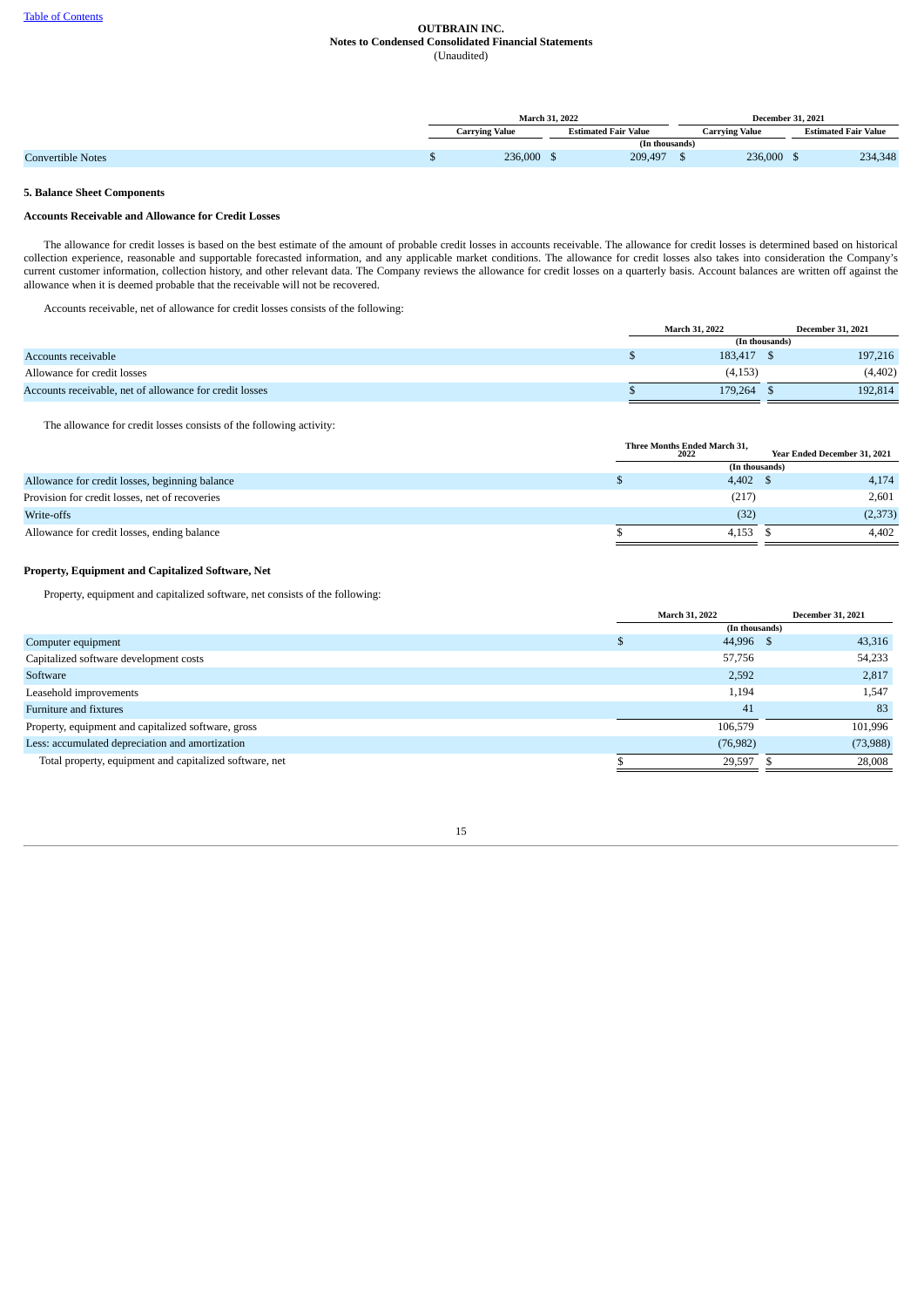## **Accrued and Other Current Liabilities**

Accrued and other current liabilities consist of the following:

|                                             |   | March 31, 2022 | <b>December 31, 2021</b> |
|---------------------------------------------|---|----------------|--------------------------|
|                                             |   | (In thousands) |                          |
| Accrued traffic acquisition costs           | D | 64,711 \$      | 60,274                   |
| Accrued agency commissions                  |   | 11,864         | 10,639                   |
| Acquisition consideration payable           |   | 11,525         |                          |
| Accrued professional fees                   |   | 5,968          | 6,569                    |
| Accrued tax liabilities                     |   | 5,206          | 9,240                    |
| Operating lease obligations, current        |   | 4,076          |                          |
| Finance lease obligations, current          |   | 2,584          | 3,069                    |
| Interest payable                            |   | 1,276          | 3,094                    |
| Other                                       |   | 6,110          | 6,705                    |
| Total accrued and other current liabilities |   | 113,320 \$     | 99,590                   |
|                                             |   |                |                          |

In addition to accrued traffic acquisition costs, accounts payable as of March 31, 2022 and December 31, 2021 included traffic acquisition costs of \$123.8 million and \$147.4 million, respectively.

#### **6. Leases**

The Company leases certain equipment and computers under finance lease arrangements, as well as office facilities and managed data center facilities under non-cancelable operating lease arrangements for its U.S. and international locations that expire on various dates through 2031. These arrangements require the Company to pay certain operating expenses, such as taxes, repairs and insurance and contain renewal and escalation clauses. The Company's options to extend or terminate a lease are not included in the lease terms, unless the Company is reasonably certain it will exercise that option. The Company's leases generally do not contain any material restrictive covenants.

The Company's minimum lease payments include fixed payments for non-lease components included in the lease agreement, but exclude variable lease payments that are not dependent on an index or rate, such as common area maintenance, operating expenses, utilities, or other costs that are subject to fluctuations from period to period. Non-lease components that are variable in nature are recorded as variable lease expenses in the period incurred.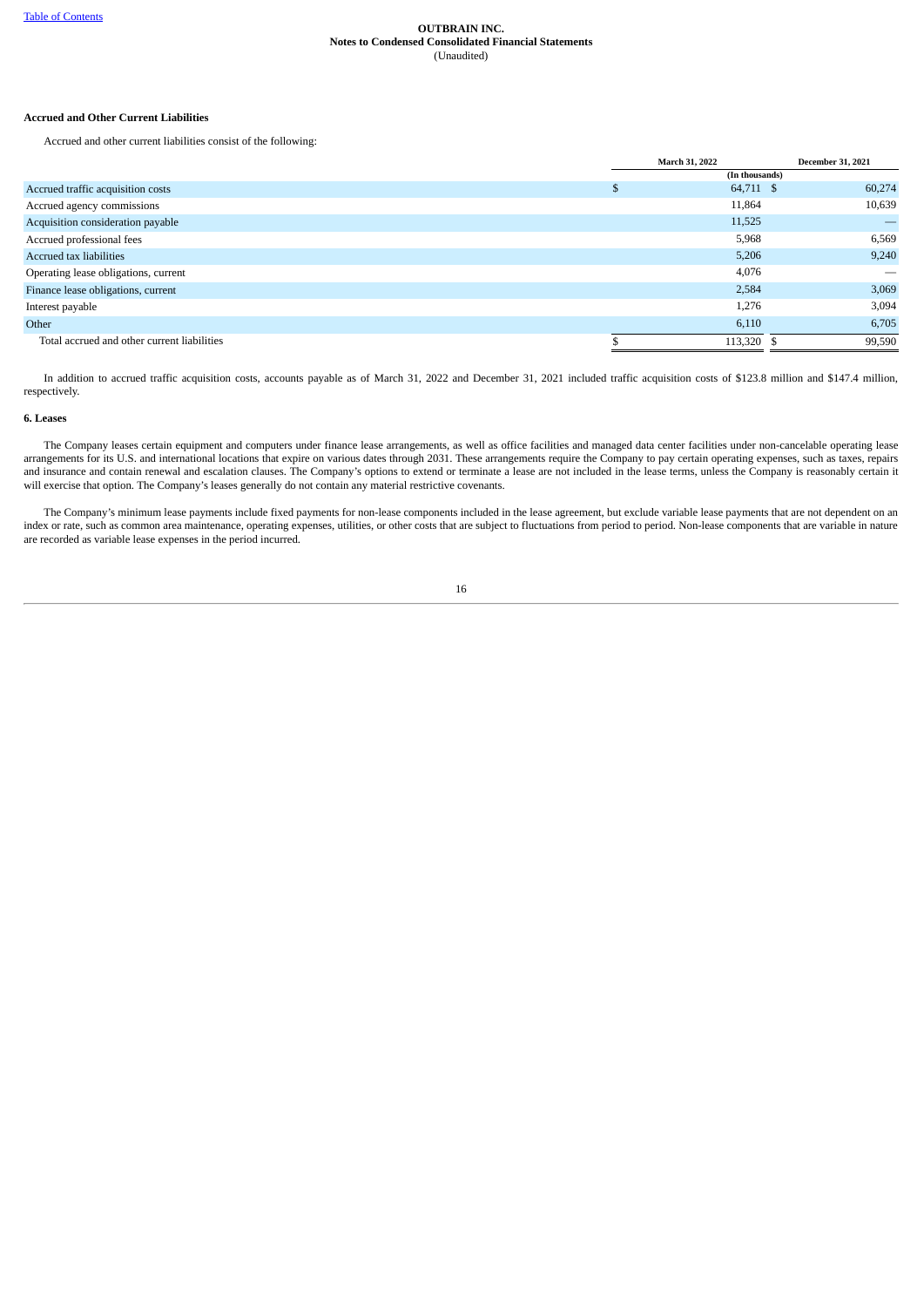The following table summarizes assets and liabilities related to the Company's operating and finance leases:

|                                                                                   | <b>Condensed Consolidated Balance Sheet Location</b>           |    | March 31, 2022                    |
|-----------------------------------------------------------------------------------|----------------------------------------------------------------|----|-----------------------------------|
|                                                                                   |                                                                |    | (In thousands)                    |
| <b>Lease assets</b>                                                               |                                                                |    |                                   |
| <b>Operating leases</b>                                                           | Operating lease right-of-use assets, net                       | \$ | 14,302                            |
| Finance leases                                                                    | Property, equipment and capitalized software, net              |    | 3,877                             |
| Total lease assets                                                                |                                                                |    | 18,179                            |
| <b>Lease liabilities</b>                                                          |                                                                |    |                                   |
| Current liabilities:                                                              |                                                                |    |                                   |
| <b>Operating leases</b>                                                           | Accrued and other current liabilities                          | S  | 4,076                             |
| Finance leases                                                                    | Accrued and other current liabilities                          |    | 2,584                             |
| Non-current liabilities:                                                          |                                                                |    |                                   |
| <b>Operating leases</b>                                                           | Operating lease liabilities, non-current                       |    | 10,857                            |
| Finance leases                                                                    | Other liabilities                                              |    | 1,523                             |
| Total lease liabilities                                                           |                                                                |    | 19,040                            |
| The following table presents the components of the Company's total lease expense: |                                                                |    |                                   |
|                                                                                   | <b>Condensed Consolidated Statement of Operations Location</b> |    | Three Months Ended March 31, 2022 |
|                                                                                   |                                                                |    | (In thousands)                    |
| Operating lease cost                                                              |                                                                |    |                                   |

| Operating lease cost   |                                        |       |
|------------------------|----------------------------------------|-------|
| Fixed lease costs      | Cost of revenue and operating expenses | 1,168 |
| Variable lease costs   | <b>Operating Expenses</b>              | 30    |
| Short-term lease costs | Cost of revenue and operating expenses | 140   |
| Financing lease cost:  |                                        |       |
| Depreciation           | Cost of revenue                        | 943   |
| Interest               | Interest expense                       | 88    |
| Total lease cost       |                                        | 2,369 |
|                        |                                        |       |

As of March 31, 2022, the maturities of the Company's lease liabilities under operating and finance leases were as follows:

| <b>Operating Leases</b> |                | <b>Finance Leases</b>                                                                  |
|-------------------------|----------------|----------------------------------------------------------------------------------------|
|                         | (in thousands) |                                                                                        |
|                         |                | 2,267                                                                                  |
|                         |                | 1,741                                                                                  |
|                         |                | 257                                                                                    |
|                         |                |                                                                                        |
|                         |                | $\qquad \qquad -$                                                                      |
|                         |                |                                                                                        |
|                         |                | 4,265                                                                                  |
|                         |                | (158)                                                                                  |
|                         |                | 4,107                                                                                  |
|                         |                | $3,646$ \$<br>3,717<br>3,314<br>3,315<br>1,550<br>1,177<br>16,719<br>(1,786)<br>14.933 |

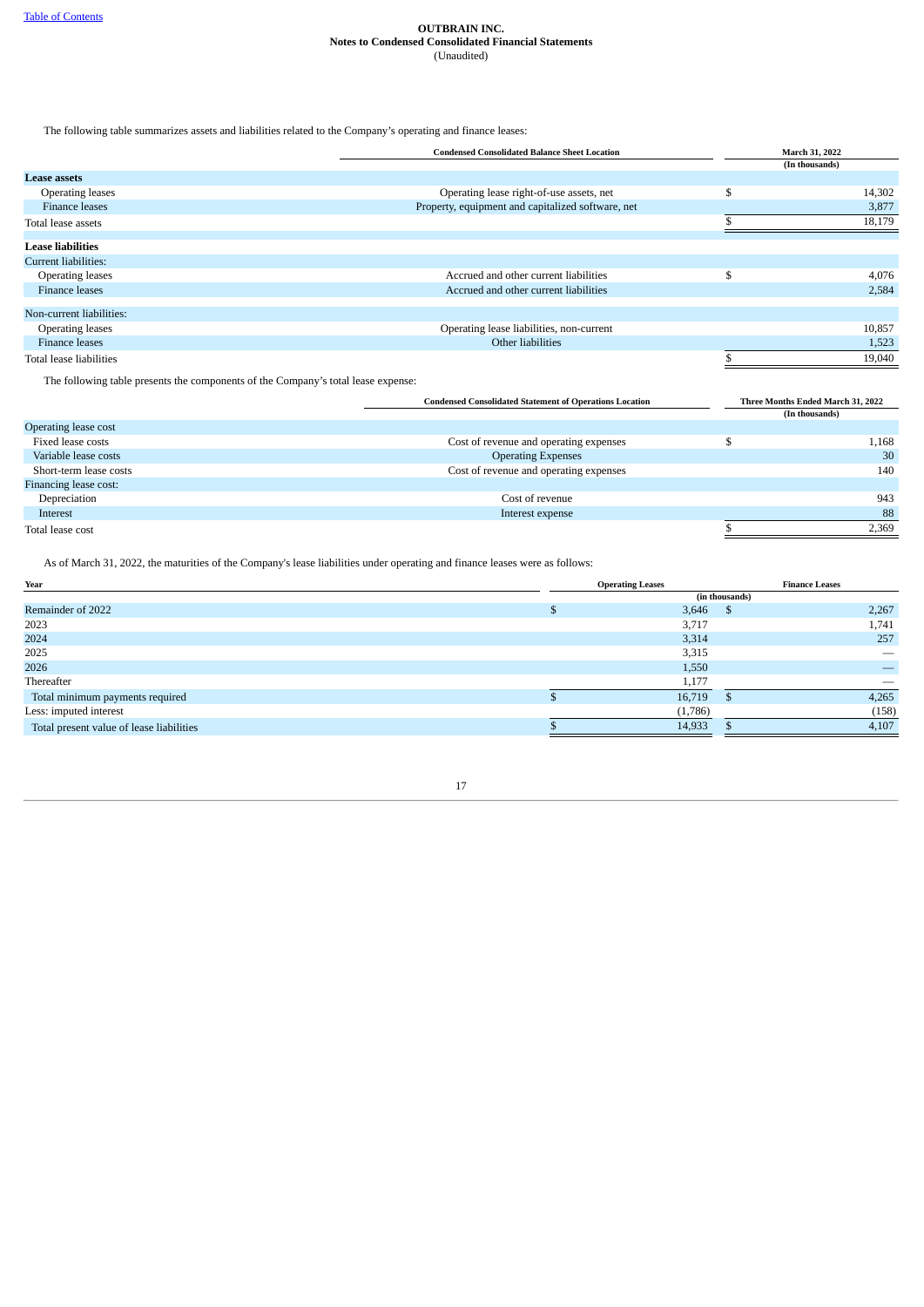As of March 31, 2022, future leases payments for leases that have not yet commenced were not material.

The following table summarizes weighted-average lease terms and discount rates for the Company's leases:

|                                                  | March 31, 2022 |
|--------------------------------------------------|----------------|
| Weighted-average remaining lease term (in years) |                |
| Operating leases                                 | 4.41 years     |
| Finance leases                                   | 1.57 years     |
| Weighted-average discount rate                   |                |
| <b>Operating leases</b>                          | 5.19%          |
| Finance leases                                   | 7.41%          |

Supplemental cash flow information related to leases is as follows:

|                                                                           | <b>Three Months Ended March 31.</b><br>2022 |       |
|---------------------------------------------------------------------------|---------------------------------------------|-------|
|                                                                           | (In thousands)                              |       |
| Cash paid for amounts included in measurement of lease liabilities:       |                                             |       |
| Operating cash outflows from operating leases                             |                                             | 1.097 |
| Cash flows from finance leases                                            |                                             | 1.014 |
| New operating lease assets obtained in exchange for new lease obligations |                                             | 447   |

As of December 31, 2021, prior to the adoption of Topic 842, future minimum lease payments under the Company's non-cancelable operating leases and capital leases were as follows:

| <b>Year Ending December 31:</b> | Operating<br>Leases |                |  | Capital<br>Leases |
|---------------------------------|---------------------|----------------|--|-------------------|
|                                 |                     | (In thousands) |  |                   |
| 2022                            |                     | 4,214          |  | 3,329             |
| 2023                            |                     | 3,128          |  | 1,741             |
| 2024                            |                     | 2,768          |  | 257               |
| 2025                            |                     | 2,630          |  |                   |
| 2026                            |                     | 1,399          |  |                   |
| Thereafter                      |                     | 929            |  |                   |
| Total minimum payments required |                     | 15,068         |  | 5,327             |
|                                 |                     |                |  |                   |

## **7. Goodwill and Intangible Assets**

The changes in the carrying value of the Company's goodwill balance was as follows:

|                           | <b>March 31, 2022</b> |                | <b>December 31, 2021</b> |
|---------------------------|-----------------------|----------------|--------------------------|
|                           |                       | (In thousands) |                          |
| Goodwill, opening balance | 32,881                |                | 32,881                   |
| Acquisition of vi         | 30,182                |                |                          |
| Goodwill, closing balance | 63,063                |                | 32,881                   |

The Company has not recorded any accumulated impairments of goodwill.

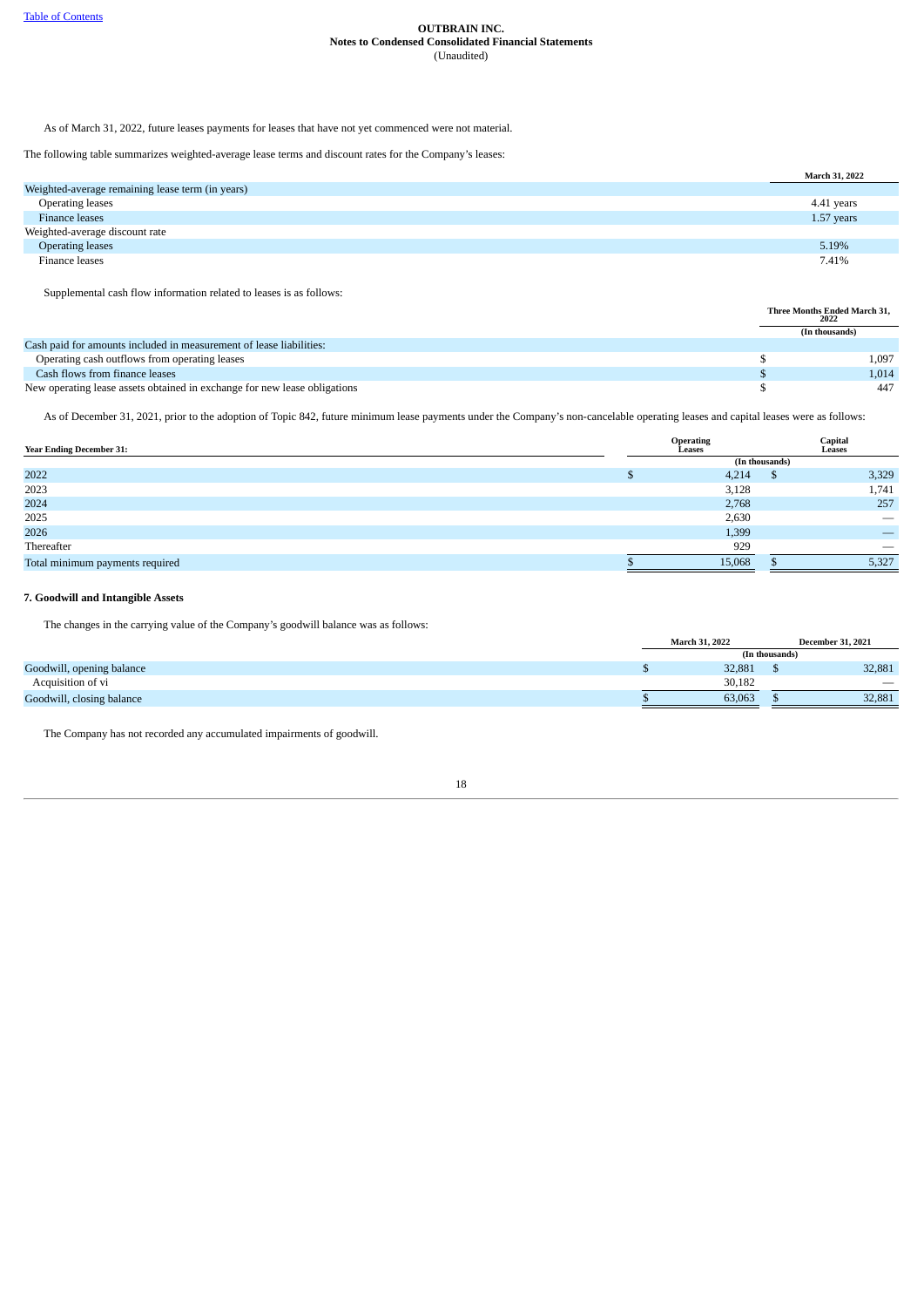The gross carrying amount and accumulated amortization of the Company's intangible assets are as follows:

|                                       |                                                   | As of March 31, 2022 |                    |  |                                    |                              |
|---------------------------------------|---------------------------------------------------|----------------------|--------------------|--|------------------------------------|------------------------------|
|                                       | <b>Weighted Average</b><br>Amortization<br>Period |                      | <b>Gross Value</b> |  | Accumulated<br><b>Amortization</b> | <b>Net Carrying</b><br>Value |
|                                       |                                                   |                      | (In thousands)     |  |                                    |                              |
| Developed technology                  | 5.8 years                                         | D                    | 18,411 \$          |  | $(8,716)$ \$                       | 9,695                        |
| Customer relationships                | 4.1 years                                         |                      | 5,999              |  | (4,284)                            | 1,715                        |
| Publisher relationships               | 6.3 years                                         |                      | 19,028             |  | (6, 498)                           | 12,530                       |
| Tradenames                            | 8.7 years                                         |                      | 5,337              |  | (708)                              | 4,629                        |
| <b>Content Provider Relationships</b> | 5.0 years                                         |                      | 284                |  | (13)                               | 271                          |
| Other                                 | $14.0$ years                                      |                      | 878                |  | (185)                              | 693                          |
| Total intangible assets, net          |                                                   |                      | 49,937 \$          |  | $(20, 404)$ \$                     | 29,533                       |
|                                       |                                                   |                      |                    |  |                                    |                              |

|                              |                                                          | As of December 31, 2021 |                    |                                    |                              |
|------------------------------|----------------------------------------------------------|-------------------------|--------------------|------------------------------------|------------------------------|
|                              | <b>Weighted Average</b><br><b>Amortization</b><br>Period |                         | <b>Gross Value</b> | Accumulated<br><b>Amortization</b> | <b>Net Carrying</b><br>Value |
|                              |                                                          | (In thousands)          |                    |                                    |                              |
| Developed technology         | 3.2 years                                                | Ð                       | $8,425$ \$         | $(8,425)$ \$                       | --                           |
| Customer relationships       | 4.0 years                                                |                         | 5,345              | (4,050)                            | 1,295                        |
| Publisher relationships      | 4.0 years                                                |                         | 8,403              | (5,777)                            | 2,626                        |
| Tradenames                   | 8.0 years                                                |                         | 1,665              | (572)                              | 1,093                        |
| Other                        | $14.0$ years                                             |                         | 876                | (171)                              | 705                          |
| Total intangible assets, net |                                                          |                         | 24,714 \$          | (18, 995)                          | 5,719                        |
|                              |                                                          |                         |                    |                                    |                              |

No impairment charges were recorded during the three months ended March 31, 2022 and 2021.

As of March 31, 2022, estimated amortization related to the Company's identifiable acquisition-related intangible assets in future periods was as follows:

| Year              | Amount         |
|-------------------|----------------|
|                   | (In thousands) |
| Remainder of 2022 | 4,911          |
| 2023              | 4,240          |
| 2024              | 3,470          |
| 2025              | 3,470          |
| 2026              | 3,471          |
| Thereafter        | 9,971          |
| Total             | 29,533         |

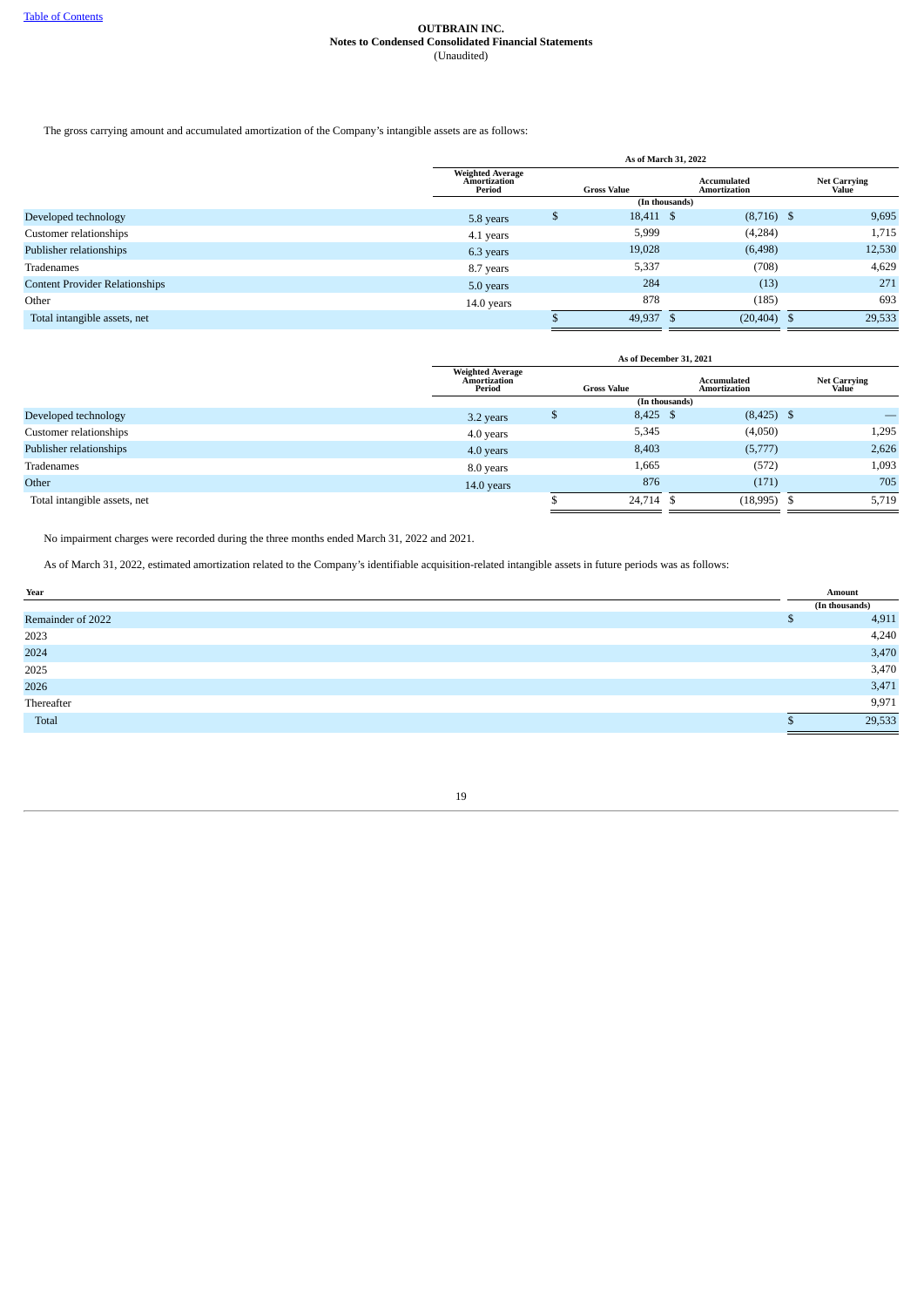## **8. Long-Term Debt**

#### **Convertible Notes**

On July 27, 2021, in connection with the closing of the Company's IPO and pursuant to the terms of the Note Purchase Agreement, the Company exchanged \$200 million aggregate principal amount of its senior subordinated secured notes due July 1, 2026 for \$236 million aggregate principal amount of 2.95% Convertible Senior Notes due 2026 (the "Convertible Notes"), pursuant to an indenture, dated as of July 27, 2021 (the "Indenture"), between the Company and The Bank of New York Mellon, as trustee. The Convertible Notes will mature on July 27, 2026, unless earlier converted, redeemed or repurchased.

Interest on the Convertible Notes accrues from July 27, 2021 and is payable semi-annually in arrears on January 27 and July 27 of each year, beginning on January 27, 2022, at a rate of 2.95% per year. The initial conversion rate for the Convertible Notes is 40 shares of the Company's common stock per \$1,000 principal amount of Convertible Notes (equivalent to an initial conversion price of \$25 per share of the Company's common stock), subject to adjustment.

The Company may not redeem the Convertible Notes prior to July 27, 2024. On or after July 27, 2024, the Company may redeem for cash all or any portion of the Convertible Notes, at its option, if the last reported sale price of the common stock has been at least 130% of the conversion price then in effect for at least 20 trading days (whether or not consecutive) during any 30 consecutive trading day period (including the last trading day of such period) ending on, and including, the trading day immediately preceding the date on which the Company provides notice of redemption at a redemption price equal to 100% of the principal amount of the Convertible Notes to be redeemed plus accrued and unpaid interest to, but excluding, the redemption date. In addition, calling any Convertible Note for redemption will constitute a "make-whole fundamental change" (as defined in the Indenture) with respect to that Convertible Note, in which case the conversion rate applicable to the conversion of that Convertible Note will be increased if it is converted by holders after it is called for redemption.

Holders may convert all or any portion of their Convertible Notes, in multiples of \$1,000 principal amount, into shares of the Company's common stock at any time until the second scheduled trading day immediately preceding the maturity date, at the conversion rate then in effect. The Company will settle conversions of the Convertible Notes by paying or delivering, as the case may be, cash, shares of common stock, or a combination thereof, at its election.

Upon the occurrence of a fundamental change (as defined in the Indenture), subject to certain conditions, holders of the Convertible Notes may require the Company to repurchase for cash all or any portion of their Convertible Notes in principal amounts of \$1,000 or an integral multiple thereof, at a repurchase price of the principal amount of the Convertible Notes to be repurchased, plus accrued and unpaid interest to, but excluding, the repurchase date. In addition, following certain corporate events that occur prior to the maturity date or if the Company delivers a notice of redemption, the Company will, in certain circumstances, increase the conversion rate for a holder who elects to convert its Convertible Notes in connection with such a corporate event or convert its Convertible Notes called for redemption during the related redemption period, as the case may be. The Indenture contains customary covenants and events of default.

The Company was not required to bifurcate the embedded conversion feature and the Convertible Notes were not issued with a substantial premium. As such, the Company accounted for the Convertible Notes as a liability under the no proceeds allocated model. The Company calculates earnings per share using the if-converted method.

#### **Revolving Credit Facility**

On November 2, 2021, the Company entered into the Second Amended and Restated Loan and Security Agreement with Silicon Valley Bank ("SVB") (the "2021 Revolving Credit Facility"), which provides, subject to borrowing availability and certain other conditions, for revolving loans in an aggregate principal amount of up to \$75.0 million (the "Facility"), with a \$15.0 million sub-facility for letters of credit. The Company's borrowing availability under the Facility is calculated by reference to a borrowing base which is determined by specified percentages of eligible<br>accounts receivable. The F unless the Convertible Notes have been converted to common equity securities of the Company.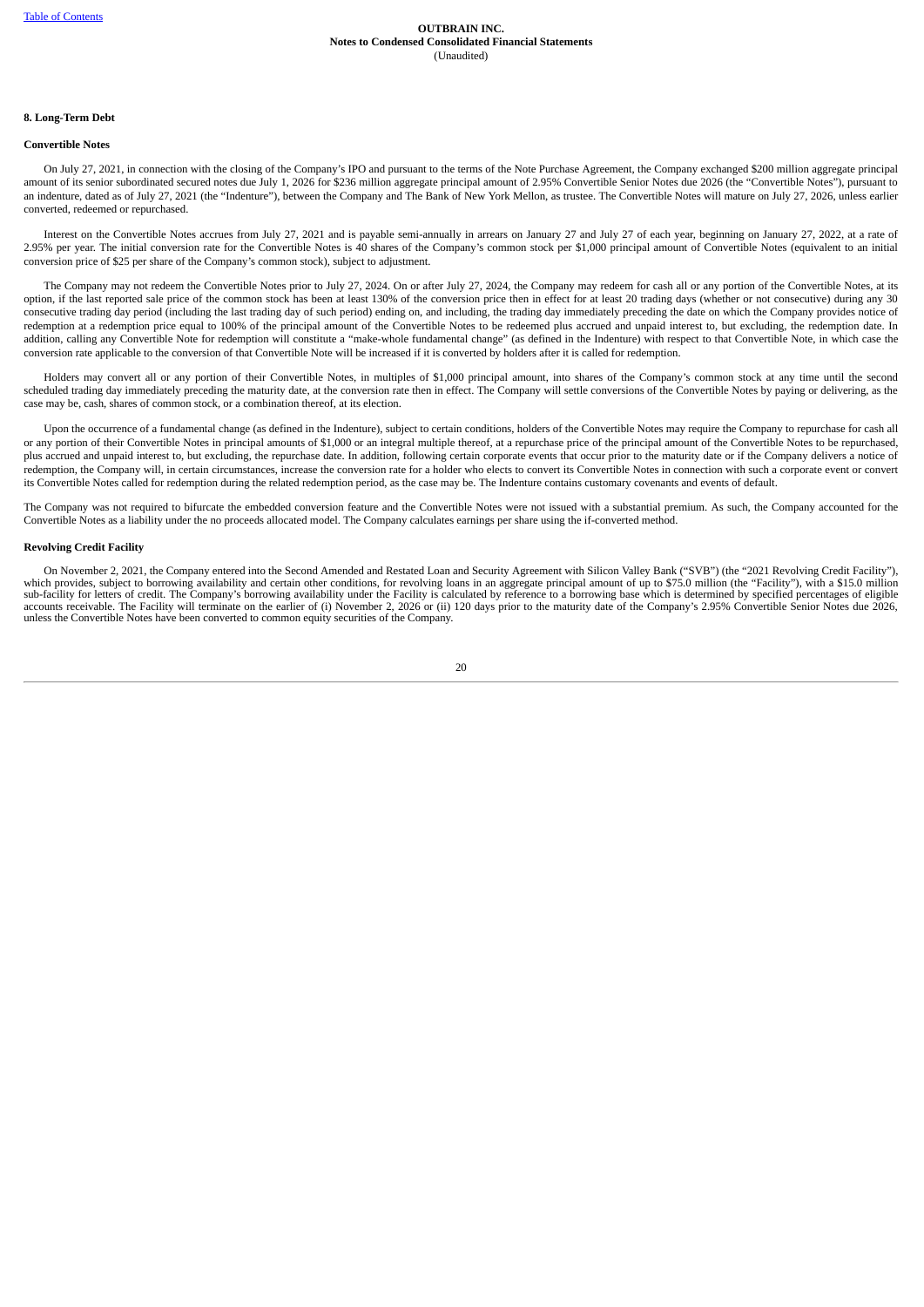Outstanding loans under the Facility accrue interest, at the Company's option, at a rate equal to either (a) a base rate minus an applicable margin ranging from 1.5% to 1.0% per annum or<br>(b) LIBOR plus an applicable margin are subject to a commitment fee at a rate ranging from 0.20% per annum to 0.30% per annum, based upon borrowing availability under the Facility.

The 2021 Revolving Credit Facility contains representations and warranties, including, without limitation, with respect to collateral; accounts receivable; financials; litigation, indictment and compliance with laws; disclosure and no material adverse effect, each of which is a condition to funding. Additionally, the 2021 Revolving Credit Facility includes events of default and customary affirmative and negative covenants applicable to the Company and its subsidiaries, including, without limitation, restrictions on liens, indebtedness, investments, fundamental changes,<br>dispositions, restricted pa consolidated monthly fixed charge coverage ratio of 1.00.

The obligations of the Company, and the other subsidiary co-borrowers under the 2021 Revolving Credit Facility are secured by a first-priority lien on substantially all the assets of the Company and such other subsidiary co-borrowers.

The Company was in compliance with all of the financial covenants under its 2021 Revolving Credit Facility as of March 31, 2022. As of March 31, 2022 and December 31, 2021, the Company had no borrowings outstanding under its revolving credit facilities and its available borrowing capacity was \$69.8 million and \$75.0 million. respectively, based on the defined<br>borrowing formula. Other assets in th are being amortized over the term of the 2021 Revolving Credit Facility.

#### **9. Income Taxes**

The Company's interim (benefit) provision from income taxes is determined based on its annual estimated effective tax rate, applied to the actual year-to-date income and adjusted for the tax effects of any discrete items. The Company's effective tax rates for the three months ended March 31, 2022 and 2021 were 34.3% and 13.0%, respectively. The Company's effective tax rate for the three months ended March 31, 2022 was higher than the United States federal statutory tax rate of 21%, primarily due to the inclusion of foreign subsidiaries' income in the U.S., as well as due to certain non-deductible stock-based compensation expenses. The effective tax rate for the three months ended March 31, 2021 was lower than the federal statutory tax rate of 21%, primarily due to full valuation allowance recorded against the Company's deferred tax assets in the U.S. during the period, the majority of which was released during the fourth quarter of 2021.

#### **10. Commitments and Contingencies**

#### **Legal Proceedings and Other Matters**

From time to time, the Company may become subject to legal proceedings, claims and litigation arising in the ordinary course of business. In addition, the Company may receive letters alleging infringement of patent or other intellectual property rights. The Company is not currently a party to any material legal proceedings, nor is it aware of any pending or threatened litigation that, in its opinion, would have a material adverse effect on its business, operating results, cash flows or financial condition should such litigation be resolved unfavorably.

On April 29, 2021, the Company was notified that the Antitrust Division of the U.S. Department of Justice is conducting a criminal investigation into the hiring practices in its industry that includes the Company. The Company is continuing to cooperate with the Antitrust Division. While there can be no assurance regarding the ultimate resolution of this matter, the Company does not believe that its conduct violated applicable law.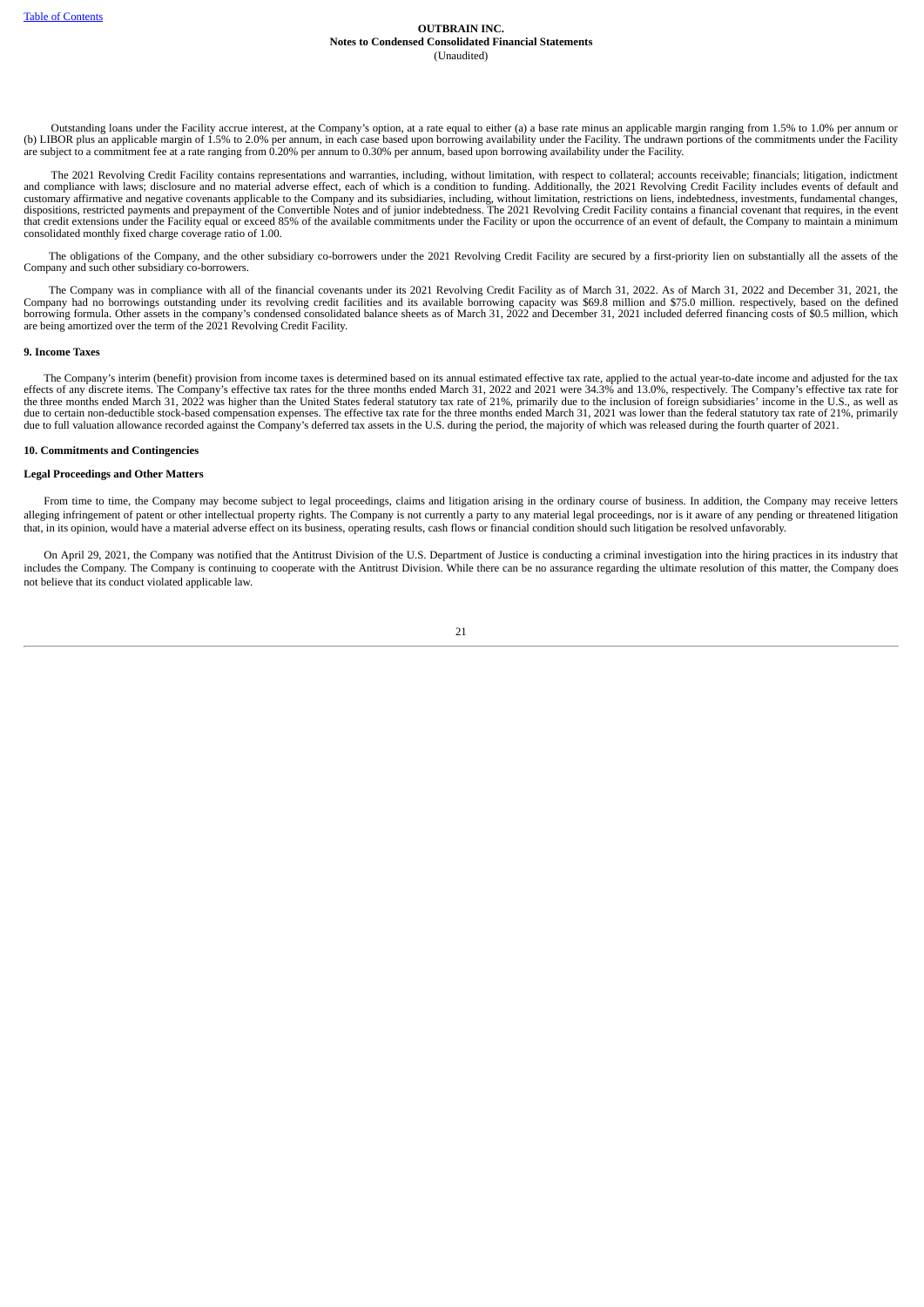#### **11. Stockholders' Equity**

#### **Share Repurchases**

On February 28, 2022, the Company's Board of Directors approved a stock repurchase program under which the Company is authorized to purchase up to \$30 million of the Company's common stock, par value \$0.001 per share, with or open market purchases, including through the use of trading plans intended to qualify under Rule 10b5-1 under the Exchange Act. The repurchase program may be commenced, suspended or terminated at any time by the Company at its discretion without prior notice.

The Company may also from time to time withhold shares in connection with tax obligations related to vesting of restricted stock units in accordance with the terms of its equity incentive plans and the underlying award agreements. During the three months ended March 31, 2022 and 2021, the Company withheld 117,637 shares and 26,344 shares, respectively, with a fair value of \$1.7 million and \$0.2 million, respectively, to satisfy the minimum employee tax withholding obligations.

#### **12. Stock-based Compensation**

In July 2021, the Board and the Company's stockholders approved, the 2021 Long-Term Incentive Plan (the "2021 LTIP"), which became effective in connection with the closing of the Company's IPO. A total of 5,050,000 shares of the Company's common stock have been reserved for issuance under the 2021 LTIP. The 2021 LTIP may be used to grant, among other award types, stock options, restricted share awards ("RSAs") and restricted stock units ("RSUs"). The number of shares of common stock reserved for future issuance under the 2021 Plan will also be increased pursuant to provisions for annual automatic evergreen increases. The Company's previous awards issued under its 2007 Omnibus Securities and Incentive Plan, as amended and restated on January 21, 2009 ("2007 Plan"), remain subject to the 2007 Plan. As of March 31, 2022, approximately 40,000 and 7,885,000 shares were available for grant under the 2007 Plan and the 2021 LTIP, respectively.

The Company recognizes stock-based compensation for stock-based awards, including stock options, RSAs, RSUs and stock appreciation rights ("SARs") based on the estimated fair value of the awards. The Company estimates the fair value of its stock option awards on the grant date using the Black-Scholes option pricing model. The fair value of RSAs and RSUs is the fair value of the Company's common stock on the date of grant.

The following table summarizes stock-based compensation expense recognized in the Company's condensed consolidated statements of operations for the periods presented:

|                                | Three Months Ended March 31, |                |       |  |
|--------------------------------|------------------------------|----------------|-------|--|
|                                | 2022                         |                | 2021  |  |
|                                |                              | (in thousands) |       |  |
| Research and development       | 537                          |                | 247   |  |
| Sales and marketing            | 1,173                        |                | 555   |  |
| General and administrative     | 1,023                        |                | 685   |  |
| Total stock-based compensation | 2,733                        |                | 1.487 |  |

As of March 31, 2022, the Company's unrecognized stock-based compensation expense was \$3.3 million for unvested stock options and \$21.4 million for unvested RSUs.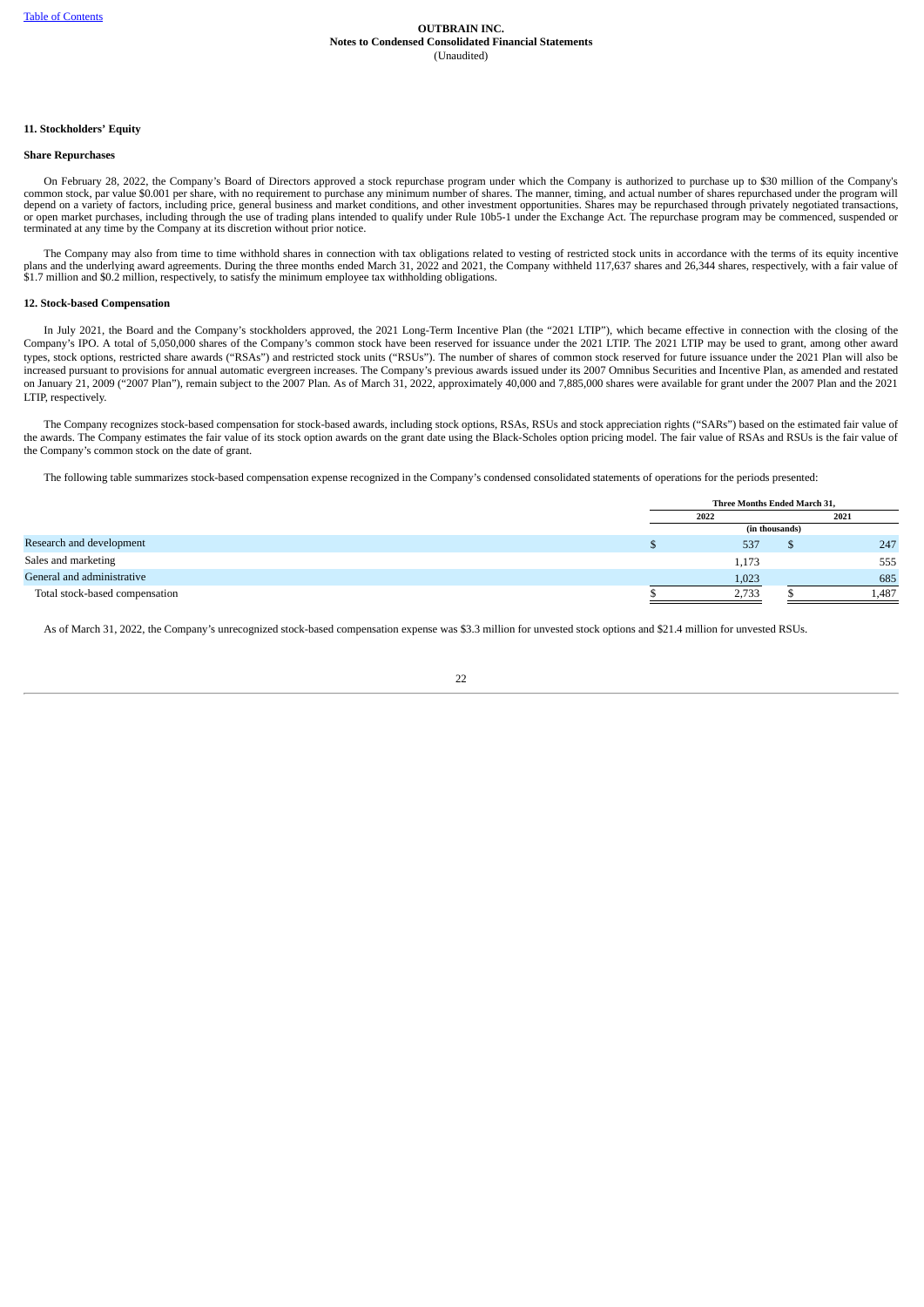The following table summarizes stock option activity for the three months ended March 31, 2022:

|                               | <b>Stock Options</b>       |                                                  |  |
|-------------------------------|----------------------------|--------------------------------------------------|--|
|                               | Number of<br><b>Shares</b> | Weighted-<br>Average<br><b>Exercise</b><br>Price |  |
| Outstanding-December 31, 2021 | 3,482,900                  | \$8.11                                           |  |
| Granted                       |                            | $s-$                                             |  |
| Exercised                     | (223, 620)                 | \$3.61                                           |  |
| Forfeited                     | (7,991)                    | \$10.63                                          |  |
| Outstanding-March 31, 2022    | 3,251,289                  | \$8.42                                           |  |
| Exercisable                   | 2,495,313                  | \$7.61                                           |  |

The following table summarizes RSU activity for the three months ended March 31, 2022:

|                               | <b>RSAs and RSUs</b> |                                                     |  |
|-------------------------------|----------------------|-----------------------------------------------------|--|
|                               | Number of<br>Shares  | Weighted-<br>Average<br>Grant<br>Date Fair<br>Value |  |
| Outstanding-December 31, 2021 | 1,848,142            | \$11.61                                             |  |
| Granted                       | 173,375              | \$10.75                                             |  |
| Vested                        | (211, 713)           | \$10.63                                             |  |
| Forfeited                     | (31, 499)            | \$11.73                                             |  |
| Outstanding-March 31, 2022    | 1,778,305            | \$11.64                                             |  |
|                               |                      |                                                     |  |

As of March 31, 2022 and December 31, 2021, 3,390 SARs awards were outstanding, which are accounted for as liability awards.

#### **Stock-Based Awards Granted Outside of Equity Incentive Plans**

*Warrants*

The Company issued equity classified warrants to purchase shares of common stock to certain third-party advisors, consultants and financial institutions, which expire between 2024 and 2026. As of March 31, 2022 and December 31, 2021, the Company had 188,235 warrants and 376,470 warrants outstanding, respectively, with a weighted exercise price of \$7.57, reflecting 188,235 warrants exercised during the three months ended March 31, 2022.

#### **Employee Stock Purchase Plan**

In July 2021, the Board and the Company's stockholders approved a new 2021 Employee Stock Purchase Plan (the "ESPP"), which became effective in connection with the closing of the Company's IPO. A total of approximately 1,830,000 shares of the Company's common stock have been reserved for issuance under the ESPP, which is subject to automatic annual increases.

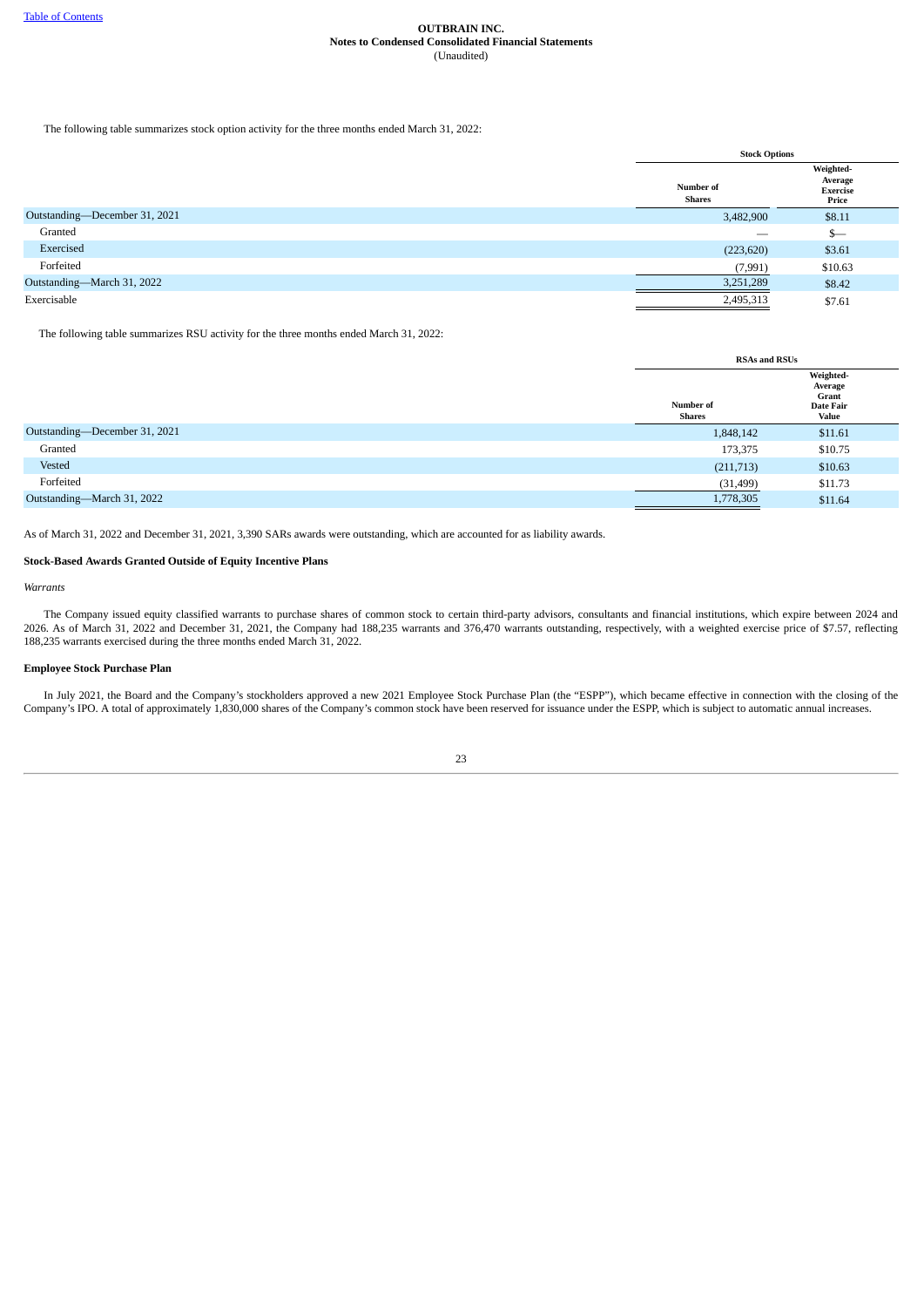## **13. Net (Loss) Income Per Common Share**

The following table sets forth basic and diluted net (loss) income per share for the periods presented.

|                                                                                                         | Three Months Ended March 31, |                                                 |  |            |
|---------------------------------------------------------------------------------------------------------|------------------------------|-------------------------------------------------|--|------------|
|                                                                                                         |                              | 2022                                            |  | 2021       |
|                                                                                                         |                              | (In thousands, except share and per share data) |  |            |
| Numerator:                                                                                              |                              |                                                 |  |            |
| Basic and diluted:                                                                                      |                              |                                                 |  |            |
| Net (loss) income                                                                                       | \$                           | $(1,890)$ \$                                    |  | 10,746     |
| Less: undistributed earnings allocated to participating securities                                      |                              |                                                 |  | (6,631)    |
| Net (loss) income attributable to common stockholders                                                   |                              | $(1,890)$ \$                                    |  | 4,115      |
|                                                                                                         |                              |                                                 |  |            |
| Denominator:                                                                                            |                              |                                                 |  |            |
| Basic weighted-average shares used in computing net (loss) income attributable to common stockholders   |                              | 57,237,012                                      |  | 17,221,336 |
| Weighted average dilutive share equivalents:                                                            |                              |                                                 |  |            |
| Stock options, Warrants, RSAs and RSUs                                                                  |                              |                                                 |  | 2,835,890  |
| Diluted weighted-average shares used in computing net (loss) income attributable to common stockholders |                              | 57,237,012                                      |  | 20,057,226 |
| Net (loss) income per share attributable to common stockholders:                                        |                              |                                                 |  |            |
| Basic                                                                                                   |                              | (0.03)                                          |  | 0.24       |
| <b>Diluted</b>                                                                                          |                              | (0.03)                                          |  | 0.21       |

The following weighted average shares have been excluded from the calculation of diluted (loss) income per share attributable to common stockholders for each period presented because they are anti-dilutive:

<span id="page-23-0"></span>

|                                                            |            | Three Months Ended March 31, |
|------------------------------------------------------------|------------|------------------------------|
|                                                            | 2022       | 2021                         |
| Convertible preferred stock                                |            | 27,652,449                   |
| Options to purchase common stock                           | 3,251,289  | 1,050,459                    |
| Warrants                                                   | 188,235    |                              |
| Restricted stock units                                     | 1,778,305  | 34,615                       |
| Convertible notes                                          | 9,440,000  |                              |
| Total shares excluded from diluted (loss) income per share | 14,657,829 | 28,737,523                   |
|                                                            |            |                              |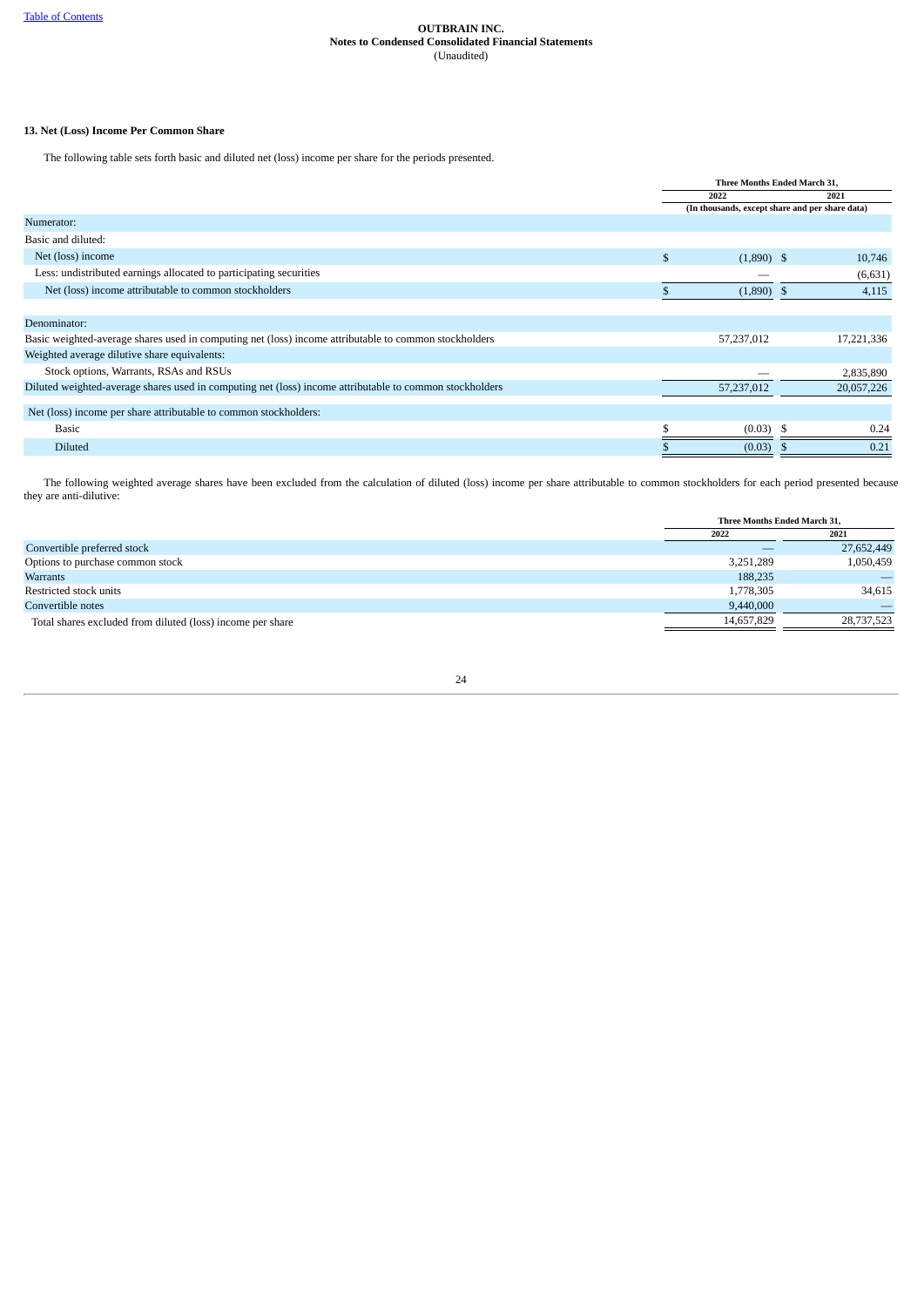#### **Management's Discussion and Analysis of Financial Condition and Results of Operations**

You should read the following discussion and analysis of our financial condition and results of operations together with our condensed consolidated financial statements and the related notes and other financial information included elsewhere in this Quarterly Report on Form 10-Q (this "Report") and our Annual Report on Form 10-K for the year ended December 31, 2021, filed with the Securities and Exchange Commission ("SEC") on March 18, 2022 ("2021 Form 10-K"). In addition to historical financial information, the following discussion contains forward-looking statements that reflect our plans, estimates, beliefs and expectations, and involve risks and uncertainties. Factors that could cause or contribute to these differences include those incorporated by reference in Part II, Item 1A "Risk Factors" in this Report as such factors may be revised or supplemented in subsequent filings with the SEC, as well as those discussed below and elsewhere in *this Report, including under the caption "Note About Forward-Looking Statements."*

#### **Overview**

Outbrain Inc., together with our subsidiaries, ("Outbrain", the "Company", "we", "our" or "us") was incorporated in August 2006 in Delaware. The Company is headquartered in New York,<br>New York and has wholly owned subsidiar

Outbrain is a leading recommendation platform powering the open web. Our technology provides personalization, engagement and monetization solutions to thousands of digital media properties, including many of the world's most prestigious publishers. Through powering discovery feeds on the open web, Outbrain helps over a billion unique users on a monthly basis discover content, offers, services and products they might be interested in. For tens of thousands of advertisers around the world, Outbrain helps attract new customers and grow their businesses, driving measurable results and return on investment.

Over the past decade, consumers have become increasingly accustomed to seeing highly curated digital content and ads that align with their unique interests. Similar to the way in which social media and search have simplified discovery by synthesizing billions of consumer data points to offer personalized feeds, we provide media partners with a platform that encompasses data at scale as well as prediction and recommendation capabilities, helping them deliver a discovery feed personalized to their users, based on context and each user's unique interests and preferences. Our platform is built for user engagement and, as a mobile-first company, is designed to be highly effective on mobile devices. Our technology is deployed on the mobile apps and websites of most of our media partners, generating 68% of our revenue in 2021.

Since inception, we have been guided by the same core principles pertaining to our three constituents: media partners, users, and advertisers.

*Media Partners.* We are committed to the long-term success of our media partners. Consistent with this philosophy, we focus on establishing a true win-win partnership. We strive to develop trusted, transparent, multi-year contracts with media partners, which are typically exclusive with us. Our media partners include both traditional publishers and companies in new and rapidly evolving categories such as mobile device manufacturers and web browsers.

*Users.* We believe that by focusing on improving the user experience we are able to cultivate user behavior patterns that compound engagement over time, delivering superior long-term monetization for ourselves and for our media partners.

*Advertisers.* We strive to grow our advertising business by increasing overall user engagement, rather than price per engagement. Our emphasis on user engagement helps us improve advertisers' return on ad spend ("ROAS") thus unlocking more advertising spend and attracting more advertisers. In turn this enables us to better match ads to users and further grow user engagement and overall monetization.

Through our direct, usually exclusive, integrations with media partners, we have become one of the largest online advertising platforms on the open web. In 2021, we provided personalized feeds and ads to over 1 billion monthly unique users, delivering on average over 10 billion recommendations to content, services and products per day, with over 24,000 advertisers directly using our platform.

The following is a summary of our performance for the periods presented:

- Our revenue increased 11.5%, totaling \$254.2 million for the three months ended March 31, 2022, compared to \$228.0 million for the three months ended March 31, 2021.
- Our gross profit was \$53.9 million and our gross margin was 21.2% for the three months ended March 31, 2022, compared to gross profit of \$53.5 million and gross margin of 23.4% for the comparable prior year period.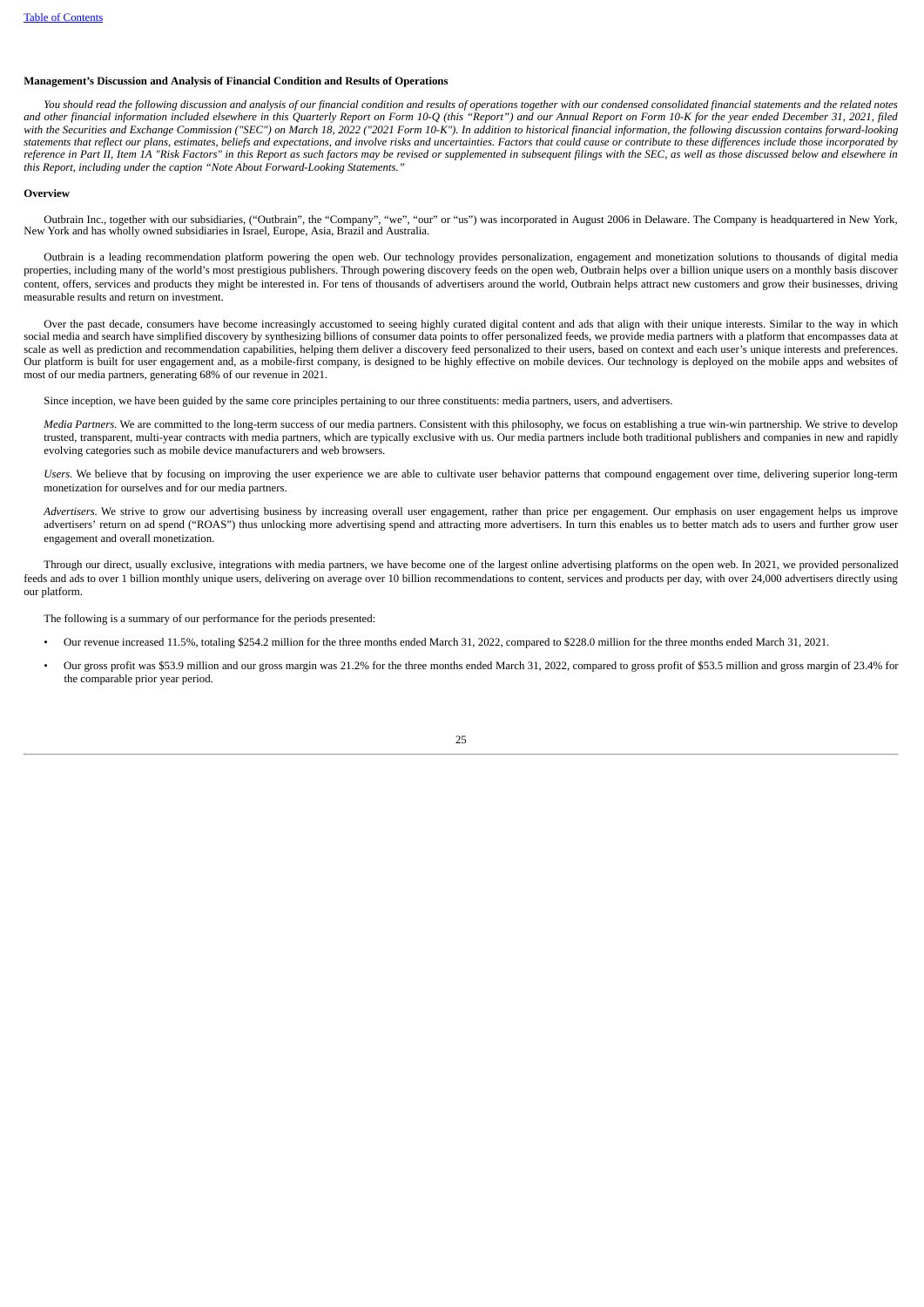- Our Ex-TAC Gross Profit<sup>(1)</sup> increased 5.1% to \$63.5 million for the three months ended March 31, 2022, compared to \$60.4 million for the three months ended March 31, 2021.
- For the three months ended March 31, 2022, our net (loss) income decreased to a net loss of \$1.9 million, or 3.5% of gross profit, compared to a net income of \$10.7 million, or 20.1% of gross profit, for the three months ended March 31, 2021.
- Our Adjusted EBITDA<sup>(1)</sup> decreased to \$11.6 million for the three months ended March 31, 2022, from \$20.6 million for the three months ended March 31, 2021. Adjusted EBITDA<sup>(1)</sup> was  $18.3\%$  and  $34.1\%$  of Ex-TAC Gross Profit<sup>(1)</sup> for the three months ended March 31, 2022 and 2021, respectively.
- Ex-TAC Gross Profit and Adjusted EBITDA are non-GAAP financial measures. See "Non-GAAP Reconciliations" in this Report for the definitions and limitations of these measures, and (1) reconciliations to the most comparable GAAP financial measures.

#### **Recent Developments**

 $\overline{\phantom{a}}$  , where  $\overline{\phantom{a}}$ 

On February 28, 2022, the Company's Board of Directors approved a stock repurchase program under which the Company is authorized to purchase up to \$30 million of the Company's common stock, par value \$0.001 per share, with no requirement to purchase any minimum number of shares. The manner, timing, and actual number of shares repurchased under the program will depend on a variety of factors, including price, general business and market conditions, and other investment opportunities. Shares may be repurchased through privately negotiated transactions, and conditions, and other in or open market purchases, including through the use of trading plans intended to qualify under Rule 10b5-1 under the Exchange Act. The repurchase program may be commenced, suspended or terminated at any time by the Company at its discretion without prior notice.

On November 19, 2021, we entered into a definitive agreement, by and among our Company and the shareholders of video intelligence AG ("vi"), a Swiss-based contextual video technology company for digital media owners, for the acquisition of all of the outstanding shares of vi for a purchase price of approximately \$55 million. The acquisition was completed on January 5, 2022. The purchase price was paid in the form of cash and Outbrain common stock, with the first installment of \$37.3 million in cash and the equity portion paid at closing, and the substantial majority of the remaining cash balance payable in the third quarter of 2022. The equity portion of the purchase price was comprised of 355,786 shares of our common stock with a fair value of \$4.2 million, and is subject to a post-closing adjustment based on market price of our stock to be determined one year from closing, at which time any required adjustment is to be paid in cash. Aggregate consideration for the acquisition of vi will not exceed approximately \$55 million in total. This acquisition expands our video product offerings to include in-stream high-quality video content, delivering a better user experience and more value to our advertisers. This acquisition was accounted for as a business combination and the results of the acquired entity will be included in our results of operations beginning as of the acquisition date.

#### **Macroeconomic Environment**

General worldwide economic conditions have recently experienced significant instability including the recent global economic uncertainty and financial market conditions caused by factors such as the COVID-19 pandemic has r decrease in demand for a broad variety of goods and services, including those provided by certain advertisers using our platform. Many of our advertisers reduced their advertising spending, which had a negative impact on our revenue during the first half of 2020. As the world quickly shifted to online activities and advertisers gradually shifted their spending toward digital advertising, our revenue trends improved meaningfully and returned to growth beginning in the second half of 2020. Although the advertising market and our business had generally recovered<br>from the economic effects of the p from the pandemic and now events such as the Russia-Ukraine conflict, has impacted certain categories of our advertisers. These conditions have adversely impacted us and could, if they continue or worsen, adversely impact us in the future, including if our advertisers were to reduce or further reduce their advertising spending as a result of any of these factors. We continue to monitor our<br>operations, and the ope and agencies to accurately forecast and plan future business activities and could cause a reduction or delay in overall advertising demand and spending, which would harm our business, financial condition and results of operations.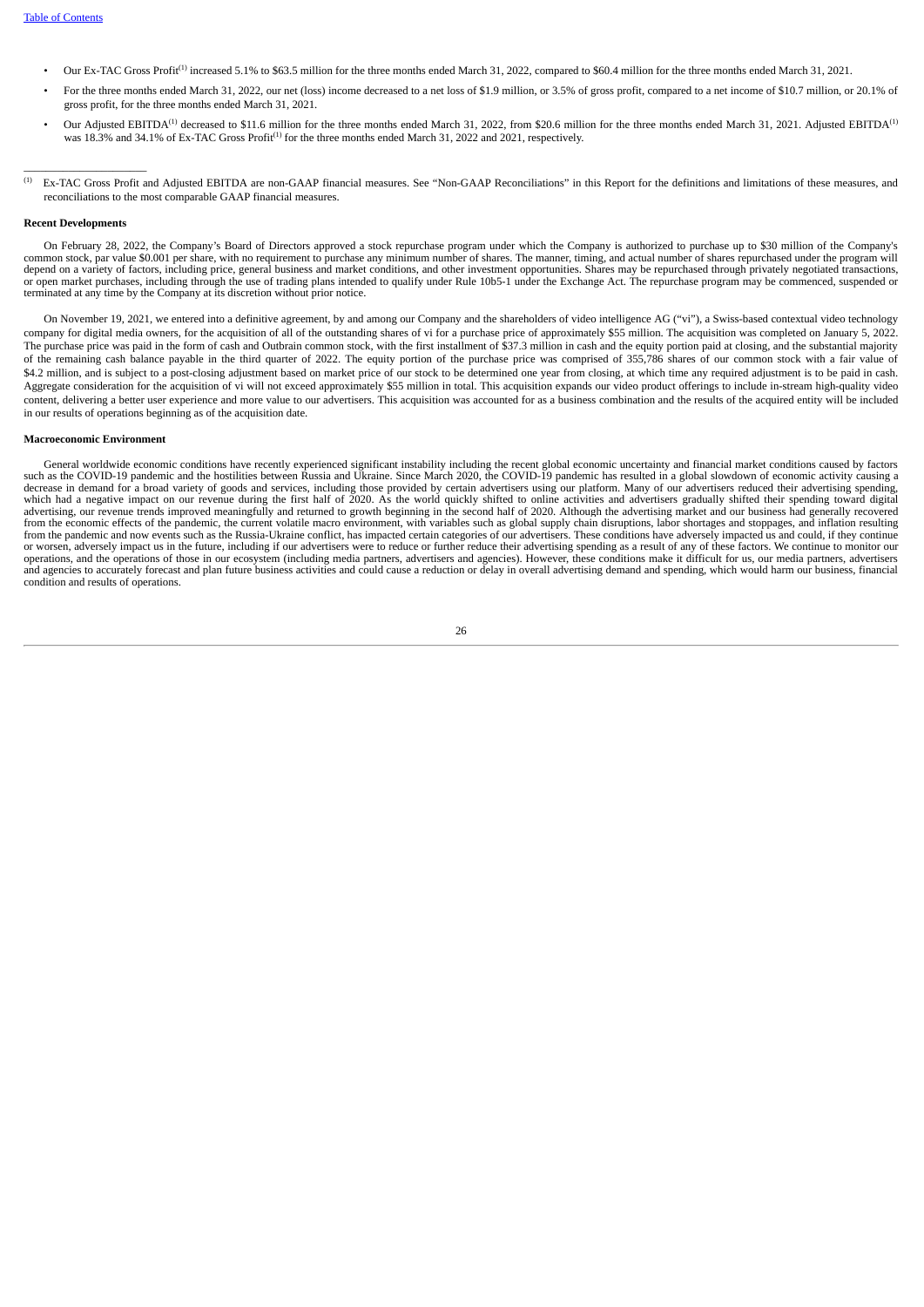#### **Factors Affecting Our Business**

#### *Retention and Growth of Relationships with Media Partners*

We rely on relationships with our media partners for a significant portion of our advertising inventory and for our ability to increase revenue through expanding their use of our platform. To further strengthen these relationships, we continuously invest in our technology and product functionality to drive user engagement and monetization by (i) improving our algorithms; (ii) effectively managing our supply and demand; and (iii) expanding the adoption of our enhanced products by media partners.

Our relationships with media partners are typically long-term, exclusive and strategic in nature. Our top 20 media partners, based on our 2021 revenue, have been using our platform for an average of over seven years, despite their typical contract length being two to three years. Net revenue retention is an important indicator of media partner satisfaction, the value of our platform, as well as our ability to grow revenue from existing relationships.

We calculate media partner net revenue retention at the end of each quarter by starting with revenue generated on media partners' properties during the same period in the prior year, "Prior Period Retention Revenue." We then calculate the revenue generated on these same media partners' properties in the current period, "Current Period Retention Revenue." Current Period Retention Revenue reflects any expansions within the media partner relationships, such as any additional placements or properties on which we extend our recommendations, as well as contraction or attrition. Our media partner net revenue retention in a quarter equals the Current Period Retention Revenue divided by the Prior Period Retention Revenue. To calculate media partner net revenue retention for year-to-date and annual periods, we sum the quarterly Current Period Retention Revenue and divide it by the sum of the quarterly Prior Period Retention Revenue. These amounts exclude certain revenue adjustments and revenue recognized on a net basis. Our media partner net revenue retention was 99% for the three months ended March 31, 2022.

Our growth also depends on our ability to secure partnerships with new media partners. New media partners are defined as those relationships in which revenue was not generated in the prior period, except for limited instances where residual revenue was generated on a media partner's properties. In such instances, the residual revenue would be excluded from net revenue retention above. Revenue generated on new media partners' properties contributed approximately 11% to revenue growth for the three months ended March 31, 2022.

#### *User Engagement with Relevant Media and Advertising Content*

We believe that engagement is a key pillar of the overall value that our platform provides to users, media partners and advertisers. Our algorithms enable effective engagement of users by facilitating the discovery of content, products and services that they find most interesting, as well as connecting them to personalized ads that are relevant to them. We believe that the user experience has a profound impact on long-term user behavior patterns and thus "compounds" over time improving our long-term monetization prospects. This principle guides our behavior, and, as a result, we do not focus on the price of ads, nor on maximizing such prices, as may be the case with some of our competitors. Given this view, we do not focus on cost-per-click or cost-perimpression as key performance indicators for the business. Consequently, we have a differentiated approach to monetization as we optimize our algorithms for the overall user experience rather than just for the price of each individual user engagement.

Growth in user engagement is driven by several factors, including enhancements to our recommendation engine, growth in the breadth and depth of our data assets, the increase in size and quality of our content and advertising index, user engagement, expansion on existing media partner properties where our recommendations can be served and the adoption of our platform by new media partners. As we grow user engagement, we are able to collect more data, enabling us to further enhance our algorithms, which in turn helps us make smarter recommendations and further grow user engagement, providing our platform and our business with a powerful growth flywheel. We measure the impact of this growth flywheel on our business by reviewing the growth of Click Through Rate ("CTR") for ads on our platform. CTR improvements increase the number of clicks on our platform. We believe that we have a significant opportunity to further grow user engagement, and thus our business, as today CTR on our platform is less than 1% of recommendations served.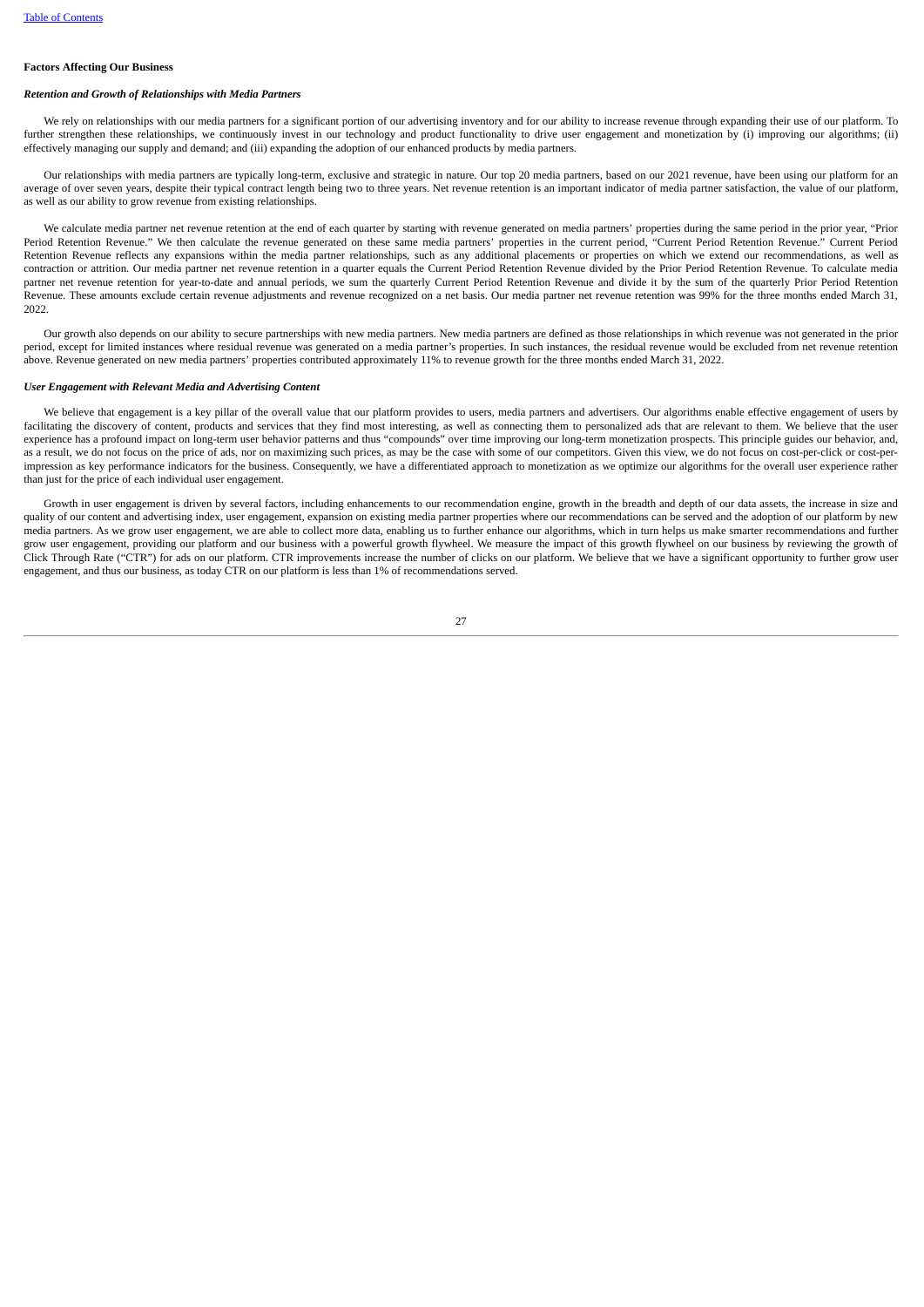#### *Advertiser Retention and Growth*

We focus on serving ads that are more engaging rather than on the price of the ads. Our growth is partially driven by retaining and expanding the amount of spend by advertisers on our platform, as well as acquiring new advertisers. Improving our platform's functionality and features increases the attractiveness of our platform to existing and new advertisers while also growing our share of their advertising budgets. We continuously invest in enhancing our technological capabilities to deliver better ROAS and transparency on ad spend, and market these attributes to grow our advertiser base and share of wallet.

Prices paid by advertisers on our platform fluctuate period to period for a variety of reasons, including supply and demand, competition and seasonality. Movements in average prices do not necessarily correlate to our revenue or Ex-TAC Gross Profit trends. In order to grow our revenue and Ex-TAC Gross Profit and maximize value for our advertisers and media partners, our focus as a business is on driving user engagement and ROAS for advertisers, not on optimizing for price.

For the year ended December 31, 2021, over 24,000 unique advertisers were active on our platform. In addition, we continue to grow our programmatic partnerships, enabling us to grow our advertiser base efficiently.

#### *Expansion Into New Environments, New Content Experiences and New Ad Formats*

The accelerating pace of technological innovation and adoption, combined with continuously evolving user behavior and content consumption habits, presents multiple opportunities for growth. The emergence of new devices, platforms and environments in which users spend time consuming content is one area of expansion for us. Similarly, the formats in which content can or will be consumed continue to evolve, as well as user-friendly and impactful ad formats that can be delivered in or alongside that content. Fundamentally, we plan to continue making our platform available for media partners on all types of devices and platforms, and all formats of media, that carry their content.

Examples of new environments in which content consumption is expected to grow include connected TVs ("CTV"), screens for autonomous vehicles and public transport, pre-installed applications on new smartphones, smartphone native content feeds, push notifications and email newsletters. We are developing solutions that allow media partners, service providers and manufacturers to provide better curated, personalized and more engaging content feeds and recommendations in these environments. Through our acquisition of video intelligence AG ("vi") in the first quarter of 2022, we expanded our video product offerings to new formats and environments, including In-Stream video ads and CTV environments.

The development and deployment of new ad formats allow us to better serve users, media partners and, ultimately, advertisers who seek to target and engage users at scale; this continues to open and grow new types of advertiser demand, while ensuring relevance as the environments in which we operate diversify.

#### *Investment in Our Technology and Infrastructure*

Innovation is a core tenet of our Company and our industry. We plan to continue our investments in our people and our technology in order to retain and enhance our competitive position. For example, improvements to our algorithms help us deliver more relevant ads, driving higher user engagement, thereby improving ROAS for advertisers and increasing monetization for our media partners. In addition, we continue to invest in media partner and advertiser focused tools, technology and products as well as privacy-centric solutions, most recently announcing the launch of  $Keystone<sup>TM</sup>$ , designed as a total business optimization platform for media owners.

We believe that our proprietary micro-services, API-based cloud infrastructure provides us with a strategic competitive advantage as we are able to deploy code an average of 300 times per day and grow in a scalable and highly cost-effective manner. As we develop and deploy solutions for enhanced integration of our technologies in new environments, with new content and ad formats, we anticipate activity through our platform to grow. We anticipate that the investment in our technology, infrastructure and solutions will contribute to our long-term growth.

#### *Industry Dynamics*

Our business depends on the overall demand for digital advertising and on the continuous success of our current and prospective media partners. Digital advertising is a rapidly evolving and growing industry, with growth that has outpaced the growth of the broader advertising industry, and it has historically been more resilient to economic downturns compared to the advertising<br>industry in general. Content con growing volume of content being generated online, content curation tools are increasingly becoming a necessity for users and media owners alike. Advertisers increasingly rely on

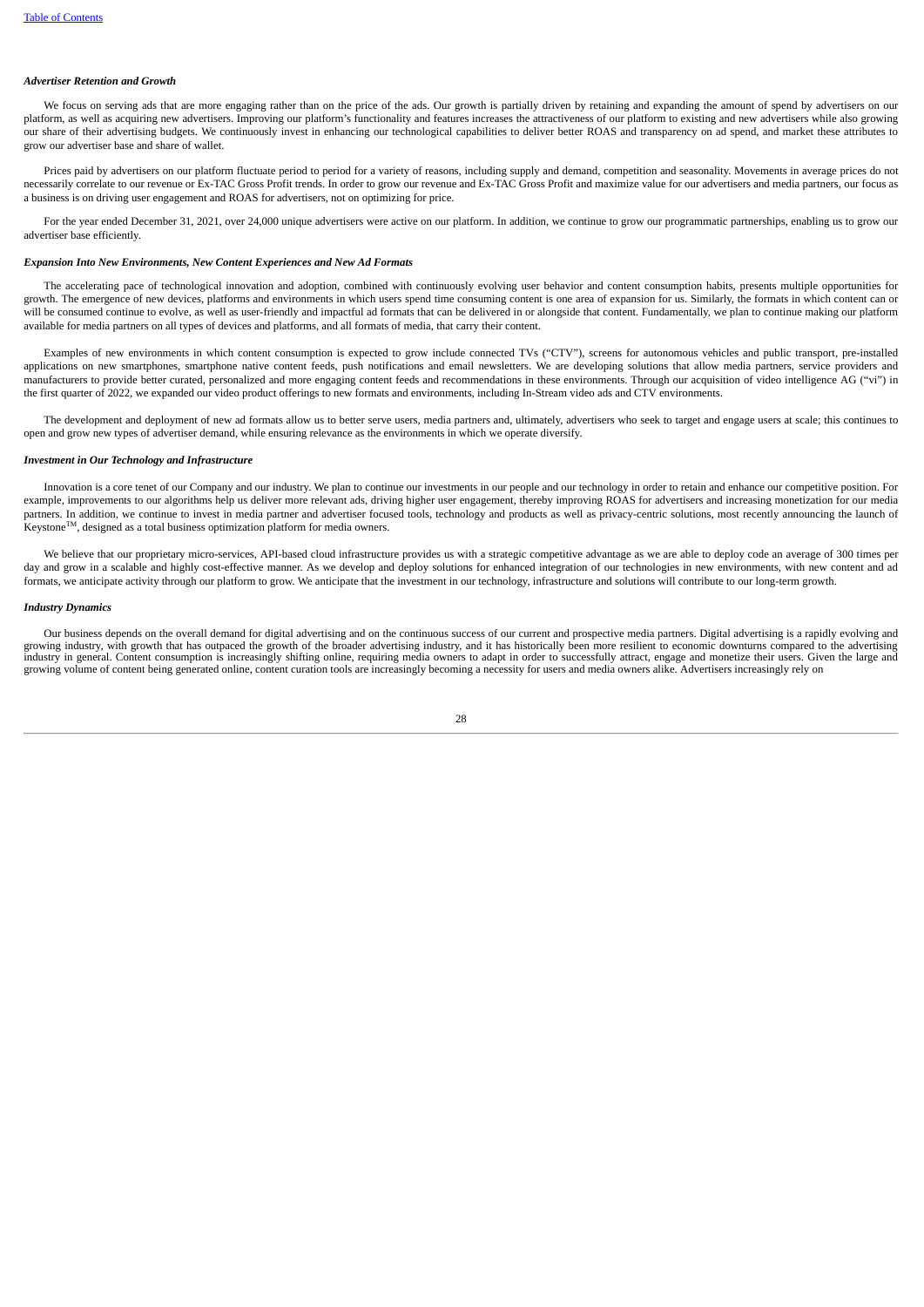digital advertising platforms that deliver highly targeted ads and measurable performance. Regulators across most developed markets are increasingly focused on enacting and enforcing user privacy rules as well as tighter oversight of the major "walled garden" platforms. Industry participants have recently been, and likely will continue to be, impacted by changes implemented by platform leaders such as Apple's change to its Identifier for Advertisers policy and Google's evolving roadmap pertaining to the use of cookies within its Chrome web browser. See Item 1A, "Risk Factors" in our 2021 Form 10-K for additional information regarding changing industry dynamics with respect to industry participants and the regulatory environment. Given our focus on<br>innovation, the depth and length industry dynamics.

#### *Seasonality*

The global advertising industry experiences seasonal trends that affect most participants in the digital advertising ecosystem. Our revenue generally fluctuates from quarter to quarter as a result of a variety of factors, including seasonality, as many advertisers allocate the largest portion of their budgets to the fourth quarter of the calendar year to coincide with increased holiday purchasing, as well as the timing of advertising budget cycles. Historically, the fourth quarter of the year has reflected the highest levels of advertiser spending, and the first quarter generally has reflected the lowest level of advertiser spending. In addition, expenditures by advertisers tend to be cyclical and discretionary in nature, reflecting changes in brand advertising strategy, budgeting constraints and buying patterns and a variety of other factors, many of which are outside of our control. The quarterly rate of increase in our traffic acquisition costs is generally commensurate with the quarterly rate of increase in our revenue. However, traffic acquisition costs have, at times, grown at a faster or slower rate than revenue, primarily due to the mix of the revenue generated or contracted terms with media partners. We generally expect these seasonal trends to continue, though historical seasonality may not be predictive of future results given the potential for changes in advertising buying patterns. These trends will affect our operating results and we expect our revenue to continue to fluctuate based on seasonal factors that affect the advertising industry as a whole.

#### **Definitions of Financial and Performance Measures**

#### *Revenue*

We generate revenue from advertisers through ads that we deliver across a variety of media partner properties. We charge advertisers for clicks on and, to a lesser extent, impressions of their ads, depending on how they choose to contract with us. We recognize revenue in the period in which the click or impression occurs.

The amount of revenue that we generate depends on the level of demand from advertisers to promote their content to users across our media partners' properties. We generate higher revenue at times of high demand, which is also impacted by seasonal factors. For any given marketing campaign, the advertiser has the ability to adjust its price in real time and set a maximum daily spend. This allows advertisers to adjust the estimated ad spend attributable to the particular campaign. Due to the measurable performance that our advertisers achieve with us, a significant portion of our advertisers spend with us on an unlimited basis, as long as their ROAS objectives are met.

Our agreements with advertisers provide them with considerable flexibility to modify their overall budget, price (cost-per-click or cost-per-impression), and the ads they wish to deliver on our platform.

#### *Traffic Acquisition Costs*

We define traffic acquisition costs ("TAC") as amounts owed to media partners for their share of the revenue we generated on their properties. We incur traffic acquisition costs in the period in which the revenue is recognized. Traffic acquisition costs are based on the media partners' revenue share or, in some circumstances, based on a guaranteed minimum rate of payment from us in exchange for guaranteed placement of our ads on specified portions of the media partner's digital properties. These guaranteed rates are typically provided per thousand qualified page views whereas our minimum monthly payment to the media partner may fluctuate based on how many qualified page views the media partner generates, subject to a maximum guarantee. Traffic acquisition costs also include amounts payable to programmatic supply partners.

#### *Other Cost of Revenue*

Other cost of revenue consists of costs related to the management of our data centers, hosting fees, data connectivity costs and depreciation and amortization. Other cost of revenue also includes the amortization of capitalized software that is developed or obtained for internal use associated with our revenue-generating technologies.

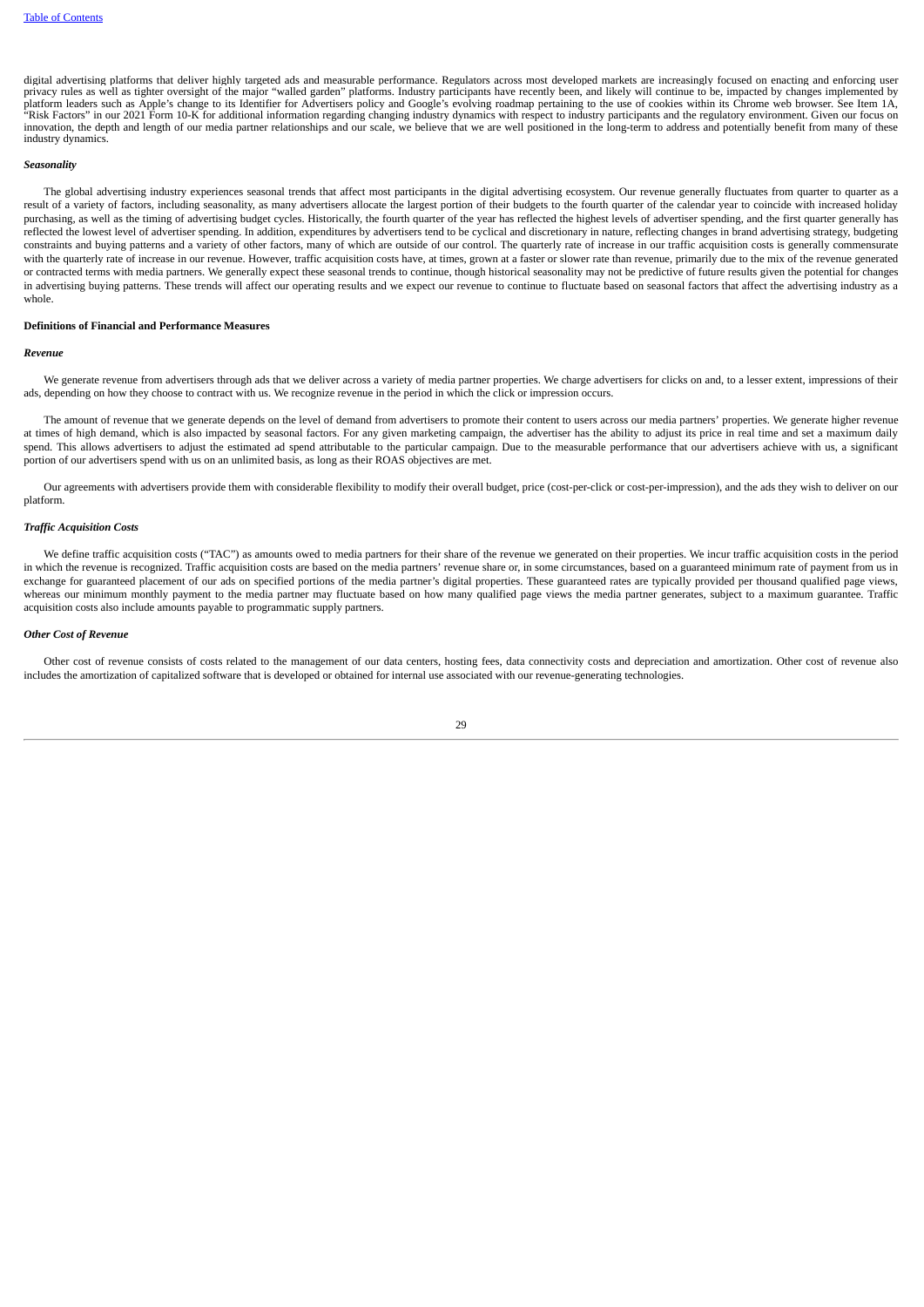#### *Operating Expenses*

Our operating expenses consist of research and development, sales and marketing and general and administrative expenses. The largest component of our operating expenses is personnel costs. Personnel costs consist of wages, benefits, bonuses, stock-based compensation and, with respect to sales and marketing expenses, sales commissions.

*Research and Development.* Research and development expenses are related to the development and enhancement of our platform and consist primarily of personnel and the related overhead costs, amortization of capitalized software for non-revenue generating infrastructure and facilities costs.

*Sales and Marketing.* Sales and marketing expenses consist primarily of personnel and the related overhead costs for personnel engaged in marketing, advertising, client services, and promotional activities. These expenses also include advertising and promotional spend on media, conferences and other events to market our services, and facilities costs.

*General and Administrative.* General and administrative expenses consist primarily of personnel and the related overhead costs, professional fees, facilities costs, insurance, and certain taxes other than income taxes. General and administrative personnel costs include, among others, our executive, finance, human resources, information technology and legal functions. Our professional service fees consist primarily of accounting, audit, tax, legal, information technology and other consulting costs, including our implementation of the Sarbanes-Oxley Act requirements.

#### *Other Expense, Net*

Other expense, net is comprised of interest expense and interest income and other income (expense), net.

*Interest Expense.* Interest expense consists of interest expense on our 2.95% Convertible Senior Notes due 2026 (the "Convertible Notes"), our revolving credit facility and capital leases. Interest expense may increase if we incur borrowings periodically under our revolving credit facility or if we enter into new debt facilities or capital leasing arrangements.

Interest Income and Other Income (Expense), Net. Interest and other income (expense), net primarily consists of interest earned on our cash and cash equivalents and money market funds, as well as foreign currency exchange gains and losses. Foreign currency exchange gains and losses, both realized and unrealized, relate to transactions and monetary asset and liability balances denominated in currencies other than the functional currencies. Foreign currency gains and losses may continue to fluctuate in the future due to changes in foreign currency exchange rates.

#### *(Benefit) provision for Income Taxes*

(Benefit) provision for income taxes consists of federal and state income taxes in the United States (U.S.) and income taxes in certain foreign jurisdictions, as well as deferred income taxes and changes in valuation allowance, reflecting the net tax effects of temporary differences between the carrying amounts of assets and liabilities for financial reporting purposes and the amounts used for income tax purposes.

Realization of our deferred tax assets depends on the generation of future taxable income. In considering the need for a valuation allowance, we consider our historical and future projected taxable income, as well as other objectively verifiable evidence, including our realization of tax attributes, assessment of tax credits and utilization of net operating loss carryforwards.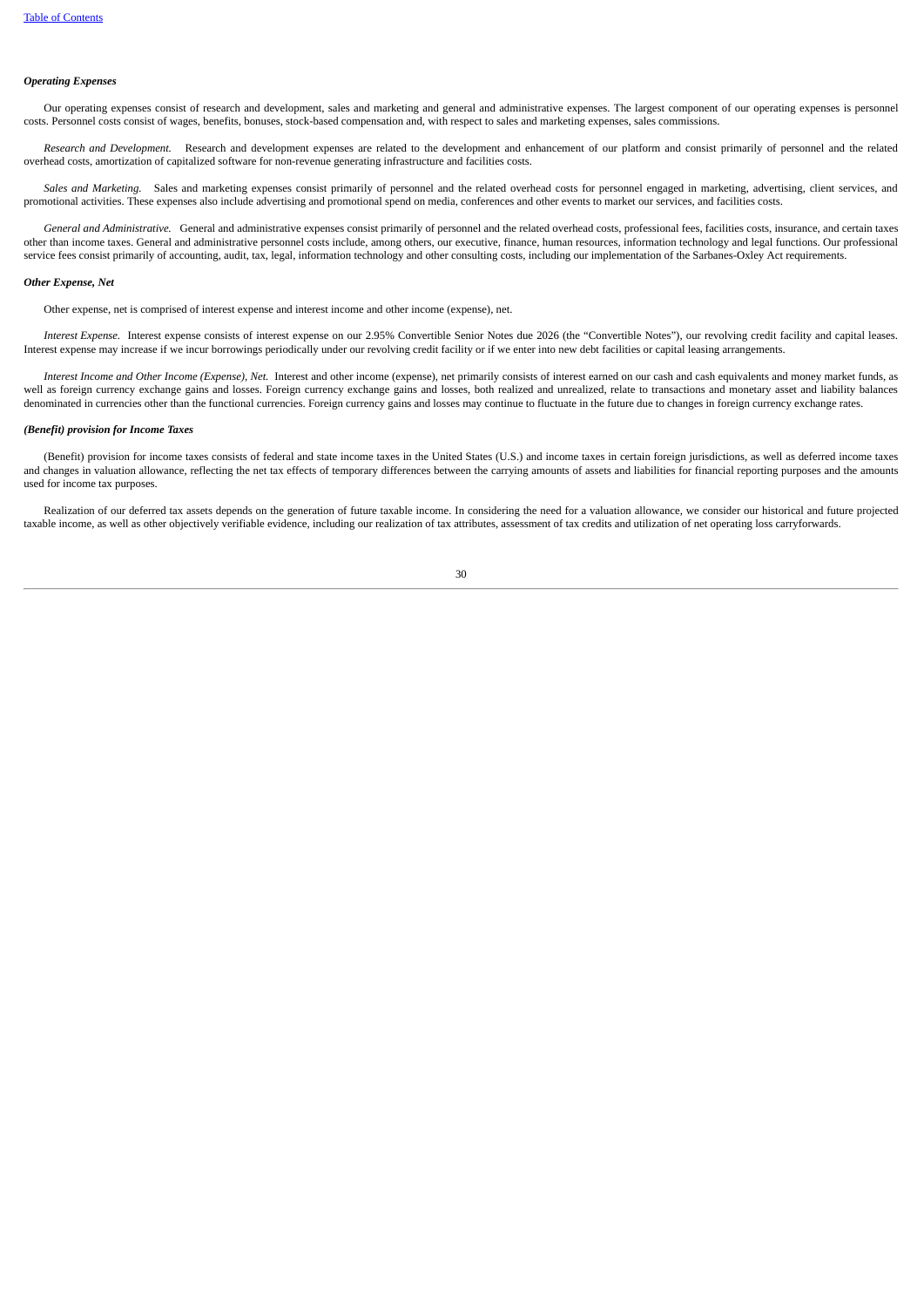#### **Results of Operations**

We have one operating segment, which is also our reportable segment. The following tables set forth our results of operations for the periods presented:

|                                                         |      | Three Months Ended March 31, |
|---------------------------------------------------------|------|------------------------------|
|                                                         | 2022 | 2021                         |
|                                                         |      | (in thousands)               |
| <b>Condensed Consolidated Statements of Operations:</b> | \$   | 228,024                      |
| Revenue                                                 |      | 254,216 \$                   |
| Cost of revenue:                                        |      |                              |
| Traffic acquisition costs                               |      | 190,696<br>167,613           |
| Other cost of revenue                                   |      | 9,589<br>6,942               |
| Total cost of revenue                                   |      | 174,555<br>200,285           |
| Gross profit                                            |      | 53,931<br>53,469             |
| Operating expenses:                                     |      |                              |
| Research and development                                |      | 10,428<br>8,428              |
| Sales and marketing                                     |      | 27,395<br>19,868             |
| General and administrative                              |      | 16,034<br>10,393             |
| Total operating expenses                                |      | 53,857<br>38,689             |
| Income from operations                                  |      | 74<br>14,780                 |
| Other expense, net:                                     |      |                              |
| Interest expense                                        |      | (1, 871)<br>(170)            |
| Interest income and other income (expense), net         |      | (1,081)<br>(2,253)           |
| Total other expense, net                                |      | (2,952)<br>(2, 423)          |
| (Loss) income before provision for income taxes         |      | 12,357<br>(2,878)            |
| (Benefit) provision for income taxes                    |      | (988)<br>1,611               |
| Net (loss) income                                       | \$   | $(1,890)$ \$<br>10,746       |
| <b>Other Financial Data:</b>                            |      |                              |
| Research and development as % of revenue                |      | 4.1%<br>3.7%                 |
| Sales and marketing as % of revenue                     |      | 10.8%<br>8.7%                |
| General and administrative as % of revenue              |      | 6.3%<br>4.6 %                |
| Non-GAAP Financial Data: (1)                            |      |                              |
| <b>Ex-TAC Gross Profit</b>                              | \$   | 63,520<br>60,411<br>-\$      |
| <b>Adjusted EBITDA</b>                                  | \$   | 11,608<br>20,583<br>\$       |

Ex-TAC Gross Profit and Adjusted EBITDA are non-GAAP financial measures. See "Non-GAAP Reconciliations" in this Report for the definitions and limitations of these measures, and (1) reconciliations to the most comparable GAAP financial measures.

#### *Three Months Ended March 31, 2022 Compared to the Three Months Ended March 31, 2021*

#### *Revenue*

 $\overline{\phantom{a}}$  , where  $\overline{\phantom{a}}$ 

Revenue increased by \$26.2 million, or 11.5%, to \$254.2 million for the three months ended March 31, 2022 from \$228.0 million for the three months ended March 31, 2021. Revenue for the three months ended March 31, 2021. Re

See "Non-GAAP Reconciliations" for information regarding the constant currency measures provided in this discussion and below to supplement our reported results.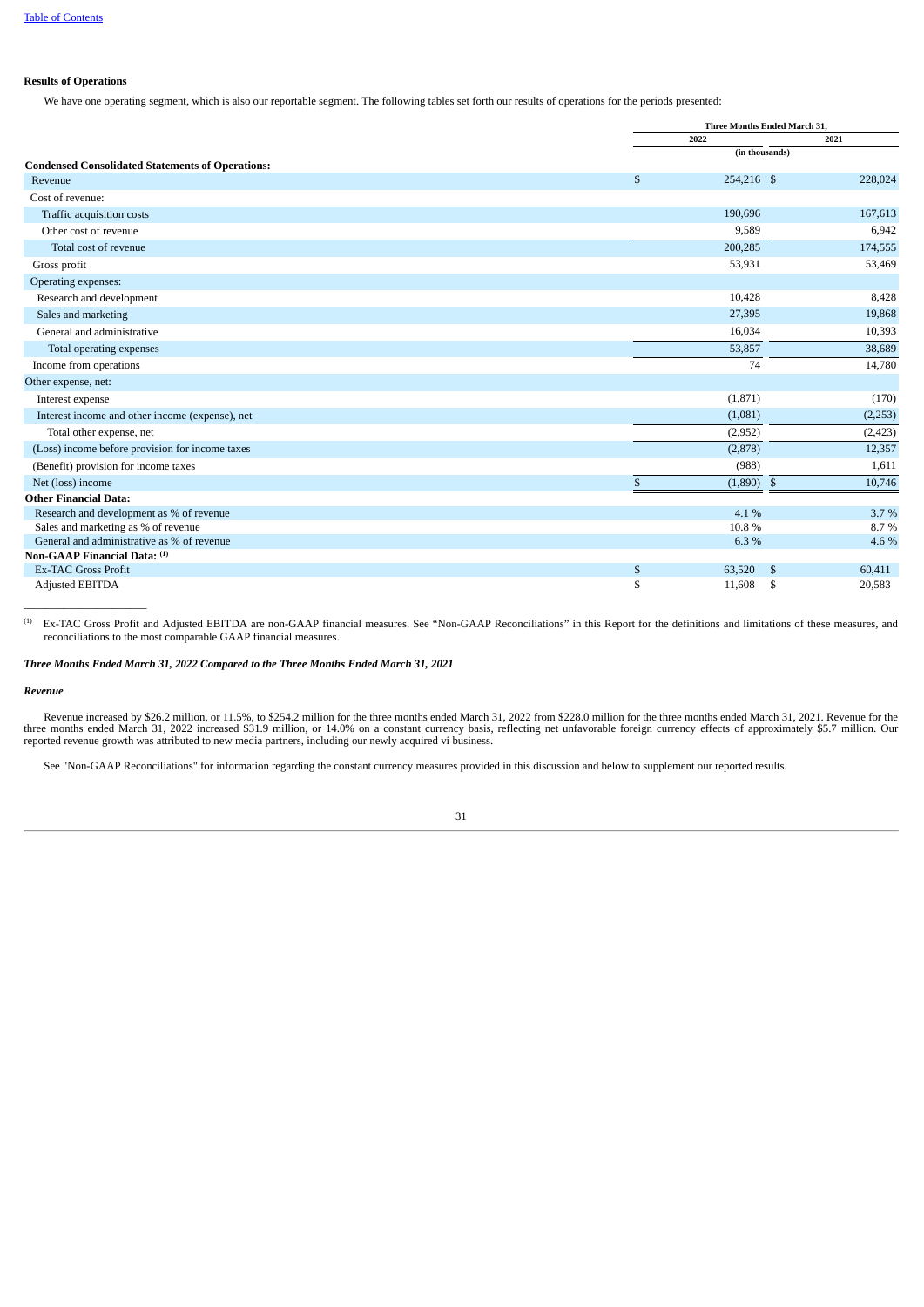#### *Cost of Revenue and Gross Profit*

Traffic acquisition costs increased \$23.1 million, or 13.8%, to \$190.7 million for the three months ended March 31, 2022 compared to \$167.6 million in the prior year period. Traffic acquisition costs for the three months ended March 31, 2022 included net favorable foreign currency effects of approximately \$4.0 million, and increased \$27.1 million, or 16.2%, on a constant currency basis. Traffic acquisition costs grew more than revenue due to an unfavorable revenue mix and lower performance from certain deals. As a percentage of revenue, traffic acquisition costs were 75.0% for the three months ended March 31, 2022 and 73.5% in the three months ended March 31, 2021.

Other cost of revenue increased \$2.6 million, or 38.1%, to \$9.6 million for the three months ended March 31, 2022 compared to \$6.9 million in the prior year period, primarily due to increased depreciation expense on server equipment and higher hosting fees due to continued platform improvements, including increased data processing capacity. This increase also includes costs from the newly acquired vi business, including amortization expense for developed technology. As a percentage of revenue, other cost of revenue was 3.8% for the three months ended March 31, 2022 and 3.0% in the three months ended March 31, 2021.

Gross profit increased \$0.5 million, or 0.9%, to \$53.9 million for the three months ended March 31, 2022, compared to \$53.5 million for the three months ended March 31, 2021. Our gross profit for the three months ended March 31, 2022 included net unfavorable foreign currency effects of approximately \$1.6 million, and increased \$2.1 million, or 3.9%, on a constant currency basis.

#### *Ex-TAC Gross Profit*

Our Ex-TAC Gross Profit increased \$3.1 million, or 5.1%, to \$63.5 million for the three months ended March 31, 2022, from \$60.4 million for the three months ended March 31, 2021. Our Ex-TAC Gross Profit for the three months ended March 31, 2022 included net unfavorable foreign currency effects of approximately \$1.6 million, and increased \$4.7 million, or 7.9%, on a constant currency basis. The increase in Ex-TAC Gross Profit was primarily driven by our revenue growth, offset by an unfavorable revenue mix and lower performance from certain deals. See "Non-GAAP Reconciliations" for the related definition and reconciliations to our gross profit.

#### *Operating Expenses*

Operating expenses increased by \$15.2 million, or 39.2%, to \$53.9 million for the three months ended March 31, 2022 from \$38.7 million for the three months ended March 31, 2021. This increase was primarily attributable to higher personnel-related costs of \$8.0 million, mainly driven by increased headcount and stock-based compensation expenses. The remaining increase was largely attributable increased public company-related costs of \$1.9 million and regulatory matter costs of \$1.7 million recorded during the three months ended March 31, 2022, as well as increased costs related to the transition from a largely remote to a post-COVID hybrid environment and expanded digital services taxes in Europe.

The components of operating expenses for the three months ended March 31, 2022, as compared to the three months ended March 31, 2021 are discussed below:

- *• Research and development expenses—*increased \$2.0 million, primarily due higher personnel-related costs to invest in the growth of our platform.
- Sales and marketing expenses—increased \$7.5 million, which was largely attributable to higher personnel-related costs of \$4.9 million. The remaining increase was mainly due to expanded digital services taxes, costs related to the transition from a largely remote to a hybrid environment and amortization of certain intangible assets recorded in connection with our acquisition of vi.
- *• General and administrative expenses—*increased \$5.7 million, primarily due to regulatory matter costs of \$1.7 million, increased public company costs of \$1.9 million and higher personnel-related costs of \$1.2 million, and increased costs related to the transition from a largely remote to a hybrid environment.

Operating expenses as a percentage of revenue increased to 21.2% for the three months ended March 31, 2022, from 17.0% for the three months ended March 31, 2021, primarily driven by increased personnel-related costs as percentage of revenue. We continue to expect our operating expenses to be higher in 2022 as compared to 2021, excluding the 2021 one-time cost of \$16.5 million of cumulative stock-based compensation expense for awards with an IPO performance condition. The expected increase in costs is due to higher personnel-related costs (including stockbased compensation) to support the growth of our business and

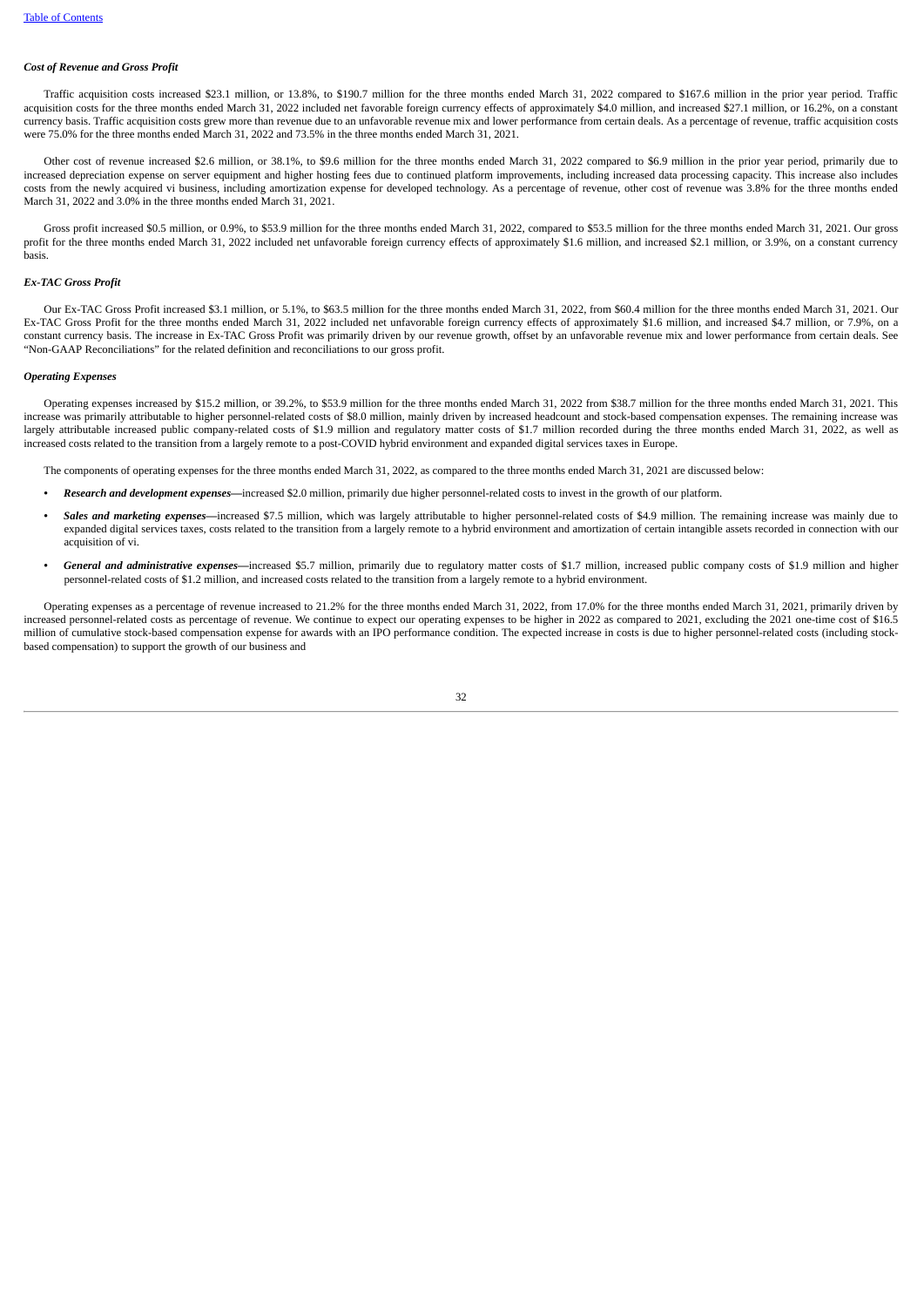the current and expected continued competitive labor market conditions, as well as due to an increase in other sales and marketing costs and increased expenses associated with the transition from a largely remote to a post-COVID hybrid environment over the course of the year. In addition, our overall general and administrative expenses are expected to increase in future periods due to incremental costs associated with being a public company.

#### *Total Other Expense, Net*

Total other expense, net, increased \$0.6 million to net expense of \$3.0 million for the three months ended March 31, 2022, compared to a net expense of \$2.4 million for the three months ended March 31, 2021. The increase in total other expense, was primarily attributable to increased interest expenses of \$1.7 million, driven by interest on our convertible senior notes during the three months ended March 31, 2022. This increase was partially offset by lower net foreign currency losses of \$1.1 million, resulting from transactions denominated in currencies other than the functional currencies, including mark-to-market adjustments on undesignated foreign exchange forward contracts.

#### *(Benefit) Provision for Income Taxes*

Benefit from income taxes was \$1.0 million for the three months ended March 31, 2022, compared to a provision for income taxes of \$1.6 million for the three months ended March 31, 2021, reflecting loss from operations in the three months ended March 31, 2022, compared to income from operations in the three months ended March 31, 2021. Our effective tax rate increased to 34.3% for the three months ended March 31, 2022, compared to 13.0% for the three months ended March 31, 2021. The increase in our effective tax rate was primarily due to the release of the majority of the valuation allowance against our deferred tax assets in the U.S. during the fourth quarter of 2021, resulting in our earnings in the U.S. being subject to tax during the three months<br>ended March 31, 2022, as

Our future effective tax rate may be affected by the geographic mix of earnings in countries with different statutory rates. Additionally, our future effective tax rate may be affected by our ongoing assessment of the need for valuation allowance on our deferred tax assets or liabilities, or changes in tax laws, regulations, or accounting principles, as well as certain discrete items.

#### *Net (Loss) Income*

As a result of the foregoing, we recorded net loss of \$1.9 million for the three months ended March 31, 2022, as compared to net income of \$10.7 million for the three months ended March 31, 2021.

#### *Adjusted EBITDA*

Our Adjusted EBITDA decreased \$9.0 million to \$11.6 million for the three months ended March 31, 2022 from \$20.6 million for the three months ended March 31, 2021, as the increase in our Ex-TAC Gross Profit, was more than offset by the increases in operating expenses and other costs of revenue, as we continue to invest in our business. Our Adjusted EBITDA for the three months ended March 31, 2022 included net unfavorable foreign currency effects of approximately \$1.6 million, and decreased \$7.4 million on a constant currency basis. See "Non-GAAP Reconciliations" for the related definitions of Adjusted EBITDA and reconciliations to our net income.

#### **Non-GAAP Reconciliations**

Because we are a global company, the comparability of our operating results is affected by foreign exchange fluctuations. We calculate certain constant currency measures and foreign currency impacts by translating the current year's reported amounts into comparable amounts using prior year's exchange rates. All constant currency financial information being presented is non-GAAP and should be used as a supplement to our reported operating results. We believe that this information is helpful to our management and investors to assess our operating performance on a comparable basis. However, these measures are not intended to replace amounts presented in accordance with U.S. GAAP and may be different from similar measures calculated by other companies.

We present Ex-TAC Gross Profit, Adjusted EBITDA, Adjusted EBITDA as a percentage of Ex-TAC Gross Profit, and Free Cash Flow because they are key profitability measures used by our management and the Board to understand and evaluate our operating performance and trends, develop short-term and long-term operational plans and make strategic decisions regarding the allocation of capital. Accordingly, we believe that these measures provide information to investors and the market in understanding and evaluating our operating results in the same manner as our management and the Board.

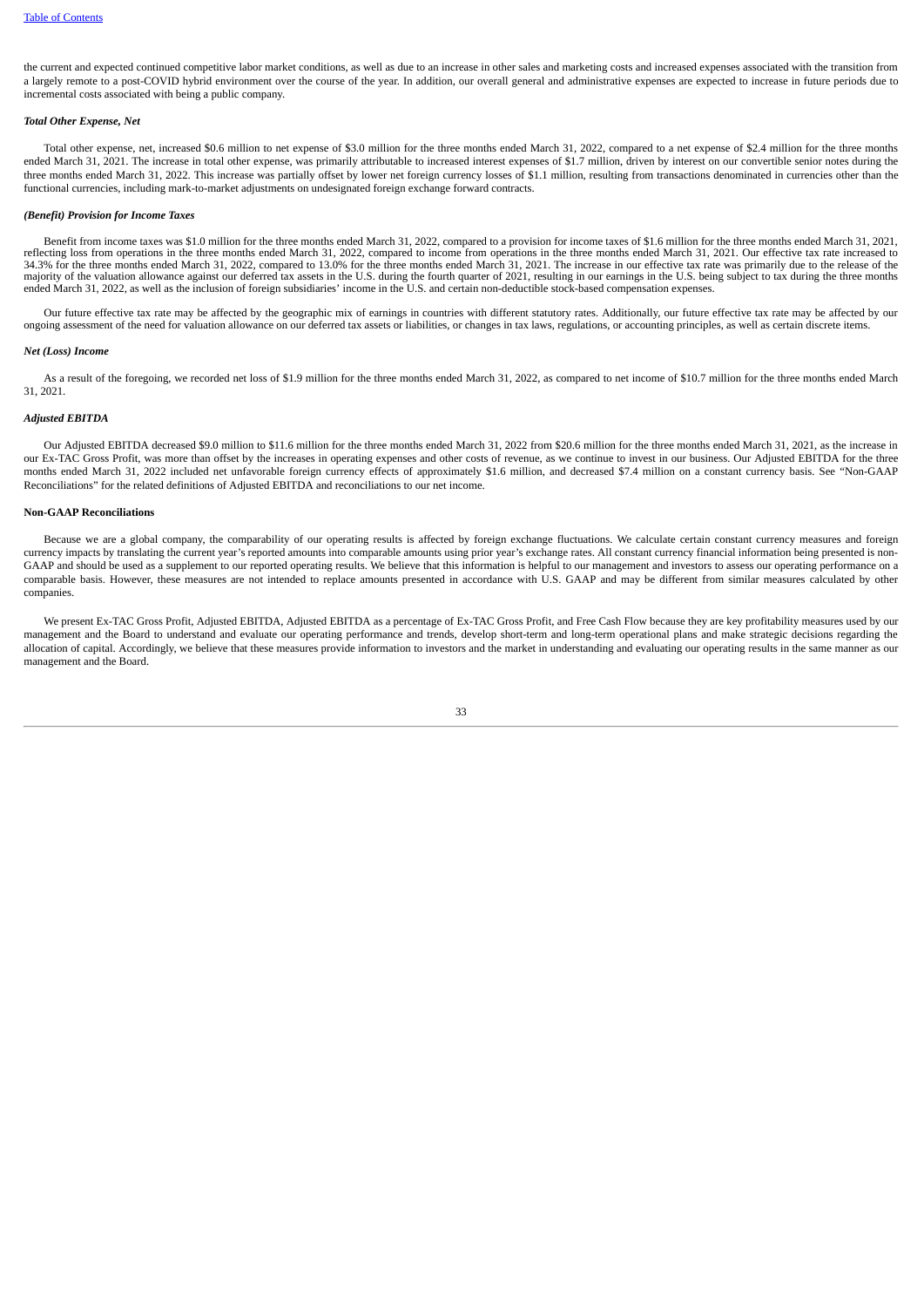These non-GAAP financial measures are defined and reconciled to the corresponding U.S. GAAP measures below. These non-GAAP financial measures are subject to significant limitations, including those identified below. In addition, other companies in our industry may define these measures differently, which may reduce their usefulness as comparative measures. As a result, this information, should be considered as supplemental in nature and is not meant as a substitute for revenue, gross profit, net income (loss) or net cash provided by operating activities presented in accordance with U.S. GAAP.

## *Ex-TAC Gross Profit*

Ex-TAC Gross Profit is a non-GAAP financial measure. Gross profit is the most comparable GAAP measure. In calculating Ex-TAC Gross Profit, we add back other cost of revenue to gross profit. Ex-TAC Gross Profit may fluctuate in the future due to various factors, including, but not limited to, seasonality and changes in the number of media partners and advertisers, advertiser demand or user engagements.

There are limitations on the use of Ex-TAC Gross Profit in that traffic acquisition cost is a significant component of our total cost of revenue but not the only component and, by definition, Ex-TAC Gross Profit presented for any period will be higher than gross profit for that period. A potential limitation of this non-GAAP financial measure is that other companies, including companies in our industry which have a similar business, may define Ex-TAC Gross Profit differently, which may make comparisons difficult. As a result, this information, should be considered as supplemental in nature and is not meant as a substitute for revenue or gross profit presented in accordance with U.S. GAAP.

The following table presents the reconciliation of Ex-TAC Gross Profit to gross profit, the most directly comparable U.S. GAAP measure, for the periods presented:

|                            | Three Months Ended March 31. |  |            |
|----------------------------|------------------------------|--|------------|
|                            | 2022                         |  | 2021       |
|                            | (in thousands)               |  |            |
| Revenue                    | 254,216 \$                   |  | 228,024    |
| Traffic acquisition costs  | (190, 696)                   |  | (167, 613) |
| Other cost of revenue      | (9,589)                      |  | (6,942)    |
| Gross profit               | 53,931                       |  | 53,469     |
| Other cost of revenue      | 9,589                        |  | 6,942      |
| <b>Ex-TAC Gross Profit</b> | 63,520                       |  | 60,411     |
|                            |                              |  |            |

#### *Adjusted EBITDA*

We define Adjusted EBITDA as net income (loss) before charges related to the exchange of senior notes upon IPO; interest expense; interest income and other income (expense), net; (benefit) provision for income taxes; depreciation and amortization; stock-based compensation, and other income or expenses that we do not consider indicative of our core operating performance, including, but not limited to, merger and acquisition costs, regulatory matter costs, and a tax contingency. We present Adjusted EBITDA as a supplemental performance measure because we believe it facilitates operating performance comparisons from period to period.

We believe that Adjusted EBITDA provides useful information to investors and others in understanding and evaluating our operating results in the same manner as our management and the Board. However, Adjusted EBITDA is a non-GAAP financial measure and how we calculate Adjusted EBITDA is not necessarily comparable to non-GAAP information of other companies. Adjusted EBITDA should be considered as a supplemental measure and should not be considered in isolation or as a substitute for any measures of our financial performance that are calculated and reported in accordance with U.S. GAAP.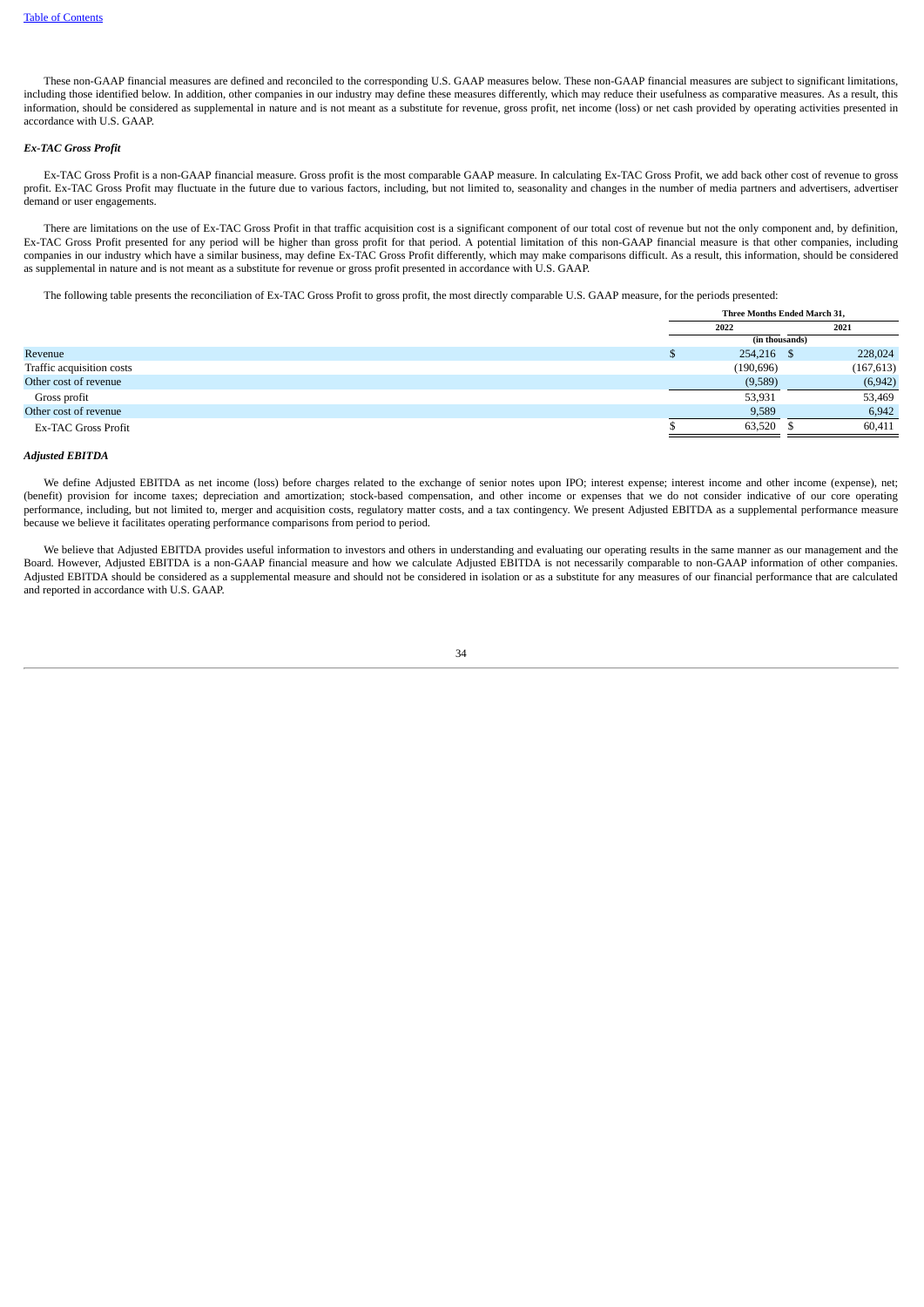The following table presents the reconciliation of Adjusted EBITDA to net income (loss), the most directly comparable U.S. GAAP measure, for the periods presented:

|                                                                     | Three Months Ended March 31. |      |        |
|---------------------------------------------------------------------|------------------------------|------|--------|
|                                                                     | 2022                         |      | 2021   |
|                                                                     | (in thousands)               |      |        |
| Net (loss) income                                                   | (1,890)                      | - \$ | 10,746 |
| Interest expense and other income (expense), net                    | 2,952                        |      | 2,423  |
| (Benefit) provision for income taxes                                | (988)                        |      | 1,611  |
| Depreciation and amortization                                       | 6,268                        |      | 4,527  |
| Stock-based compensation                                            | 2,733                        |      | 1,487  |
| Regulatory matter costs                                             | 1,719                        |      |        |
| Merger and acquisition, public company implementation $costs^{(1)}$ | 814                          |      | (211)  |
| <b>Adjusted EBITDA</b>                                              | 11.608                       |      | 20,583 |
| Adjusted EBITDA as % of Ex-TAC Gross Profit                         | 18.3 %                       |      | 34.1 % |
|                                                                     |                              |      |        |

Primarily includes costs related to our acquisition of vi in January 2022 and public company implementation costs. (1)

#### *Free Cash Flow*

 $\frac{1}{2}$  ,  $\frac{1}{2}$  ,  $\frac{1}{2}$  ,  $\frac{1}{2}$  ,  $\frac{1}{2}$  ,  $\frac{1}{2}$  ,  $\frac{1}{2}$  ,  $\frac{1}{2}$  ,  $\frac{1}{2}$  ,  $\frac{1}{2}$  ,  $\frac{1}{2}$  ,  $\frac{1}{2}$  ,  $\frac{1}{2}$  ,  $\frac{1}{2}$  ,  $\frac{1}{2}$  ,  $\frac{1}{2}$  ,  $\frac{1}{2}$  ,  $\frac{1}{2}$  ,  $\frac{1$ 

Free cash flow is defined as cash flow provided by operating activities, less capital expenditures and capitalized software development costs. Free cash flow is a supplementary measure used by our management and the Board to evaluate our ability to generate cash and we believe it allows for a more complete analysis of our available cash flows. Free cash flow should be considered as a supplemental measure and should not be considered in isolation or as a substitute for any measures of our financial performance that are calculated and reported in accordance with U.S. GAAP.

The following table presents the reconciliation of free cash flow to net cash (used in) provided by operating activities.

|                                                     | Three Months Ended March 31. |         |  |
|-----------------------------------------------------|------------------------------|---------|--|
|                                                     | 2022                         |         |  |
|                                                     | (in thousands)               |         |  |
| Net cash (used in) provided by operating activities | $(2,641)$ \$                 | 5,406   |  |
| Purchases of property and equipment                 | (2,809)                      | (239)   |  |
| Capitalized software development costs              | (3, 445)                     | (2,529) |  |
| Free cash flow                                      | (8,895)                      | 2,638   |  |

#### **Liquidity and Capital Resources**

Our primary sources of liquidity are our cash and cash equivalents, cash from our operations, cash generated from our IPO and from the offering of our Convertible Notes, as well as available capacity under our revolving credit facility.

As of March 31, 2022, we had \$410.9 million of cash and cash equivalents, of which \$38.9 million was held outside of the United States by our non-U.S. subsidiaries. We currently do not have any plans to repatriate our earnings from our foreign subsidiaries. We intend to continue to reinvest our earnings from foreign operations for the foreseeable future, and do not anticipate that we will need funds generated from foreign operations to fund our domestic operations.

Our primary source of operating cash flows is cash receipts from advertisers. We primarily use our operating cash for payments due to media partners and vendors, as well as for personnel costs and other employee-related expenditures. We have historically experienced higher cash collections during our first quarter due to seasonally strong fourth quarter sales, and, as a result, our working capital needs typically decrease during this quarter. We expect these trends to continue as we continue to grow our business.

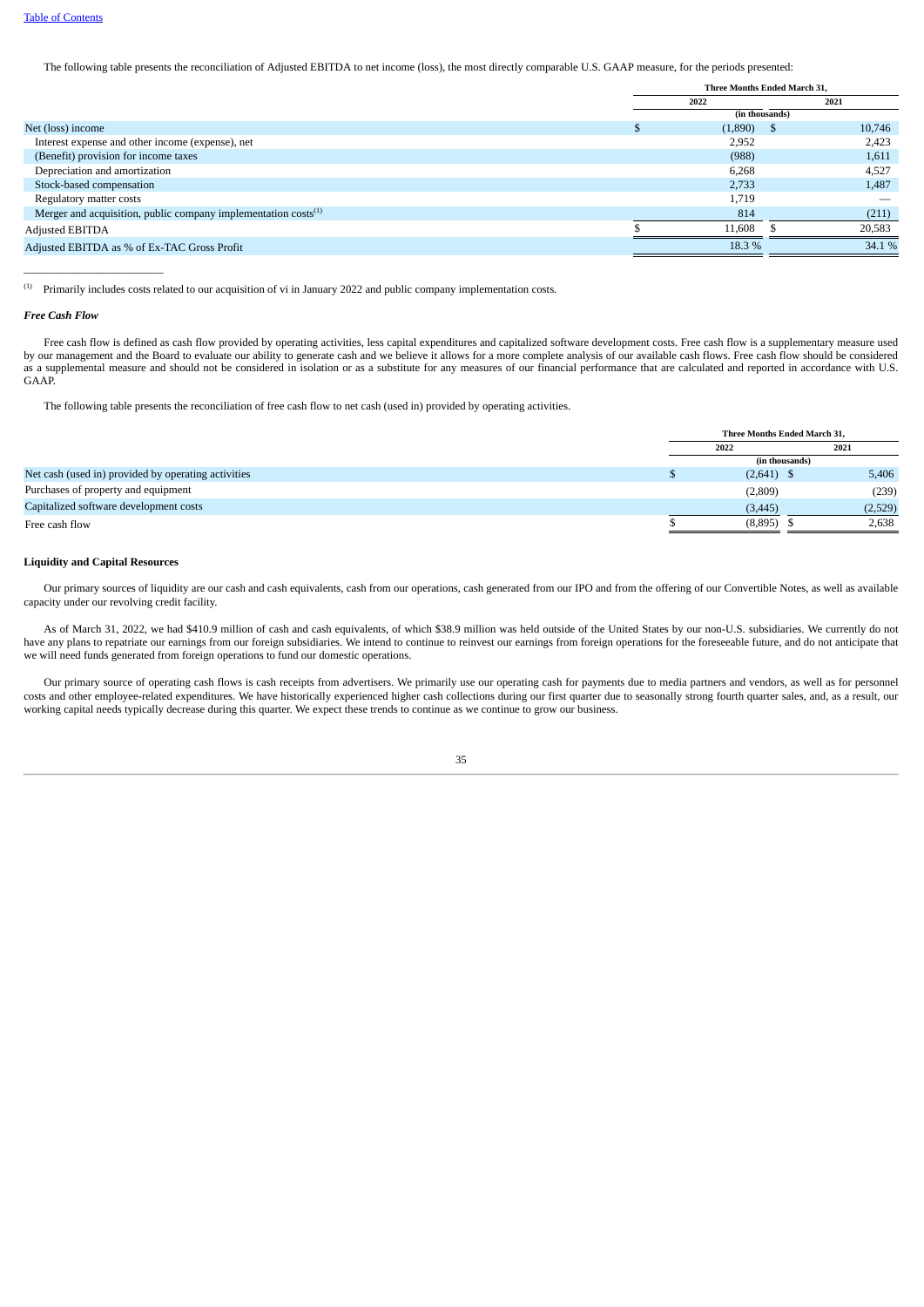Our cash flow used in investing activities primarily consists of capital expenditures and capitalized software development costs. We spent \$2.8 million in capital expenditures during the three months ended March 31, 2022 and continue to anticipate that our capital expenditures will be between \$21 million and \$24 million in 2022, including incremental leasehold improvements of months ended March 31, 2022 and cont approximately \$5 million relating to headcount growth and costs associated with adapting to post-Covid hybrid work environment. Capital expenditures for 2022 also include expenditures for servers and related equipment and office equipment. However, actual amounts may vary from these estimates.

We believe that the net proceeds from our IPO and the offering of the senior notes (exchanged to convertible notes upon our IPO), together with our cash and cash equivalents and borrowings available to us, will be sufficient to fund our anticipated operating expenses, capital expenditures, and interest payments on our long-term debt for at least the next 12 months and the foreseeable future. In addition, we may use our available cash to make acquisitions or investments in complementary companies or technologies. We also expect to use cash from our operations to fund share<br>repurchases under our \$30 mill collect payments from our advertisers, having to pay our media partners even if our advertisers decrease their payments due to economic conditions, or other factors incorporated by reference in Part II, Item 1A of this Report and included elsewhere in this Report.

The following table presents a summary of our debt obligation and our borrowing capacity as of March 31, 2022 and December 31, 2021.

|                                                                                     | <b>March 31, 2022</b> | <b>December 31, 2021</b> |
|-------------------------------------------------------------------------------------|-----------------------|--------------------------|
|                                                                                     | (in thousands)        |                          |
| Long-term debt                                                                      |                       |                          |
| Convertible Notes due July 1, 2026                                                  | 236,000               | 236,000                  |
| Total long-term debt                                                                | 236,000               | 236,000                  |
|                                                                                     |                       |                          |
| 2021 Revolving Credit Facility with Silicon Valley Bank <sup>(1)</sup>              |                       |                          |
| Total availability (up to \$75.0 million with \$15.0 million for letters of credit) | 69,765                | 75,000                   |
| Borrowings outstanding                                                              |                       |                          |
| Remaining availability                                                              | 69.765                | 75,000                   |
|                                                                                     |                       |                          |

<sup>(1)</sup> The 2021 Revolving Credit Facility will terminate on the earlier of (i) November 2, 2026 or (ii) 120 days prior to the maturity date of the Company's 2.95% Convertible Senior Notes due 2026, unless the Convertible Notes have been converted to common equity securities of the Company. Our obligations and the obligations of the other subsidiary co-borrowers under the 2021 Revolving Credit Facility are secured by a first-priority lien on substantially all our assets and the assets such other subsidiary co-borrowers.

The 2021 Revolving Credit Facility contains representations and warranties, including, without limitation, with respect to collateral; accounts receivable; financials; litigation, indictment and compliance with laws; disclosure and no material adverse effect, each of which is a condition to funding. Additionally, the 2021 Revolving Credit Facility includes events of default and customary affirmative and negative covenants applicable to us and our subsidiaries, including, without limitation, restrictions on liens, indebtedness, investments, fundamental changes, dispositions, restricted payments and prepayment of the Convertible Notes and of junior indebtedness. The 2021 Revolving Credit Facility contains a financial covenant that requires, in the event that credit extensions under the Facility equal or exceed 85% of the lesser of the available commitments under the Facility or upon the occurrence of an event of defaults, our Company to maintain a minimum consolidated monthly fixed charge coverage ratio of 1.00. We were in compliance with all of the financial covenants under the 2021 Revolving Credit Facility as of March 31, 2022 and December 31, 2021.

See Note 8 to the accompanying condensed consolidated financial statements for detailed information relating to our Convertible Notes and our 2021 Revolving Credit Facility.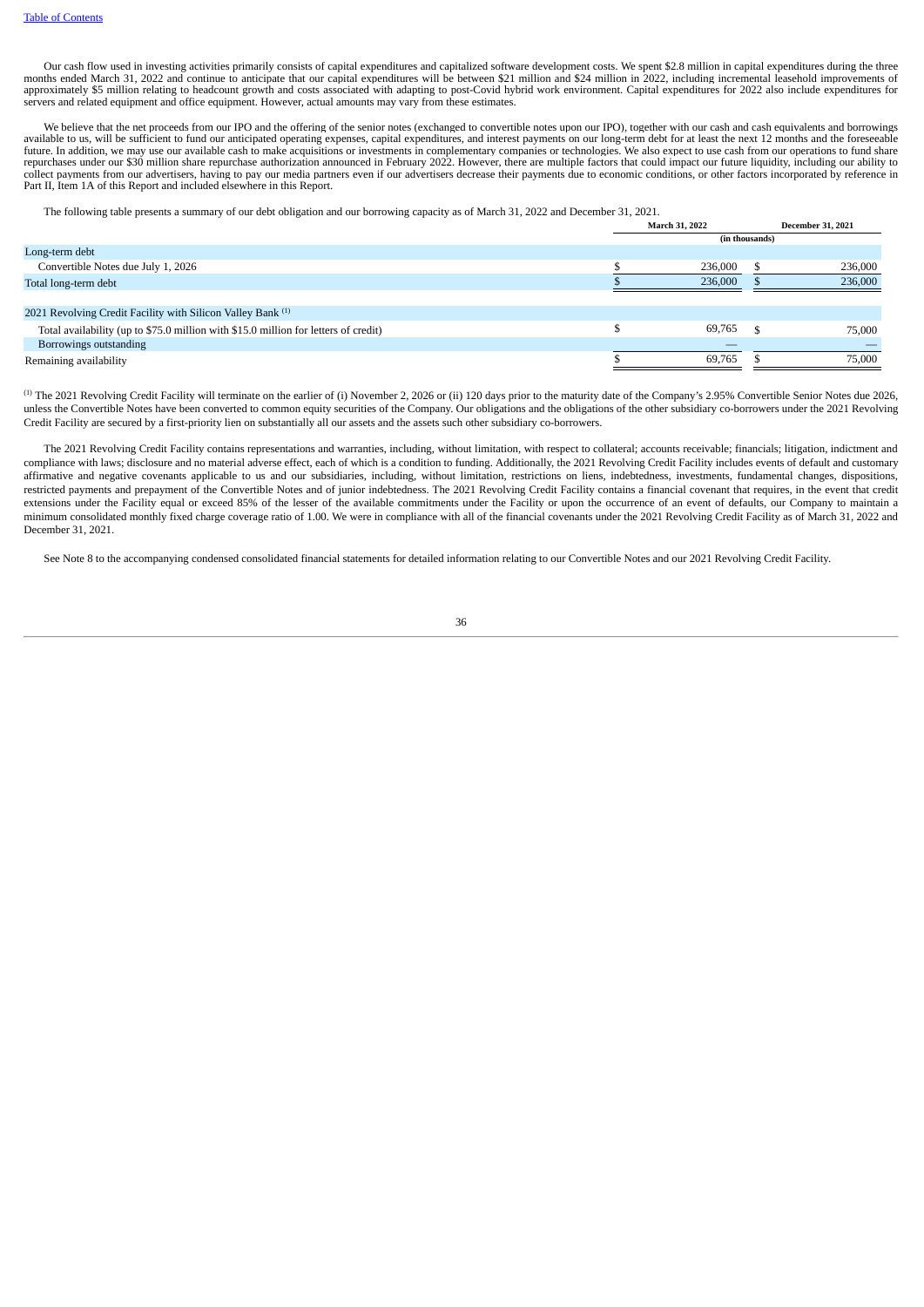#### *Treasury Share Repurchases*

On February 28, 2022, our Board of Directors approved a stock repurchase program under which we are authorized to purchase up to \$30 million of our common stock, par value \$0.001 per share, with no requirement to purchase including through the use of trading plans intended to qualify under Rule 10b5-1 under the Exchange Act. The repurchase program may be commenced, suspended or terminated at any time by us at our own discretion without prior notice.

We may also from time to time withhold shares in connection with tax obligations related to vesting of restricted stock units in accordance with the terms of our equity incentive plans and the underlying award agreements. During the three months ended March 31, 2022 and March 31, 2021, we withheld 117,637 shares and 26,344 shares, respectively, with a fair value of \$1.7 million and \$0.2 million, respectively, to satisfy the minimum employee tax withholding obligations.

#### *Cash Flows*

The following table summarizes the major components of net cash flows for the periods presented:

|                                                                       | <b>Three Months Ended March 31.</b> |                |      |         |
|-----------------------------------------------------------------------|-------------------------------------|----------------|------|---------|
|                                                                       | 2022                                |                | 2021 |         |
|                                                                       |                                     | (in thousands) |      |         |
| Net cash (used in) provided by operating activities                   | ۰υ                                  | $(2,641)$ \$   |      | 5,406   |
| Net cash used in investing activities                                 |                                     | (40,764)       |      | (2,787) |
| Net cash used in financing activities                                 |                                     | (458)          |      | (807)   |
| Effect of exchange rate changes                                       |                                     | (663)          |      | (430)   |
| Net (decrease) increase in cash, cash equivalents and restricted cash |                                     | (44, 526)      |      | 1,382   |

#### *Operating Activities*

Net cash from operating activities decreased \$8.0 million, to net cash used in operating activities of \$2.6 million during the three months ended March 31, 2022, as compared to \$5.4 million of cash provided by operating activities during the three months ended March 31, 2021, primarily driven by a \$10.7 million decrease in our net income after non-cash adjustments.

Our free cash flow for the three months ended March 31, 2022 was use of cash of \$8.9 million, as compared to free cash flow of \$2.6 million for the three months ended March 31, 2021, due to lower profitability and higher capital expenditures during the three months ended March 31, 2022. Free cash flow is a supplemental non-GAAP financial measure. See "Non-GAAP Reconciliations" for the related definition and a reconciliation to net cash provided by operating activities.

#### *Investing Activities*

Cash used in investing activities increased \$38.0 million, to \$40.8 million for the three months ended March 31, 2022 from \$2.8 million in the same prior year period, primarily due to \$34.5 million of consideration paid, net of cash acquired for our acquisition of vi, as well as higher capital expenditures of \$2.6 million, primarily attributable to our purchases of servers and related equipment during the three months ended March 31, 2022.

#### *Financing Activities*

Cash used in financing activities decreased \$0.3 million to \$0.5 million for the three months ended March 31, 2022, from \$0.8 million for the three months ended March 31, 2021.

#### *Contractual Obligations*

Except as disclosed in Note 6, Leases, to the accompanying condensed consolidated financial statements included in Part I, Item 1 of this Report, there were no material changes outside of the ordinary course of business in our commitments and contractual obligations for the three months ended March 31, 2022 from the commitments and contractual obligations disclosed in our 2021 Form 10-K.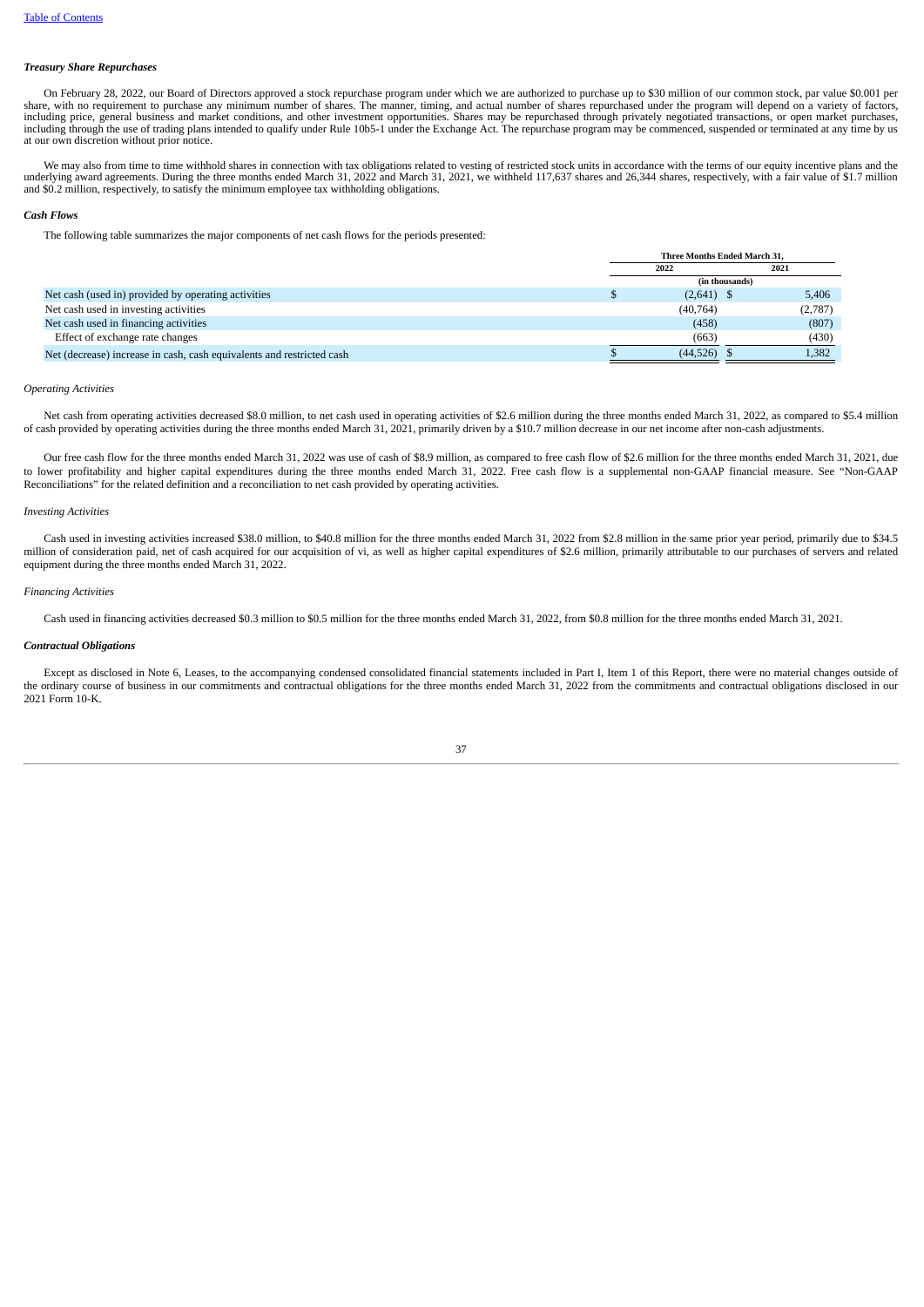#### **Critical Accounting Policies and Estimates**

Our condensed consolidated financial statements are prepared in accordance with U.S. GAAP. The preparation of these condensed consolidated financial statements requires management to make estimates and assumptions that affect the reported amounts of assets, liabilities, revenue, expenses and related disclosures. We evaluate our estimates and assumptions on an ongoing basis. Our estimates are based on historical experience and various other assumptions that we believe to be reasonable under the circumstances. Our actual results could differ from these estimates.

There have been no material changes to our critical accounting policies and estimates as compared to those described in "Management's Discussion and Analysis of Financial Condition and Results of Operations" set forth in our 2021 Form 10-K.

#### **Off-Balance Sheet Arrangements**

We do not currently engage in off-balance sheet financing arrangements. In addition, we do not have any interest in entities referred to as variable interest entities, which includes special purpose entities and other structured finance entities.

#### **Recently Issued Accounting Pronouncements**

We are an emerging growth company as defined in the JOBS Act. The JOBS Act provides that an emerging growth company may take advantage of an extended transition period for complying with new or revised accounting standards, delaying the adoption of some accounting standards until they would otherwise apply to private companies. We have elected to use the extended transition period under the JOBS Act for the adoption of certain accounting standards until the earlier of the date we (i) are no longer an emerging growth company or (ii) affirmatively and irrevocably opt out of the extended transition period provided in the JOBS Act. As a result, our consolidated financial statements may not be comparable to companies that have adopted new or revised accounting pronouncements as of public company effective dates.

See Note 1 to the accompanying condensed consolidated financial statements for recently adopted accounting standards, and the impact on our financial statements upon adoption.

#### <span id="page-37-0"></span>**Item 3. Quantitative and Qualitative Disclosure about Market Risk**

We have operations both in the United States and internationally, and we are exposed to market risks in the ordinary course of our business. These risks include interest rate and foreign exchange risks.

Our business is subject to risk associated with inflation. We continue to monitor the impact of inflation to minimize its effects. If our costs, including wages, were to become subject to significant inflationary pressures, we may not be able to fully offset such higher costs which could negatively impact our business, financial condition, and results of operations. Inflation athroughout the broader economy

#### *Foreign Currency Risk*

Our consolidated results of operations and cash flows are subject to fluctuations due to changes in foreign currency exchange rates. The majority of our revenue and cost of revenue are denominated in U.S. Dollars, with the remainder in other currencies. Our operating expenses are generally denominated in the currencies in which our operations are located. A majority of our operating expenses are denominated in U.S. Dollars, with the remainder denominated primarily in New Israeli Shekels and to a lesser extent British pound sterling and Euros. We evaluate periodically the various currencies to which we are exposed and, from time to time, may enter into foreign currency forward exchange contracts to manage our foreign currency risk and reduce the potential adverse impact from the appreciation or the depreciation of our non-U.S. dollar-denominated operations, as appropriate.

During the three months ended March 31, 2022, the U.S. Dollar strengthened against most of the currencies in which we operate, which had an unfavorable impact on our operations, as further described in Item 2, "Results of Operations." The effect of a hypothetical 10% increase or decrease in our weighted-average exchange rates on our revenue, cost of revenue and operating expenses denominated in foreign currencies would result in a \$1.5 million favorable or unfavorable change to our operating income for three months ended March 31, 2022.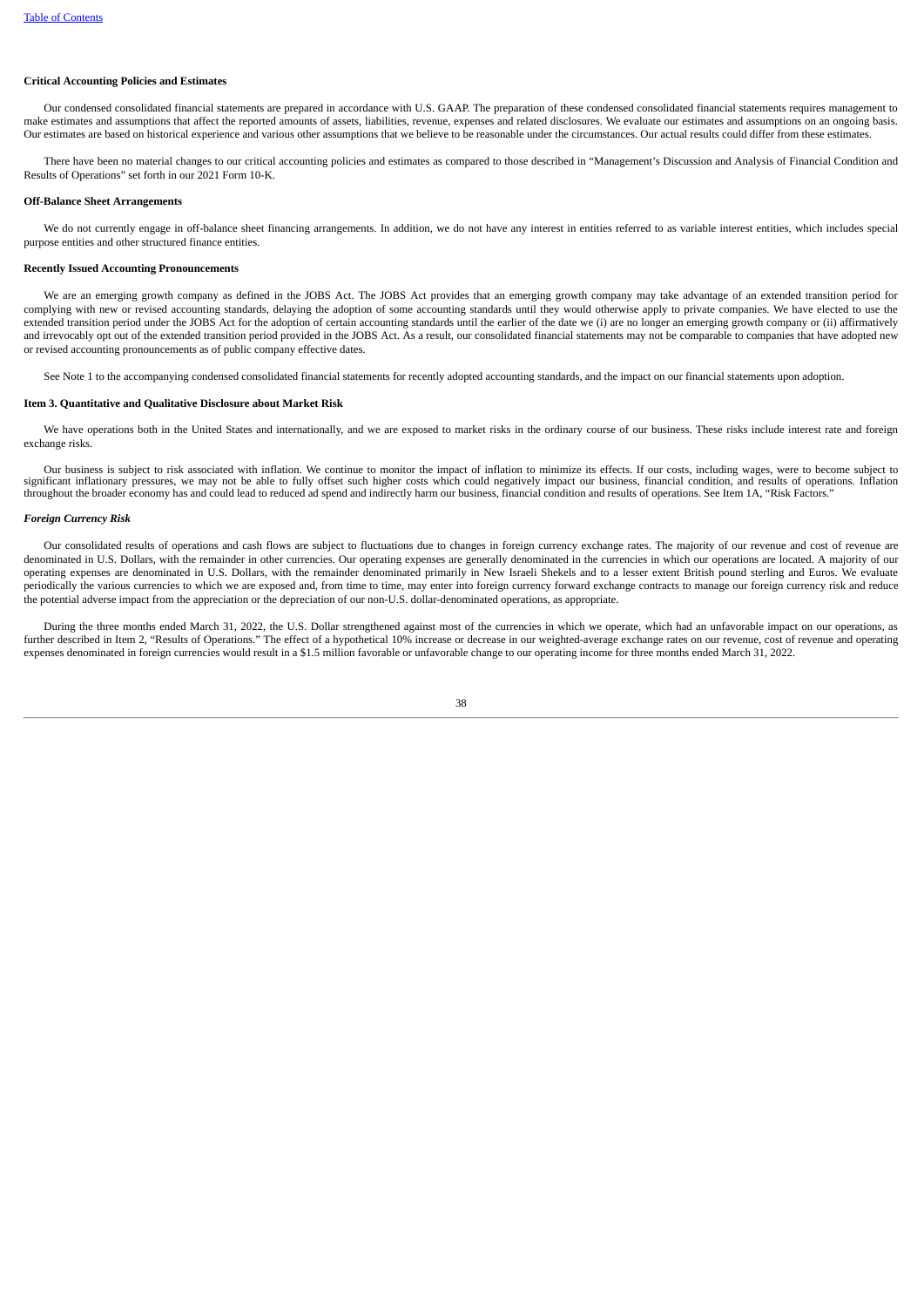#### *Interest Rate Risk*

Our exposure to market risk is interest rate sensitivity, which is affected by changes in the general level of the interest rates in the United States. Our exposure to market risk for changes in interest rates relates primarily to our cash and cash equivalents and any future borrowings under our revolving credit facility. There have been no amounts outstanding under our revolving credit facility since we amended and restated our loan agreement in November 2021. Long-term debt recorded on our condensed consolidated balance sheets as of March 31, 2022 and December 31, 2021 was \$236.0 million, and bears a fixed rate of interest.

#### <span id="page-38-0"></span>**Item 4. Controls and Procedures**

#### *Evaluation of Disclosure Controls and Procedures*

Our management, with the participation of our co-Chief Executive Officers ("co-CEOs") and Chief Financial Officer ("CFO"), has evaluated the effectiveness of our disclosure controls and procedures (as defined in Rules 13a-15(e) or 15d-15(e) under the Securities Exchange Act of 1934, as amended (the "Exchange Act")), as of March 31, 2022. Based on such evaluation, our co-CEOs and CFO have concluded that as of March 31, 2022, our disclosure controls and procedures are designed at a reasonable assurance level and are effective to provide reasonable assurance that information we are required to disclose in reports that we file or submit under the Exchange Act is recorded, processed, summarized, and reported within the time periods specified in the rules and forms of the SEC, and that such information is accumulated and communicated to our management, including our co-CEOs and CFO, as appropriate, to allow timely decisions regarding required disclosure.

## *Changes in Internal Control over Financial Reporting*

There were no changes to our internal control over financial reporting that occurred during the three months ended March 31, 2022 that materially affected, or are reasonably likely to materially affect, our internal control over financial reporting.

## *Inherent Limitations on Effectiveness of Controls*

<span id="page-38-1"></span>Our management, including our co-CEOs and CFO, does not expect that our disclosure controls and procedures or internal control over financial reporting will prevent all errors and all fraud. A control system, no matter how well designed and implemented, can provide only reasonable, not absolute, assurance that the control system's objectives will be met. Further, the design of a control system must reflect the fact that there are resource constraints and the benefits of controls must be considered relative to their costs. Because of the inherent limitations in all control systems, no evaluation of controls can provide absolute assurance that all control issues within a company are detected.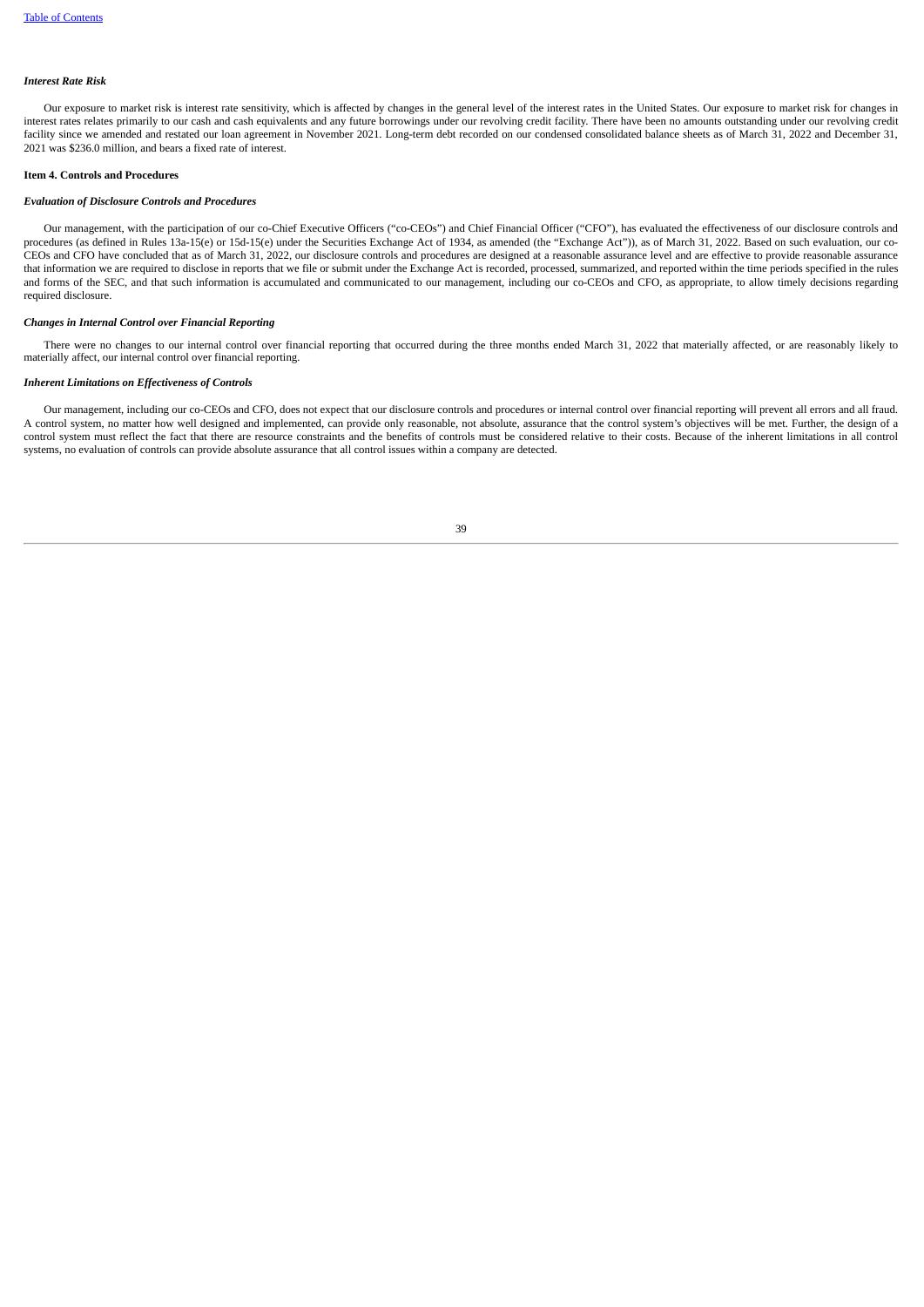#### <span id="page-39-0"></span>**Part II Other Information**

## **Item 1. Legal Proceedings**

Information with respect to this item may be found in Note 10 in the accompanying notes to the condensed consolidated financial statements included in Part I, Item 1 "Financial Statements" of this Report, under "Legal Proceedings and Other Matters," which is incorporated herein by reference.

#### <span id="page-39-1"></span>**Item 1A. Risk Factors**

With the exception of the risk factor included below, there have been no material changes to our risk factors as previously disclosed in Item 1A of Part I of the Company's 2021 Form 10-K. which are incorporated herein by reference.

#### Our revenue and results of operations are highly dependent on overall advertising demand in the markets in which we operate. Factors that affect the amount of advertising spending. such as economic downturns and unexpected events can make it difficult to predict our revenue and could adversely affect our business, results of operations, and financial condition.

Our business depends on the overall demand for advertising in the markets in which we operate and on the business trends of our current and prospective media partners and advertisers. Macroeconomic factors in the U.S. and foreign markets, including instability in political or market conditions, as well as adverse economic conditions and general uncertainty about economic recovery or growth, particularly in North America, EMEA (Europe, Middle East and Africa), and Asia, where we conduct most of our business, could result in, and have resulted in, conservative approaches by advertisers and media owners when allocating budgets and ad inventory, respectively, and reductions in advertising demand and spend.

The current volatile macro environment, with variables such as global supply chain disruptions, labor shortages and stoppages, inflation and rising U.S. interest rates resulting from the pandemic and now events such as the worsen, adversely impact us in the future, including if our advertisers were to reduce or further reduce their advertising spending as a result of any of these factors.

We continue to monitor our operations, and the operations of those in our ecosystem (including media partners, advertisers and agencies). However, these conditions, whether resulting from the factors described above or due to the occurrence of other unanticipated events, make it difficult for us, our media partners, advertisers and agencies to accurately forecast and plan future<br>business activities and coul pandemic, the Russia-Ukraine conflict and other macroeconomic factors, that affect advertising demand may have a disproportionate impact on our revenues and profitability in certain periods and could adversely affect our business, results of operations, and financial condition.

#### <span id="page-39-2"></span>**Item 2. Unregistered Sales of Equity Securities and Use of Proceeds**

#### **(a) Recent Sales of Unregistered Equity Securities**

None.

## **(b) Use of Proceeds**

On July 27, 2021, we sold 8,000,000 shares of our common stock in connection with our IPO, at a public offering price of \$20.00 per share for an aggregate offering price of \$160.0 million. The proceeds from the sale were \$145.1 million, after deducting underwriting discounts and commissions and offering expenses payable by us. The offer and sale of all of the shares in our IPO were registered under the Securities Act pursuant to a registration statement on Form S-1 (File No. 333-257525), which was declared effective by the SEC on July 22, 2021.

As of May 1, 2022, a portion of the net proceeds from our IPO have been used for working capital and general corporate purposes, and in January 2022, \$37.3 million was used to fund the first installment of the purchase price to acquire video intelligence AG.

There has been no material change in the planned use of proceeds from our IPO as described in our Prospectus filed with the SEC pursuant to Rule 424(b) under the Securities Act.

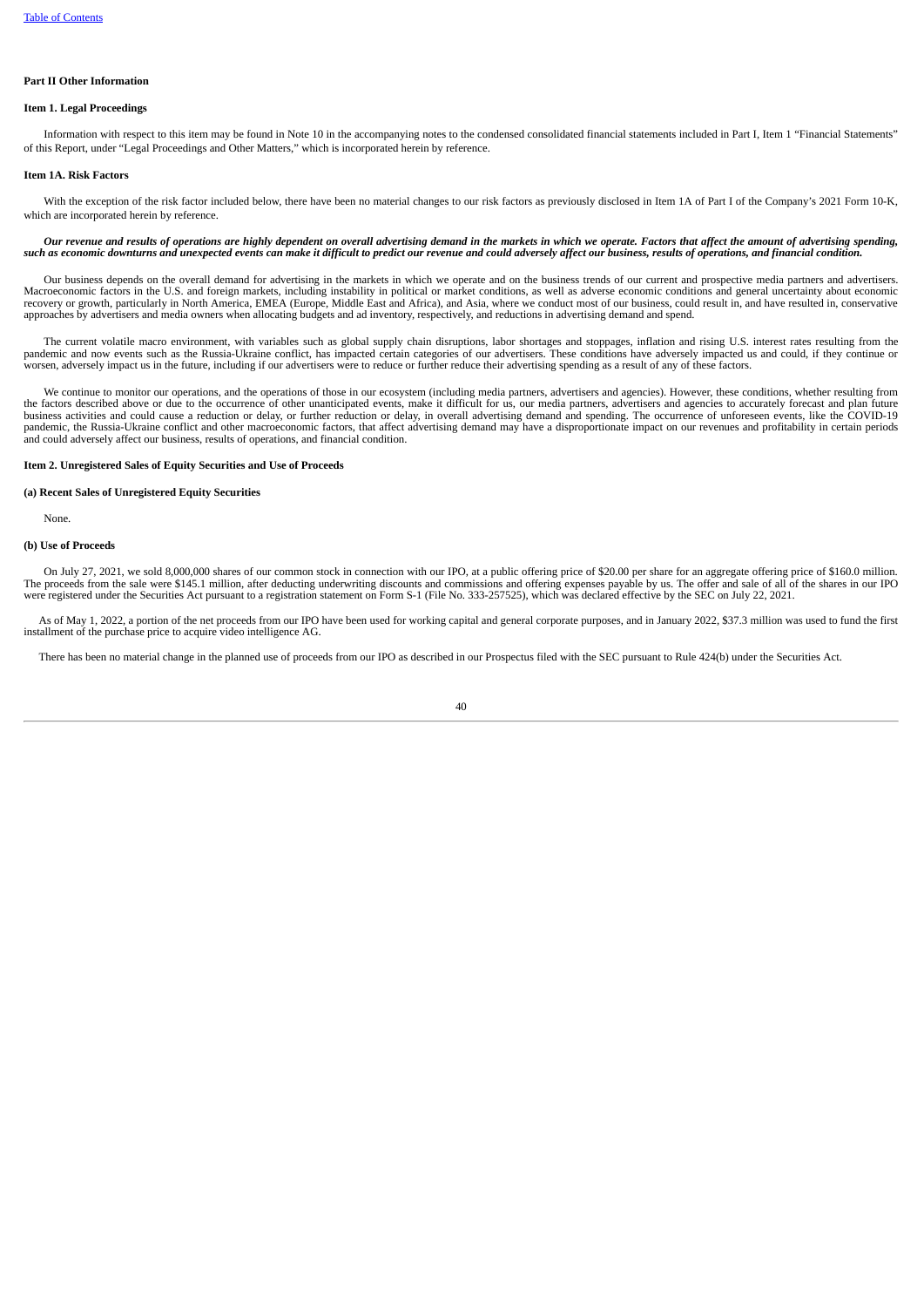## **(c) Purchases of Equity Securities by the Issuer**

On February 28, 2022, our Board of Directors approved a stock repurchase program under which we are authorized to purchase up to \$30 million of our common stock, par value \$0.001 per<br>including price, general business and m discretion without prior notice.

In addition, we may from time to time withhold shares in connection with tax obligations related to vesting of restricted stock units in accordance with the terms of our equity incentive plans and the underlying award agreements.

The below table sets forth the repurchases of our common stock for the three months ended March 31, 2022:

| Period        | (a) Total number of shares (or<br>units) purchased (1) | (b) Average price paid per<br>share (or unit) | (c) Total number of shares (or units)<br>purchased as part of publicly announced<br>plans or programs | (d) Maximum number (or approximate dollar value) o<br>shares (or units) that may yet be purchased under the plans<br>or programs (in thousands) |
|---------------|--------------------------------------------------------|-----------------------------------------------|-------------------------------------------------------------------------------------------------------|-------------------------------------------------------------------------------------------------------------------------------------------------|
| January 2022  | 102.928                                                | \$14.99                                       |                                                                                                       |                                                                                                                                                 |
| February 2022 | 2.147                                                  | \$13.19                                       |                                                                                                       | \$30,000                                                                                                                                        |
| March 2022    | 12.562                                                 | \$10.86                                       | __                                                                                                    | \$30,000                                                                                                                                        |
| <b>TOTAL</b>  | 117.637                                                | \$14.52                                       | _                                                                                                     |                                                                                                                                                 |

<span id="page-40-0"></span><sup>)</sup> Total number of shares purchased represents shares withheld to cover tax withholding obligations in connection with the vesting and settlement of restricted stock units under the<br>Company's 2007 Omnibus Securities and I **(1)**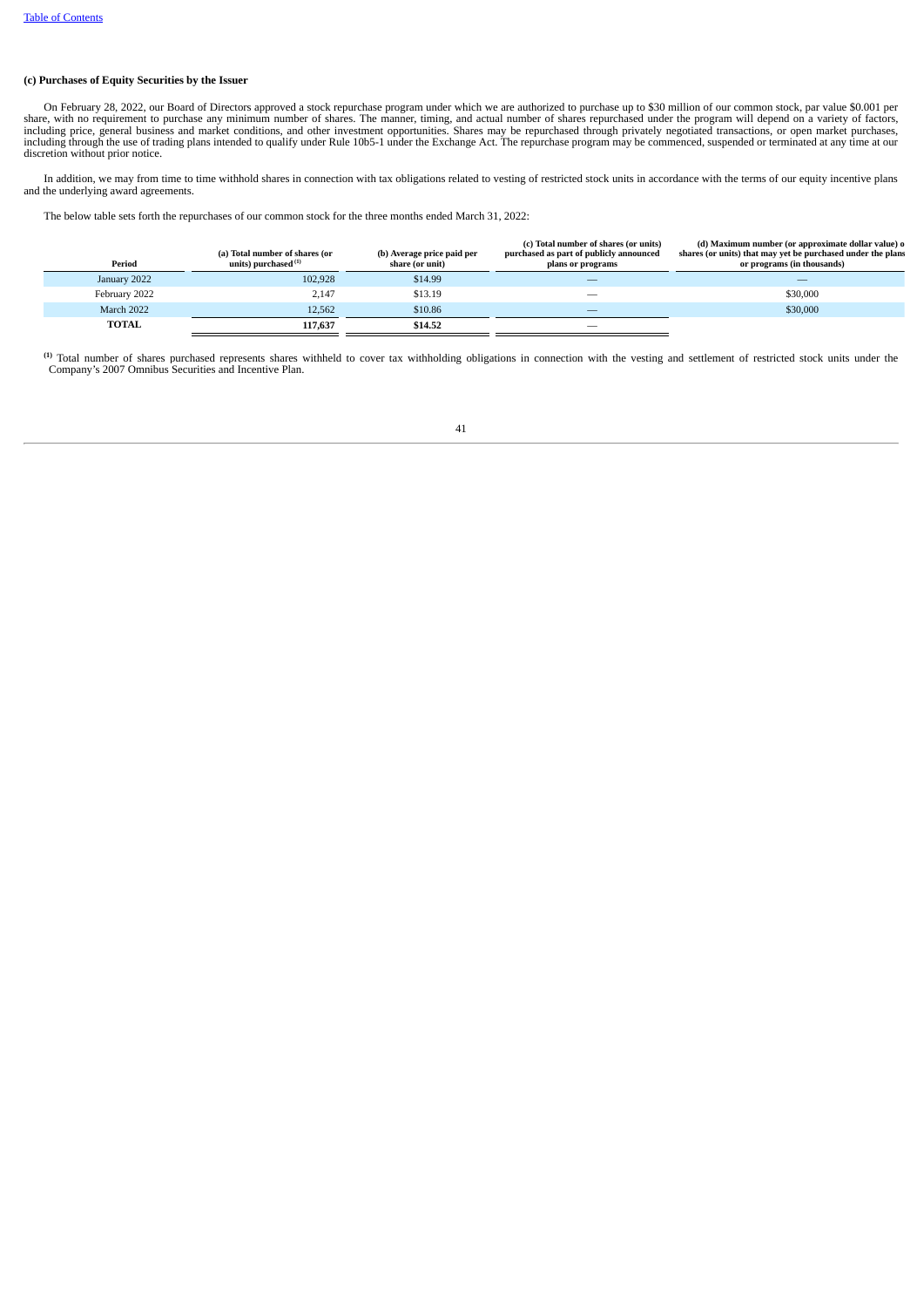## **EXHIBIT INDEX**

| Exhibit No. | <b>Description</b>                                                                                                                                                                            |
|-------------|-----------------------------------------------------------------------------------------------------------------------------------------------------------------------------------------------|
| $10.1*+$    | Form of Restricted Stock Unit Agreement under the Outbrain Inc. 2021 Long-Term Incentive Plan, filed herewith.                                                                                |
| $31.1*$     | Certification of Principal Executive Officer Pursuant To Exchange Act Rules 13a-14(a) and 15d-14(a), as adopted pursuant to Section 302 of the<br>Sarbanes-Oxley Act of 2002                  |
| $31.2*$     | Certification of Principal Executive Officer Pursuant To Exchange Act Rules 13a-14(a) and 15d-14(a), as adopted pursuant to Section 302 of the<br>Sarbanes-Oxley Act of 2002                  |
| $31.3*$     | Certification of Principal Financial Officer Pursuant To Exchange Act Rules 13a-14(a) and 15d-14(a), as adopted pursuant to Section 302 of the<br>Sarbanes-Oxley Act of 2002                  |
| $32.1*$ v   | Certification of the Principal Executive Officers and Principal Financial Officer Pursuant To 18 U.S.C. Section 1350, as adopted pursuant to Section<br>906 of the Sarbanes-Oxley Act of 2002 |
| $101.INS*$  | <b>XBRL Instance Document</b>                                                                                                                                                                 |
| 101.SCH*    | XBRL Taxonomy Extension Schema Document                                                                                                                                                       |
| $101.CAI.*$ | XBRL Taxonomy Extension Calculation Linkbase Document                                                                                                                                         |
| $101.DEF*$  | XBRL Taxonomy Extension Definition Linkbase Document                                                                                                                                          |
| $101.LAB*$  | XBRL Taxonomy Extension Label Linkbase Document                                                                                                                                               |
| 101.PRE*    | XBRL Taxonomy Extension Presentation Linkbase Document                                                                                                                                        |

104\* Cover Page Interactive Data File (formatted as Inline XBRL and contained in Exhibit 101)

† Compensatory plan or agreement.

\_\_\_\_\_\_\_\_\_\_\_\_\_\_\_\_\_\_\_\_\_\_\_\_\_\_\_\_\_\_\_

\* Filed herewith.

<span id="page-41-0"></span><sup>v</sup> This certification is not deemed filed for purposes of Section 18 of the Securities Exchange Act of 1934, as amended, or otherwise subject to the liability of that section, nor shall it be deemed incorporated by reference into any filing under the Securities Act of 1933, as amended or the Exchange Act.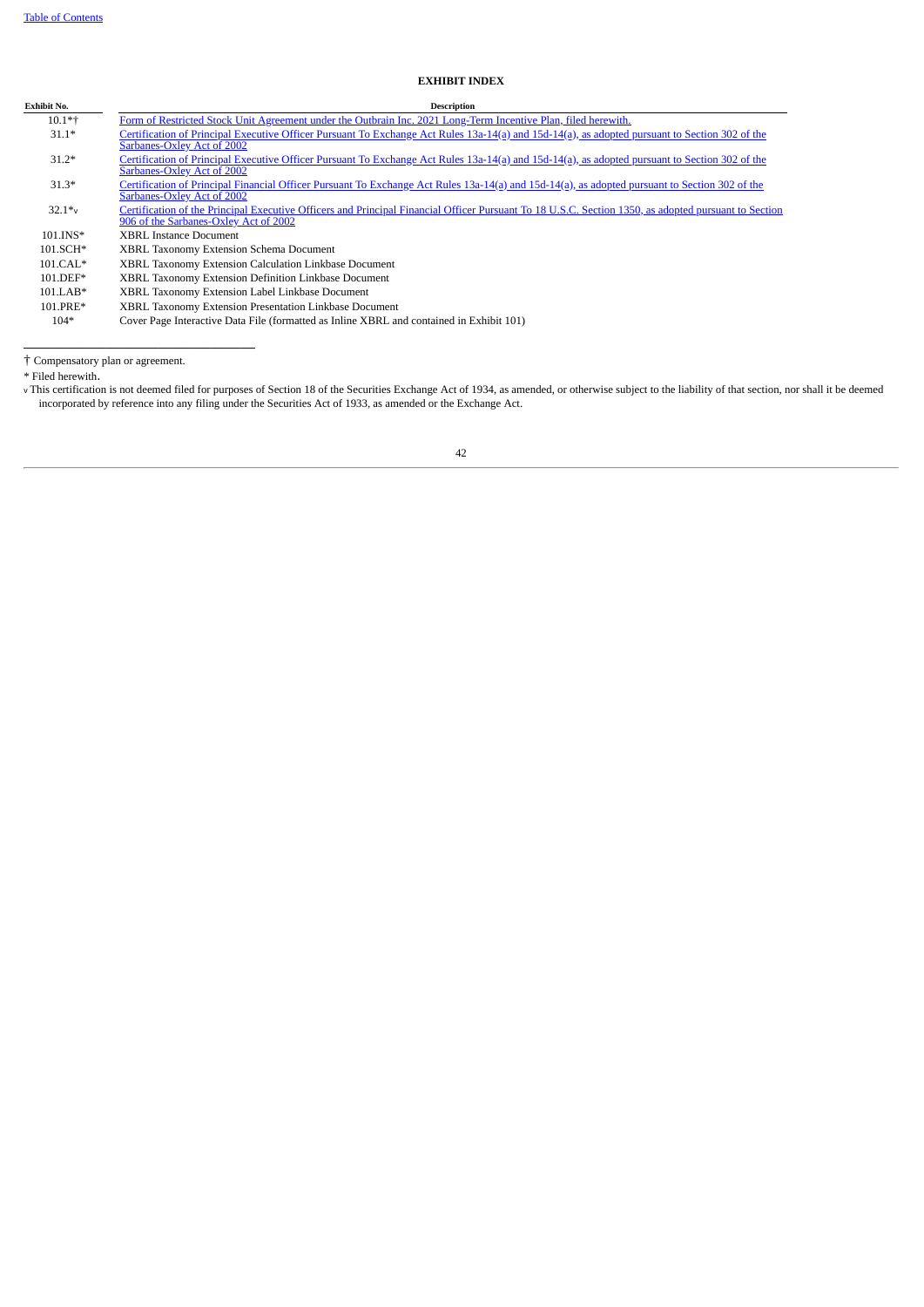## **SIGNATURES**

Pursuant to the requirements of the Securities Exchange Act of 1934, the Registrant has duly caused this report to be signed on its behalf by the undersigned thereunto duly authorized on May 13, 2022.

## **OUTBRAIN INC.**

By: /s/ David Kostman

Name: David Kostman Title: *Co-Chief Executive Officer*

By: /s/ Elise Garofalo

Name: Elise Garofalo Title: *Chief Financial Officer (Principal Financial Officer and Principal Accounting Officer)*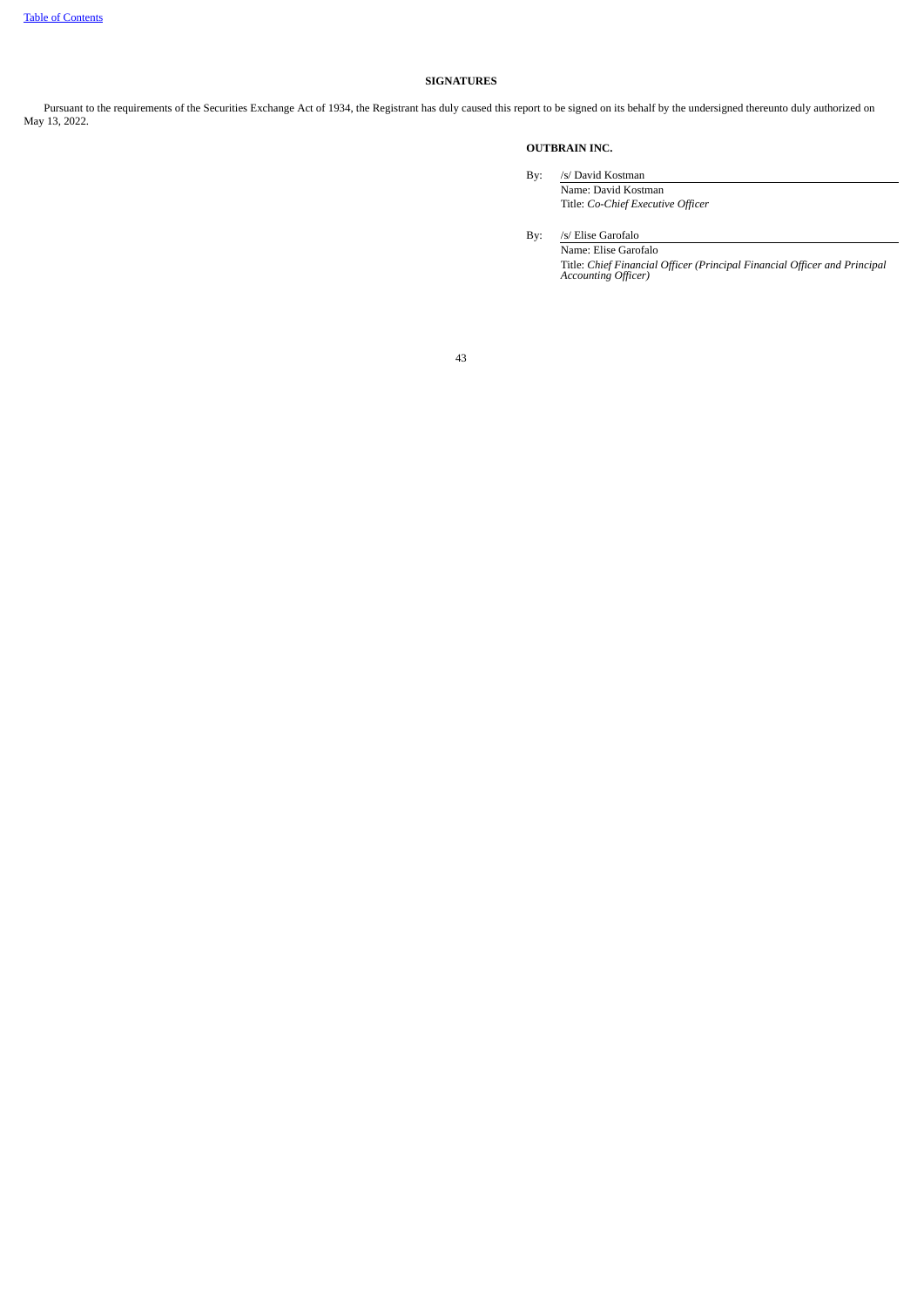## **OUTBRAIN INC. 2021 LONG-TERM INCENTIVE PLAN**

#### **RESTRICTED STOCK UNIT AWARD GRANT NOTICE**

<span id="page-43-0"></span>Outbrain Inc., a Delaware corporation (the "*Company*"), pursuant to its 2021 Long-Term Incentive Plan, as amended from time to time (the "*Plan*"), hereby grants to the holder listed below (the "*Participant*"), a Full Value Award comprising an award of restricted stock units ("*Restricted Stock Units*" or "*RSUs*"). Each vested Restricted Stock Unit represents the right to receive, in accordance with the Award Agreement attached hereto as **Exhibit A** (the "*Agreement*"), one Common Share ("*Share*"). This award of Restricted Stock Units is subject to all of the terms and conditions set forth herein and in the Agreement and the Plan, each of which are incorporated herein by reference. Unless otherwise defined herein, the terms defined in the Plan shall have the same defined meanings in this Restricted Stock Unit Award Grant Notice (the "*Grant Notice*") and the Agreement.

| Participant:                 |                                                                                                                                                                                                                                                   |
|------------------------------|---------------------------------------------------------------------------------------------------------------------------------------------------------------------------------------------------------------------------------------------------|
| <b>Full Value Award:</b>     | <b>RSUs</b>                                                                                                                                                                                                                                       |
| Date of grant:               |                                                                                                                                                                                                                                                   |
| <b>Total Number of RSUs:</b> |                                                                                                                                                                                                                                                   |
| <b>Termination:</b>          | If the Participant incurs a Termination Date, all RSUs that have not become vested on or prior to the<br>date of such termination will thereupon be automatically forfeited by the Participant without payment<br>of any consideration therefore. |

The Award shall vest in part upon each vesting date, determined as follows:

[\_\_\_\_\_\_\_\_\_\_\_\_\_\_\_\_\_\_\_\_\_\_\_\_\_\_\_\_\_\_\_\_\_\_\_\_\_\_\_\_\_\_\_\_\_\_\_].

Subject to the Participant not incurring a Termination Date prior to the applicable vesting date, [**[**[[[[[[[[[[[[[]]]] of the total number of RSUs comprising the Award (rounded down to the nearest whole number) shall become vested on

By his or her signature and the Company's signature below, the Participant agrees to be bound by the terms and conditions of the Plan, the Agreement and this Grant Notice. The Participant confirms that Participant has read and fully understands the Plan, the Agreement and this Grant Notice in their entirety, has had an opportunity to obtain the advice of counsel prior to executing this Grant Notice and fully understands all provisions of the Plan, the Agreement and this Grant Notice. The Participant hereby agrees to accept as binding, conclusive and final all decisions or interpretations of the Administrator upon any questions arising under the Plan, the Agreement or this Grant Notice. Where Participant does not reside in the United States of America, Participant agrees not to be provided with a translation into Participant's local language. Unless otherwise determined by the Committee, if the Participant is not an individual subject to Section 16(b) of the Securities Exchange Act of 1934 (the "Exchange Act") at the time the award is payable, any withholding obligation will be satisfied by the Participant irrevocably authorizing a third party to sell Shares (or a sufficient portion of the Shares) acquired under the RSU and remit to the Company a sufficient portion of the sale proceeds to pay the entire tax withholding obligation resulting from the RSU. With respect to Participants who are individuals subject to Section 16(b) of the Exchange Act at the time the RSU is payable, the withholding obligation will be satisfied in a manner permitted by the Plan approved by the Committee in its sole discretion.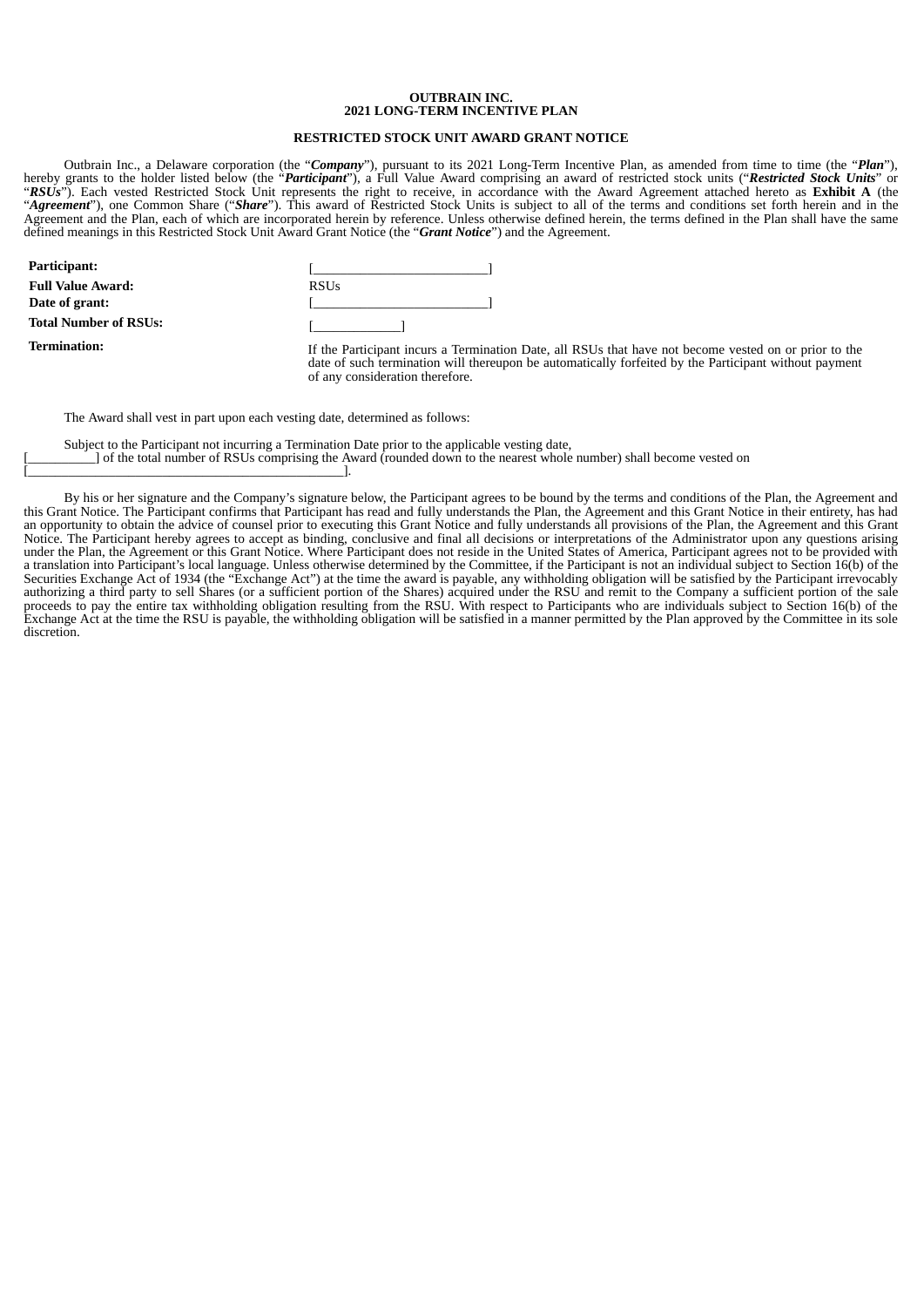#### **OUTBRAIN INC.:**

| By:         | Bv:  |
|-------------|------|
| Print Name: | Prin |
| Title:      |      |
| Address:    | Add  |
|             |      |

# **PARTICIPANT:**<br>By:

- Py:<br>Print Name:

Address: Address: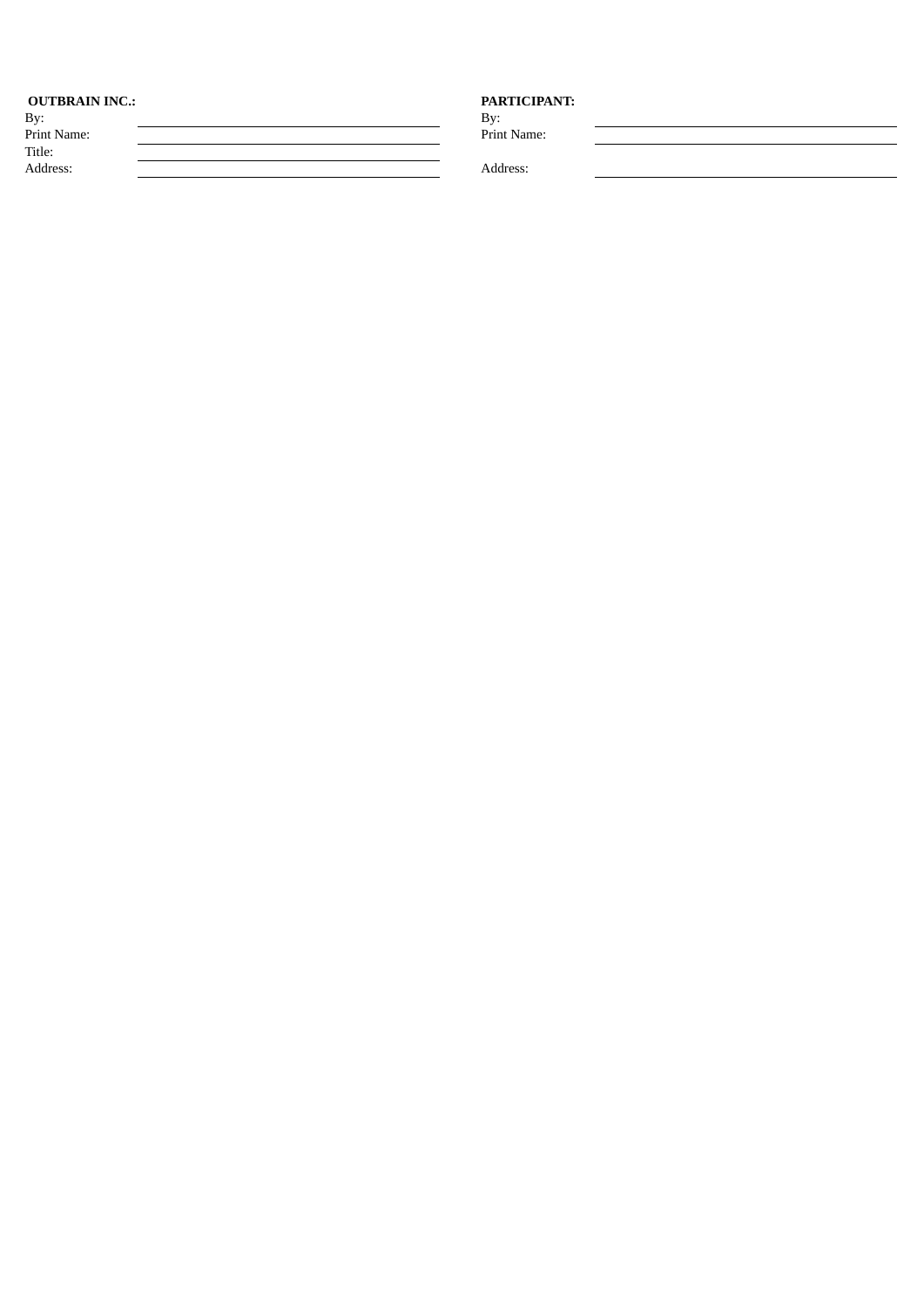#### **EXHIBIT A TO RESTRICTED STOCK UNIT AWARD GRANT NOTICE**

#### **AWARD AGREEMENT**

Pursuant to the Restricted Stock Unit Award Grant Notice (the "*Grant Notice*") to which this Award Agreement (this "*Agreement*") is attached, Outbrain Inc., a Delaware corporation (the "*Company*"), has granted to the Participant the number of restricted stock units ("*Restricted Stock Units*" or "*RSUs*") set forth in the Grant Notice under the Outbrain Inc. 2021 Long-Term Incentive Plan, as amended from time to time (the "*Plan*"). Each Restricted Stock Unit represents the right to receive one share of Common Stock (a "*Share*") upon vesting.

Notwithstanding any provision in this Agreement to the contrary, the RSUs shall be subject to the special terms and provisions set forth in any Exhibit to this Agreement applicable to Participant's country of residence, if any. In the event of any conflict between this Agreement and any applicable Exhibit, the terms of the applicable Exhibit shall prevail.

## **ARTICLE I.**

#### **GENERAL**

1.1 Defined Terms. Capitalized terms not specifically defined herein shall have the meanings specified in the Plan and the Grant Notice.

1.2 Incorporation of Terms of Plan. The RSUs are subject to the terms and conditions of the Plan, which are incorporated herein by reference. In the event of any inconsistency between the Plan and this Agreement, the terms of the Plan shall control.

## **ARTICLE II.**

## **GRANT OF RESTRICTED STOCK UNITS**

2.1. Grant of RSUs. Pursuant to the Grant Notice and upon the terms and conditions set forth in the Plan and this Agreement, effective as of the Grant Date set forth in the Grant Notice, the Company hereby grants to the Participant an award of RSUs under the Plan in consideration of the Participant's past or continued employment with or service to the Company or any Subsidiaries and for other good and valuable consideration.

2.2 Unsecured Obligation to RSUs. Unless and until the RSUs have vested in the manner set forth in Article 2 hereof, the Participant will have no right to receive Common Stock under any such RSUs. Prior to actual payment of any vested RSUs, such RSUs will represent an unsecured obligation of the Company, payable (if at all) only from the general assets of the Company.

2.3 Vesting Schedule. Subject to Section 2.5 hereof, the RSUs shall vest and become nonforfeitable with respect to the applicable portion thereof according to the vesting schedule set forth in the Grant Notice (rounding down to the nearest whole Share).

2.4 Consideration to the Company. In consideration of the grant of the award of RSUs pursuant hereto, the Participant agrees to render faithful and efficient services to the Company or any Subsidiary.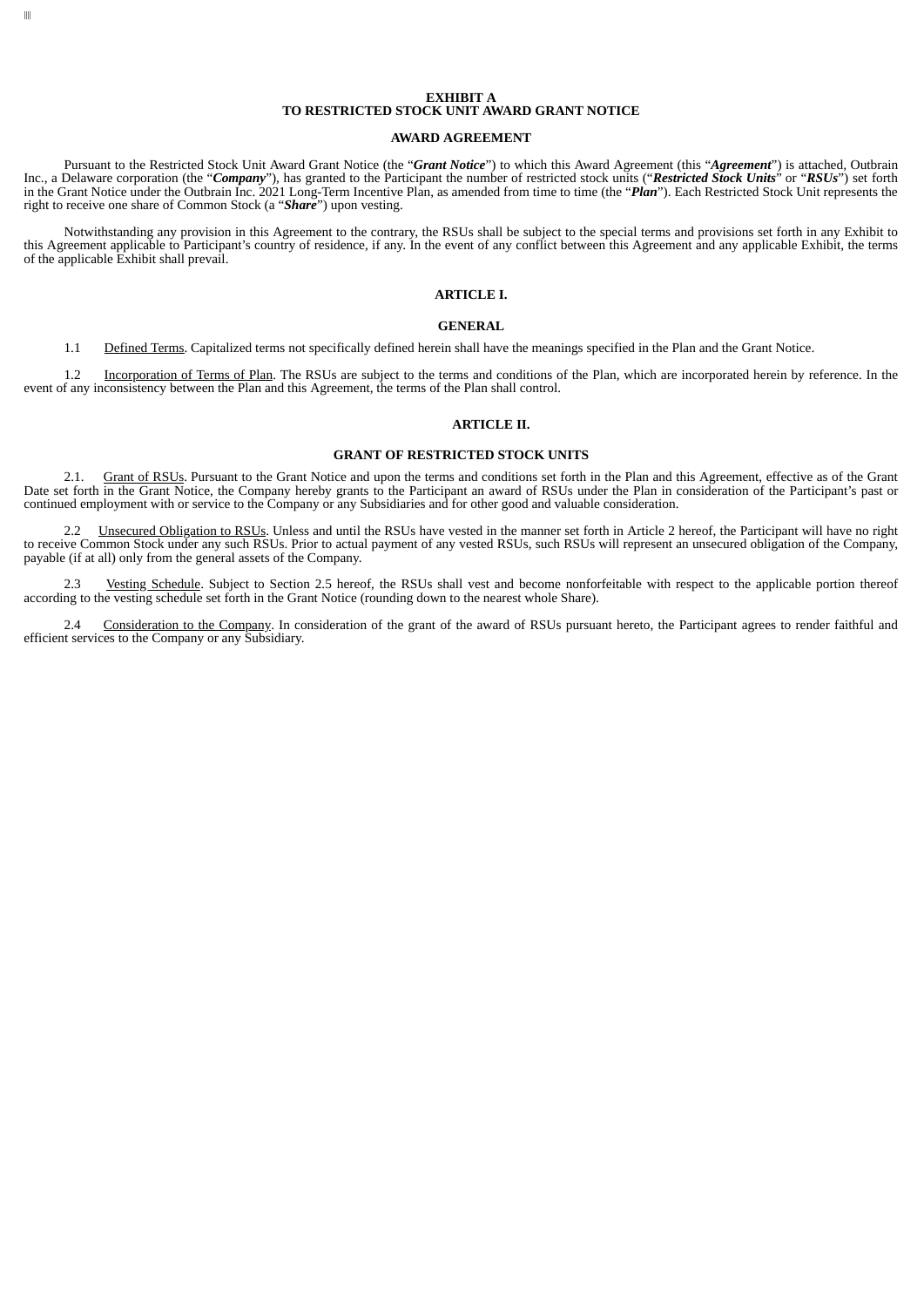2.5 Forfeiture, Termination and Cancellation upon Termination. Notwithstanding any contrary provision of this Agreement or the Plan, upon the Participant incurring a Termination Date for any or no reason, all Restricted Stock Units which have not vested prior to or in connection with such termination shall thereupon automatically be forfeited, terminated and cancelled as of the applicable termination date without payment of any consideration by the Company, and the Participant, or the Participant's beneficiary or personal representative, as the case may be, shall have no further rights hereunder. No portion of the RSUs which has not become vested as of the date on which the Participant incurs a Termination Date shall thereafter become vested, except as may otherwise be provided by the Administrator or as set forth in a written agreement between the Company and the Participant.

## 2.6 Issuance of Common Stock upon Vesting.

(a) As soon as administratively practicable following the vesting of any Restricted Stock Units pursuant to Section 2.3 hereof, but in no event later than 30 days after such vesting date (for the avoidance of doubt, this deadline is intended to comply with the "short term deferral" exemption from Section 409A of the Code), the Company shall deliver to the Participant (or any transferee permitted under Section 3.1 hereof) a number of Shares equal to the number of RSUs subject to this Award that vest on the applicable vesting date. Notwithstanding the foregoing, in the event Shares cannot be issued pursuant to Section 3.1 of the Plan, the Shares shall be issued pursuant to the preceding sentence as soon as administratively practicable after the Committee determines that Shares can again be issued in accordance with such Section.

(b) The Company shall not be obligated to deliver any Shares to the Participant or the Participant's legal representative unless and until the Participant or the Participant's legal representative shall have paid or otherwise satisfied in full the amount of all federal, state and local taxes applicable to the taxable income of the Participant resulting from the grant or vesting of the Restricted Stock Units or the issuance of Shares.

(c) Unless otherwise determined by the Committee, with respect to Participants who are individuals not subject to Section 16(b) of the Exchange Act at the time the RSU is payable, any withholding obligations will be satisfied by the Participant irrevocably authorizing a third party to sell Shares (or a sufficient portion of the Shares) acquired under the RSU and to remit to the Company a sufficient portion of the sale proceeds to pay the entire tax withholding obligation resulting from the RSU. With respect to Participants who are individuals subject to Section 16(b) of the Exchange Act at the time the RSU is payable, the withholding obligation will be satisfied in a manner permitted by the Plan approved by the Committee in its sole discretion.

Conditions to Delivery of Shares. The Shares deliverable hereunder may be either previously authorized but unissued Shares, treasury Shares or issued Shares which have then been reacquired by the Company. Such Shares shall be fully paid and non-assessable. The Company shall not be required to issue Shares deliverable hereunder prior to fulfillment of the conditions set forth in Section 3.1 of the Plan.

2.8 Rights as Stockholder. The holder of the RSUs shall not be, nor have any of the rights or privileges of, a stockholder of the Company, including, without limitation, voting rights and rights to dividends, in respect of the RSUs and any Shares underlying the RSUs and deliverable hereunder unless and until such Shares shall have been issued by the Company and held of record by such holder (as evidenced by the appropriate entry on the books of the Company or of a duly authorized transfer agent of the Company). No adjustment shall be made for a dividend or other right for which the record date is prior to the date the Shares are issued, except as provided in Section 3.2 of the Plan.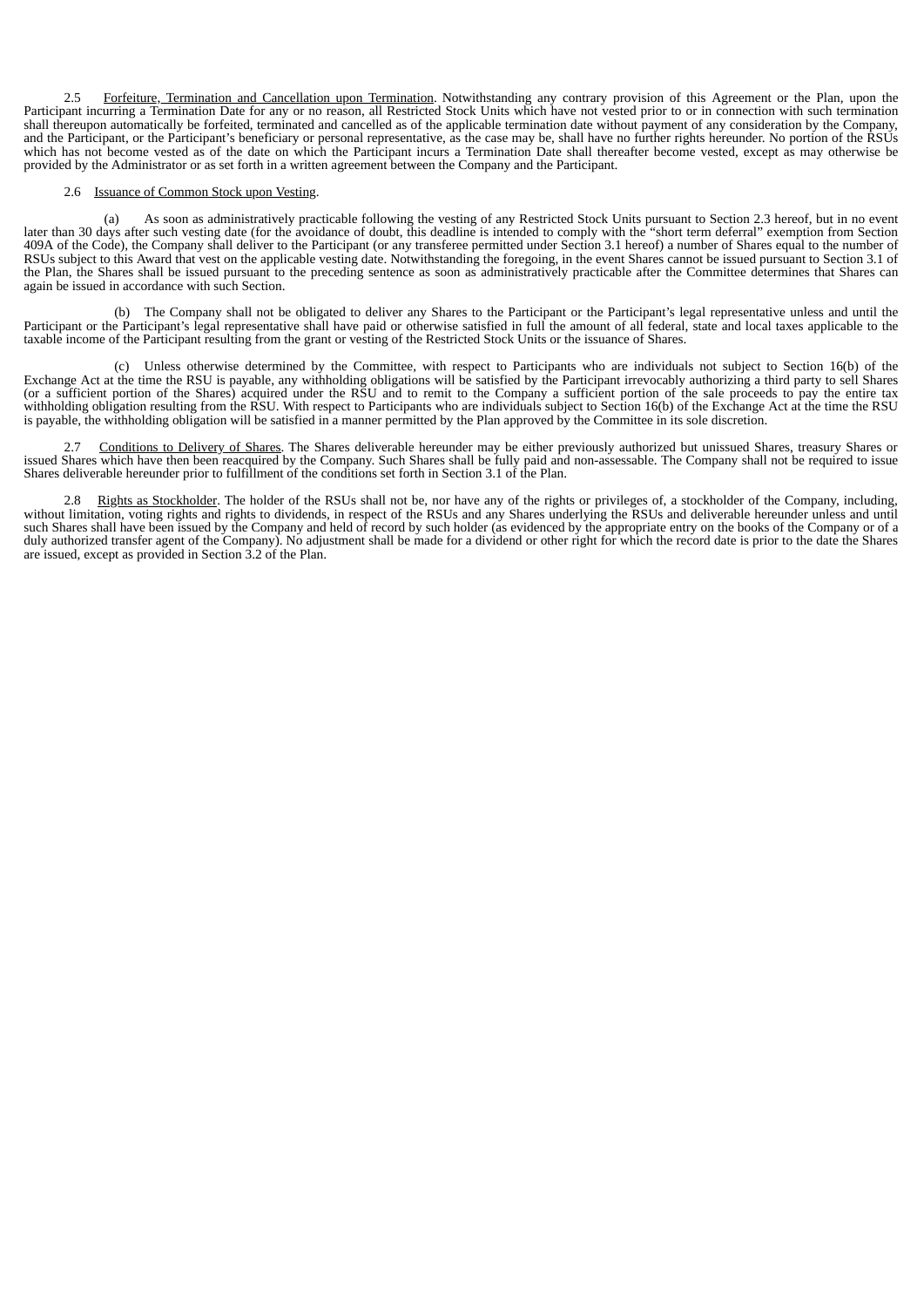#### **ARTICLE III.**

#### **OTHER PROVISIONS**

3.1 Transferability. The RSUs shall be subject to the restrictions on transferability set forth in Section 9.6 of the Plan.

3.2 Tax Consultation. The Participant understands that the Participant may suffer adverse tax consequences in connection with the RSUs granted pursuant to this Agreement (and the Shares issuable with respect thereto). The Participant represents that the Participant has consulted with any tax consultants the Participant deems advisable in connection with the RSUs and the issuance of Shares with respect thereto and that the Participant is not relying on the Company for any tax advice.

3.3 Binding Agreement. Subject to the limitation on the transferability of the RSUs contained herein, this Agreement will be binding upon and inure to the benefit of the heirs, legatees, legal representatives, successors and assigns of the parties hereto.

Adjustments Upon Specified Events. The Committee may accelerate the vesting of the RSUs in such circumstances as it, in its sole discretion, may determine. The Participant acknowledges that the RSUs are subject to adjustment, modification and termination in certain events as provided in this Agreement and Section 3.2 of the Plan.

Notices. Any notice to be given under the terms of this Agreement to the Company shall be addressed to the Company in care of the Secretary of the Company at the Company's principal office, and any notice to be given to the Participant shall be addressed to the Participant at the Participant's last address reflected on the Company's records. By a notice given pursuant to this Section 3.5, either party may hereafter designate a different address for notices to be given to that party. Any notice shall be deemed duly given when sent via email or when sent by certified mail (return receipt requested) and deposited (with postage prepaid) in a post office or branch post office otherwise specified by the Committee.

3.6 Participant's Representations. If the Shares issuable hereunder have not been registered under the Securities Act or any applicable state laws on an effective registration statement at the time of such issuance, the Participant shall, if required by the Company, concurrently with such issuance, make such written representations as are deemed necessary or appropriate by the Company or its counsel.

3.7 Titles. Titles are provided herein for convenience only and are not to serve as a basis for interpretation or construction of this Agreement.

3.8 Governing Law. The laws of Delaware shall govern the interpretation, validity, administration, enforcement and performance of the terms of this Agreement regardless of the law that might be applied under principles of conflicts of laws, and, where applicable under local law, Delaware shall be the place of entry for the Agreement.

3.9 Conformity to Securities Laws. The Participant acknowledges that the Plan and this Agreement are intended to conform to the extent necessary with all provisions of the Securities Act and the Exchange Act and any other applicable law. Notwithstanding anything herein to the contrary, the Plan shall be administered, and the RSUs are granted, only in such a manner as to conform to applicable law. To the extent permitted by applicable law, the Plan and this Agreement shall be deemed amended to the extent necessary to conform to such applicable law.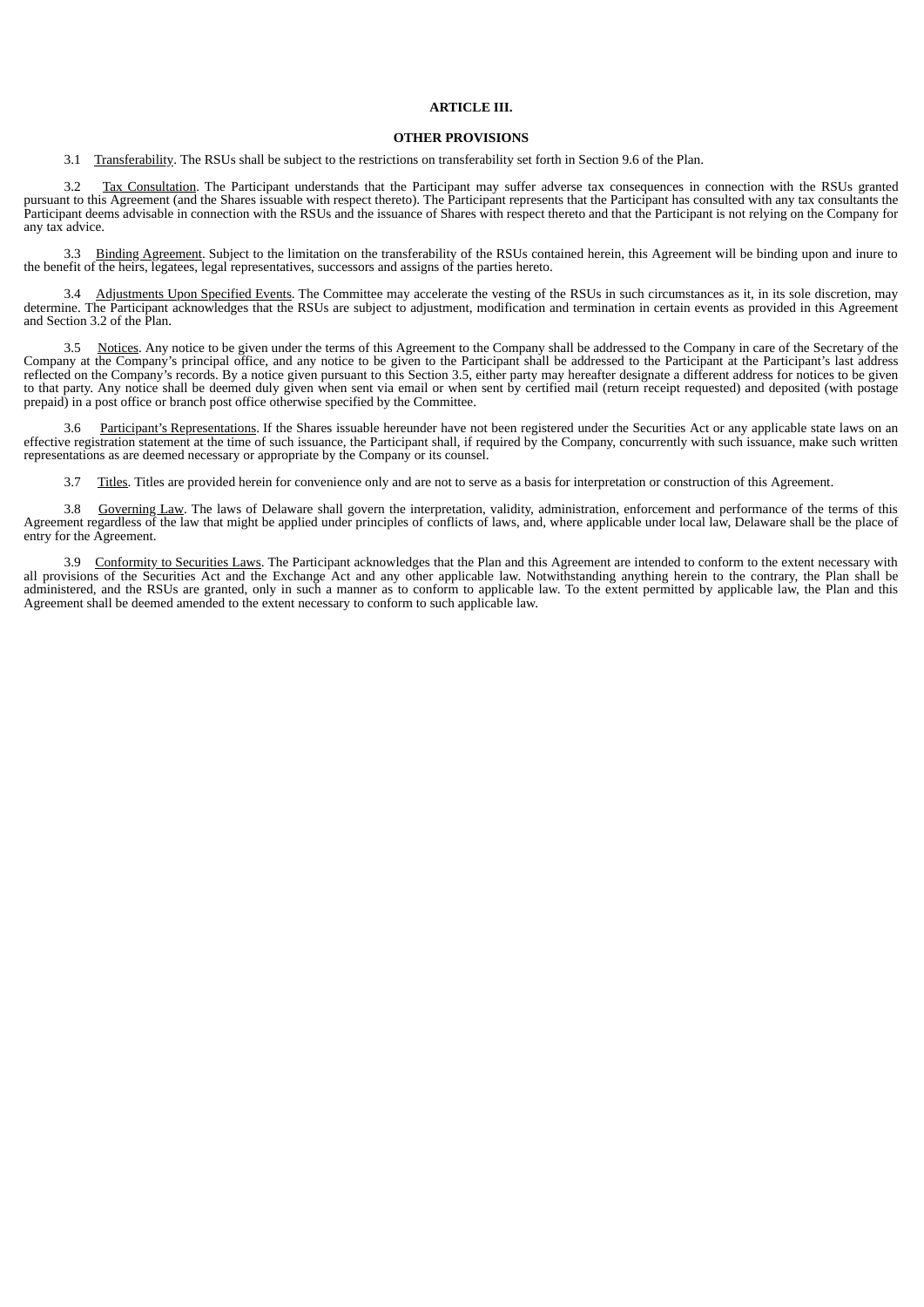3.10 Amendment, Suspension and Termination. To the extent permitted by the Plan, this Agreement may be wholly or partially amended or otherwise modified, suspended or terminated at any time or from time to time by the Committee or the Board; provided, however, that, except as may otherwise be provided by the Plan, no amendment, modification, suspension or termination of this Agreement shall adversely affect the RSUs in any material way without the prior written consent of the Participant.

3.11 Successors and Assigns. The Company may assign any of its rights under this Agreement to single or multiple assignees, and this Agreement shall inure to the benefit of the successors and assigns of the Company. Subject to the restrictions on transfer herein set forth in Section 3.1 hereof, this Agreement shall be binding upon the Participant and his or her heirs, executors, administrators, successors and assigns.

3.12 Limitations Applicable to Section 16 Persons. Notwithstanding any other provision of the Plan or this Agreement, if the Participant is subject to Section 16 of the Exchange Act, then the Plan, the RSUs and this Agreement shall be subject to any additional limitations set forth in any applicable exemptive rule under Section 16 of the Exchange Act (including any amendment to Rule 16b-3 of the Exchange Act) that are requirements for the application of such exemptive rule. To the extent permitted by applicable law, this Agreement shall be deemed amended to the extent necessary to conform to such applicable exemptive rule.

3.13 Not a Contract of Service Relationship. Nothing in this Agreement or in the Plan shall confer upon Participant any right to continue to serve as an employee or other service provider of the Company or any of its Subsidiaries or interfere with or restrict in any way with the right of the Company or any of its Subsidiaries, which rights are hereby expressly reserved, to discharge or to terminate for any reason whatsoever, with or without cause, the services of the Participant at any time.

3.14 Entire Agreement. The Plan, the Grant Notice and this Agreement (including all Exhibits thereto, if any) constitute the entire agreement of the parties and supersede in their entirety all prior undertakings and agreements of the Company and the Participant with respect to the subject matter hereof, provided that the RSUs shall be subject to any accelerated vesting provisions in any written agreement between the Participant and the Company or a Company plan pursuant to which the Participant participates, in each case, in accordance with the terms therein.

3.15 Section 409A. This Award is not intended to constitute "nonqualified deferred compensation" within the meaning of Section 409A of the Code (together with any Department of Treasury regulations and other interpretive guidance issued thereunder, including without limitation any such regulations or other guidance that may be issued after the date hereof, **"Section 409A")**. However, notwithstanding any other provision of the Plan, the Grant Notice or this Agreement, if at any time the Administrator determines that this Award (or any portion thereof) may be subject to Section 409A, the Administrator shall have the right in its sole discretion (without any obligation to do so or to indemnify Participant or any other person for failure to do so) to adopt such amendments to the Plan, the Grant Notice or this Agreement, or adopt other policies and procedures (including amendments, policies and procedures with retroactive effect), or take any other actions, as the Administrator determines are necessary or appropriate for this Award either to be exempt from the application of Section 409A or to comply with the requirements of Section 409A.

3.16 Limitation on Participant's Rights. Participation in the Plan confers no rights or interests other than as herein provided. This Agreement creates only a contractual obligation on the part of the Company as to amounts payable and shall not be construed as creating a trust. Neither the Plan nor any underlying program, in and of itself, has any assets. The Participant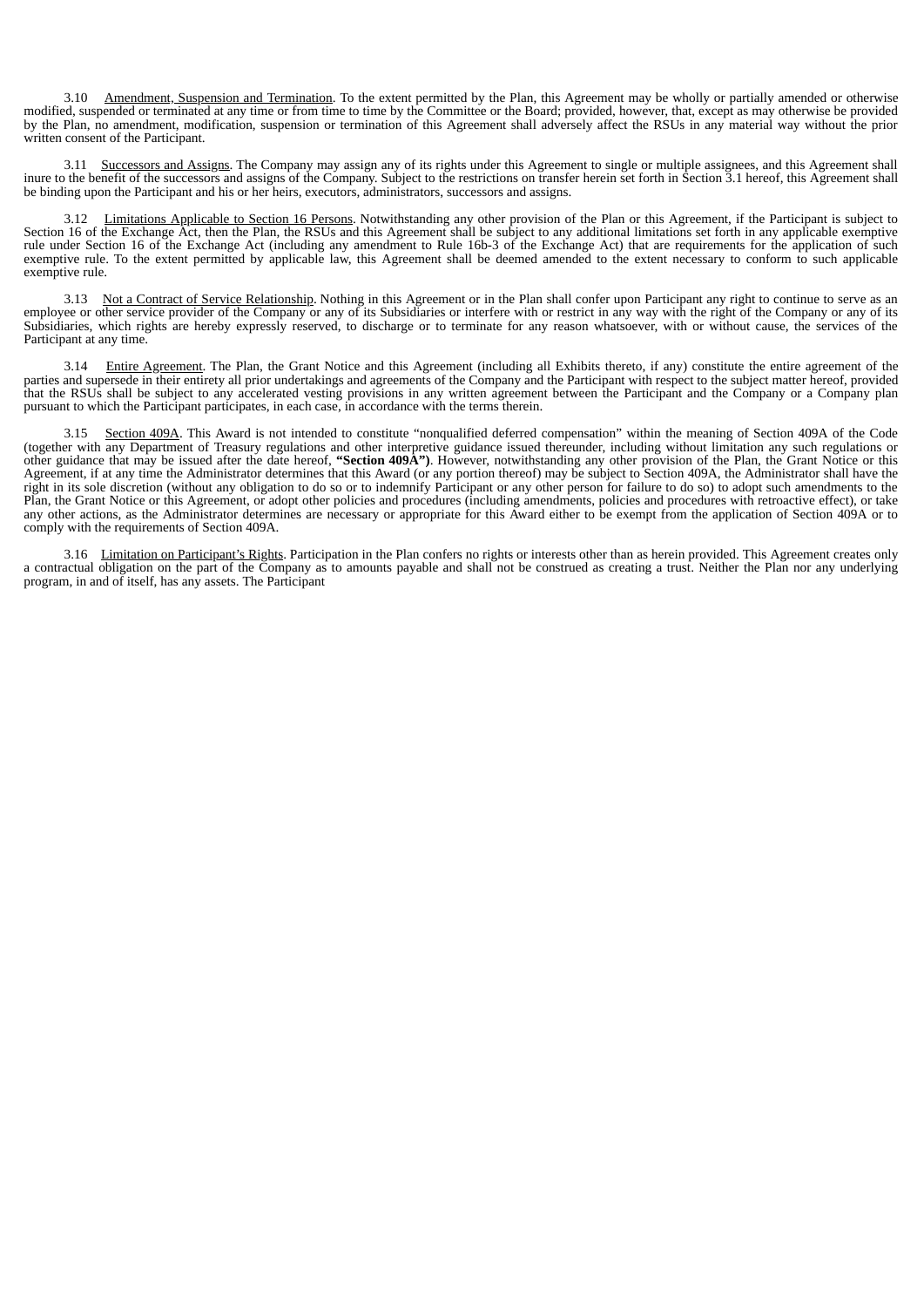shall have only the rights of a general unsecured creditor of the Company and its Subsidiaries with respect to amounts credited and benefits payable, if any, with respect to the RSUs, and rights no greater than the right to receive the Common Stock as a general unsecured creditor with respect to RSUs, as and when payable hereunder.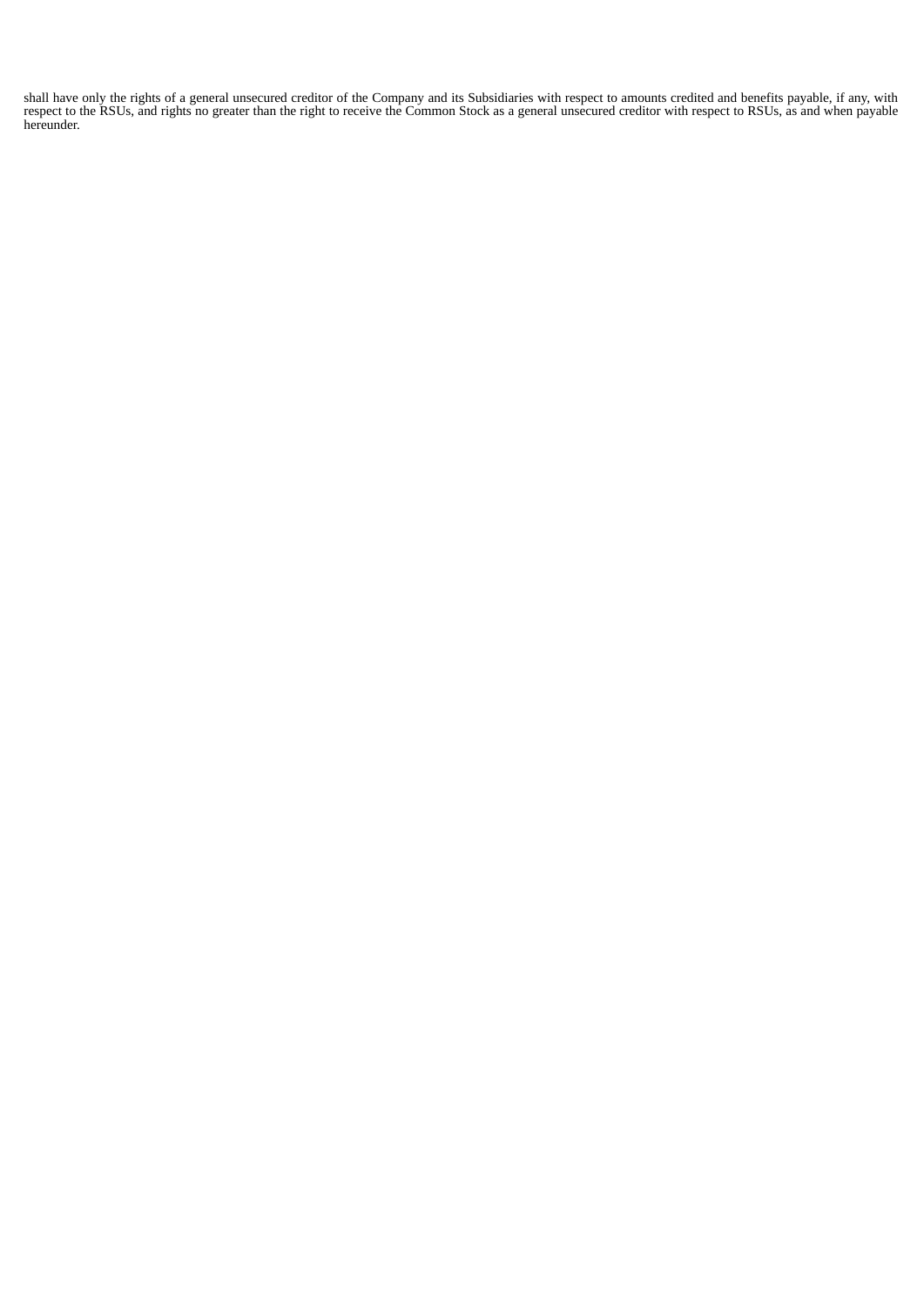#### **CERTIFICATION OF PRINCIPAL EXECUTIVE OFFICER PURSUANT TO EXCHANGE ACT RULES 13a-14(a) AND 15d-14(a) AS ADOPTED PURSUANT TO SECTION 302 OF THE SARBANES-OXLEY ACT OF 2002**

<span id="page-50-0"></span>I, David Kostman, certify that:

- 1. I have reviewed this Quarterly Report on Form 10-Q of Outbrain Inc.;
- 2. Based on my knowledge, this report does not contain any untrue statement of a material fact or omit to state a material fact necessary to make the statements made, in light of the circumstances under which such statements were made, not misleading with respect to the period covered by this report;
- 3. Based on my knowledge, the financial statements, and other financial information included in this report, fairly present in all material respects the financial condition, results of operations and cash flows of the registrant as of, and for, the periods presented in this report;
- 4. The registrant's other certifying officer and I are responsible for establishing and maintaining disclosure controls and procedures (as defined in Exchange Act Rules 13a-15(e) and 15d-<br>15(e)) and internal control over f
	- a. Designed such disclosure controls and procedures, or caused such disclosure controls and procedures to be designed under our supervision, to ensure that material information relating to the registrant, including its con prepared;
	- b. Evaluated the effectiveness of the registrant's disclosure controls and procedures and presented in this report our conclusions about the effectiveness of the disclosure controls and procedures, as of the end of the period covered by this report based on such evaluation; and
	- c. Disclosed in this report any change in the registrant's internal control over financial reporting that occurred during the registrant's most recent fiscal quarter that has materially affected, or is reasonably likely to materially affect, the registrant's internal control over financial reporting.
- 5. The registrant's other certifying officer and I have disclosed, based on our most recent evaluation of internal control over financial reporting, to the registrant's auditors and the audit committee of the registrant's board of directors (or persons performing the equivalent functions):
	- a. All significant deficiencies and material weaknesses in the design or operation of internal control over financial reporting which are reasonably likely to adversely affect the registrant's ability to record, process, summarize and report financial information; and
	- b. Any fraud, whether or not material, that involves management or other employees who have a significant role in the registrant's internal control over financial reporting.

| By:<br>Kostman          | /s/ David  |
|-------------------------|------------|
| David Kostman           | Name:      |
| Chief Executive Officer | Title: Co- |
| Executive Officer)      | (Principal |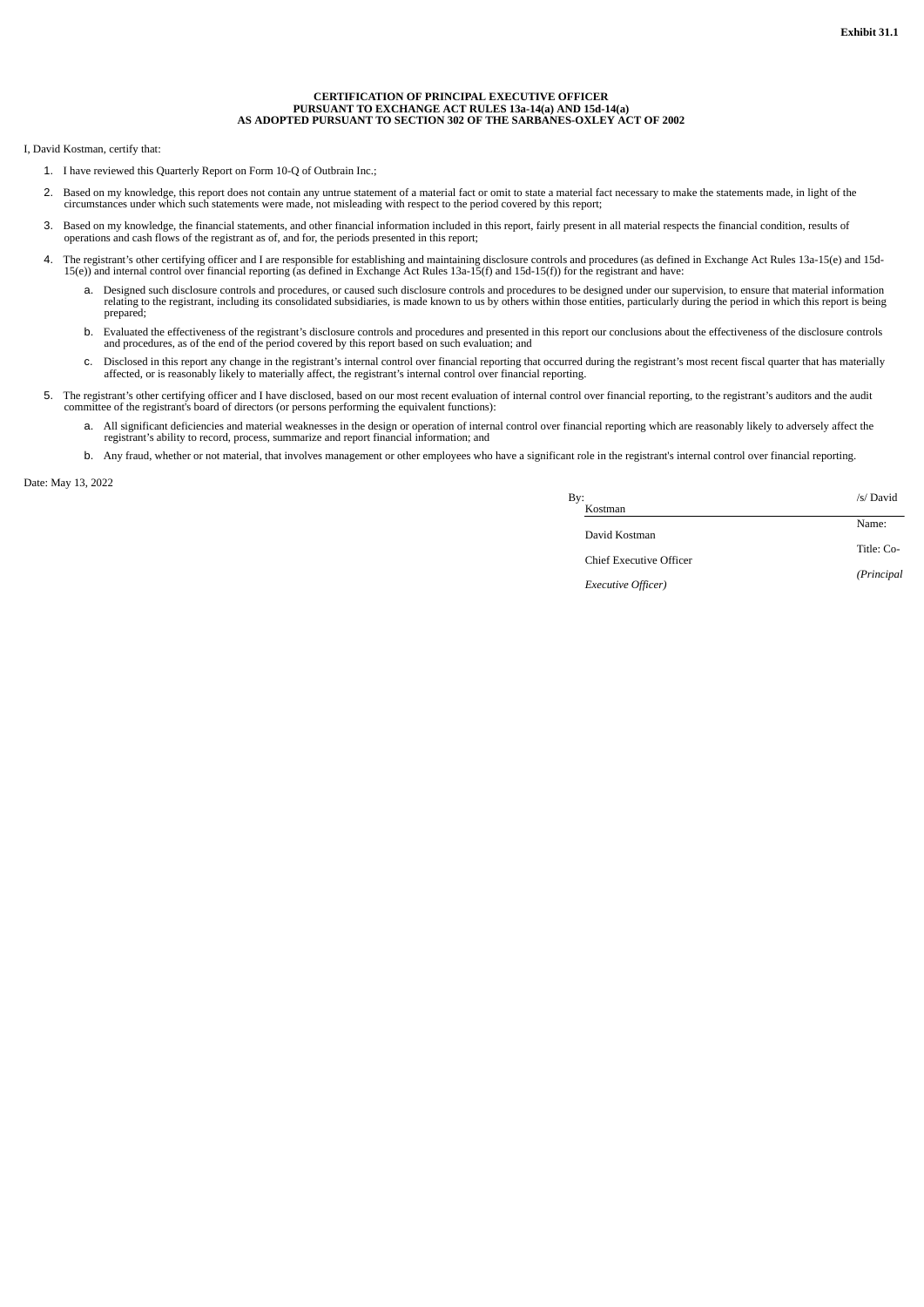#### **CERTIFICATION OF PRINCIPAL EXECUTIVE OFFICER PURSUANT TO EXCHANGE ACT RULES 13a-14(a) AND 15d-14(a) AS ADOPTED PURSUANT TO SECTION 302 OF THE SARBANES-OXLEY ACT OF 2002**

<span id="page-51-0"></span>I, Yaron Galai, certify that:

- 1. I have reviewed this Quarterly Report on Form 10-Q of Outbrain Inc.;
- 2. Based on my knowledge, this report does not contain any untrue statement of a material fact or omit to state a material fact necessary to make the statements made, in light of the circumstances under which such statements were made, not misleading with respect to the period covered by this report;
- 3. Based on my knowledge, the financial statements, and other financial information included in this report, fairly present in all material respects the financial condition, results of operations and cash flows of the registrant as of, and for, the periods presented in this report;
- 4. The registrant's other certifying officer and I are responsible for establishing and maintaining disclosure controls and procedures (as defined in Exchange Act Rules 13a-15(e) and 15d-<br>15(e)) and internal control over f
	- a. Designed such disclosure controls and procedures, or caused such disclosure controls and procedures to be designed under our supervision, to ensure that material information relating to the registrant, including its con prepared;
	- b. Evaluated the effectiveness of the registrant's disclosure controls and procedures and presented in this report our conclusions about the effectiveness of the disclosure controls and procedures, as of the end of the period covered by this report based on such evaluation; and
	- c. Disclosed in this report any change in the registrant's internal control over financial reporting that occurred during the registrant's most recent fiscal quarter that has materially affected, or is reasonably likely to materially affect, the registrant's internal control over financial reporting.
- 5. The registrant's other certifying officer and I have disclosed, based on our most recent evaluation of internal control over financial reporting, to the registrant's auditors and the audit committee of the registrant's board of directors (or persons performing the equivalent functions):
	- a. All significant deficiencies and material weaknesses in the design or operation of internal control over financial reporting which are reasonably likely to adversely affect the registrant's ability to record, process, summarize and report financial information; and
	- b. Any fraud, whether or not material, that involves management or other employees who have a significant role in the registrant's internal control over financial reporting.

| By:<br>Galai            | /s/ Yaron  |
|-------------------------|------------|
| Yaron Galai             | Name:      |
| Chief Executive Officer | Title: Co- |
| Executive Officer)      | (Principal |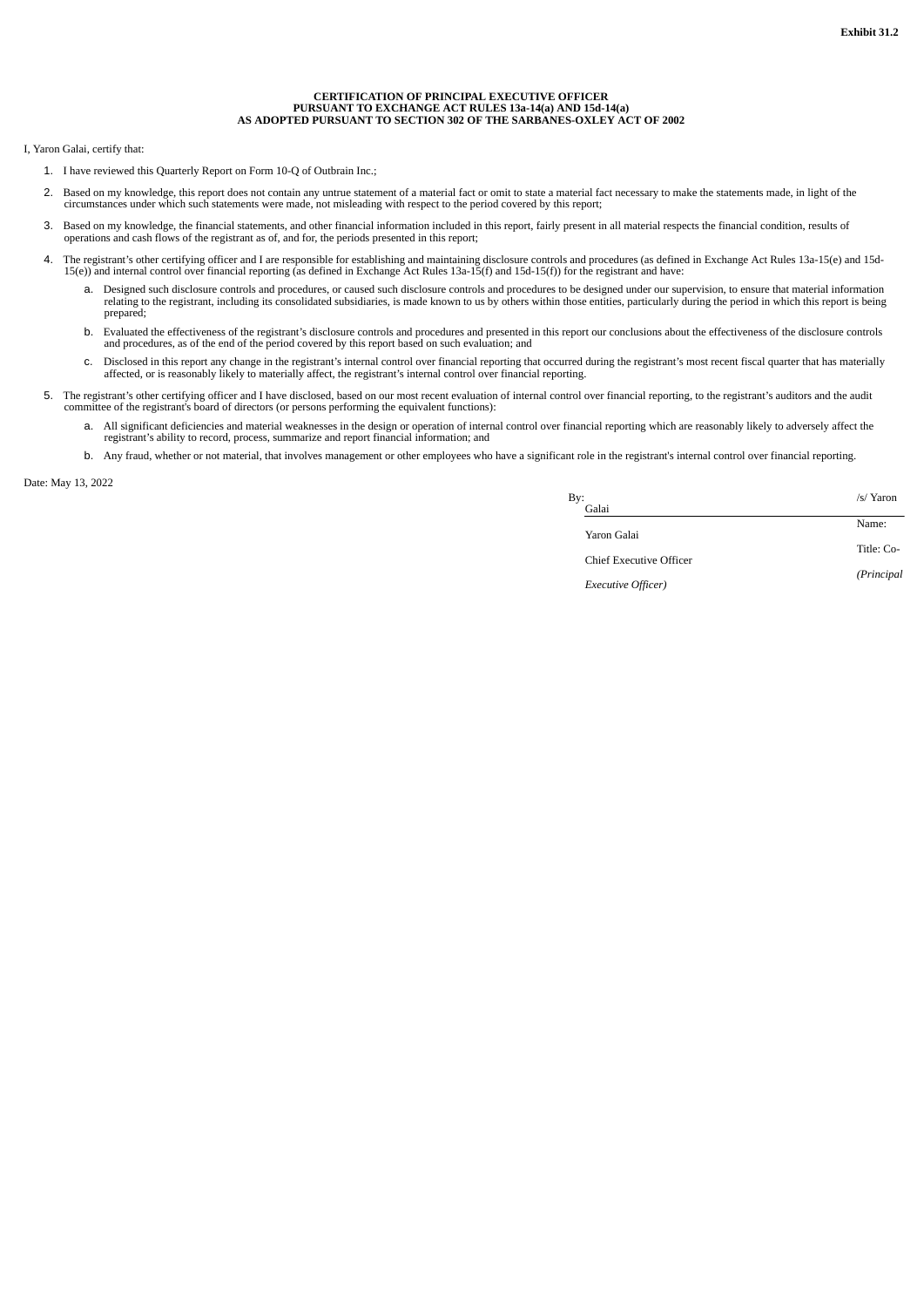#### **CERTIFICATION OF PRINCIPAL FINANCIAL OFFICER PURSUANT TO EXCHANGE ACT RULES 13a-14(a) AND 15d-14(a) AS ADOPTED PURSUANT TO SECTION 302 OF THE SARBANES-OXLEY ACT OF 2002**

<span id="page-52-0"></span>I, Elise Garofalo, certify that:

- 1. I have reviewed this Quarterly Report on Form 10-Q of Outbrain Inc.;
- 2. Based on my knowledge, this report does not contain any untrue statement of a material fact or omit to state a material fact necessary to make the statements made, in light of the circumstances under which such statements were made, not misleading with respect to the period covered by this report;
- 3. Based on my knowledge, the financial statements, and other financial information included in this report, fairly present in all material respects the financial condition, results of operations and cash flows of the registrant as of, and for, the periods presented in this report;
- 4. The registrant's other certifying officer and I are responsible for establishing and maintaining disclosure controls and procedures (as defined in Exchange Act Rules 13a-15(e) and 15d-<br>15(e)) and internal control over f
	- a. Designed such disclosure controls and procedures, or caused such disclosure controls and procedures to be designed under our supervision, to ensure that material information relating to the registrant, including its con prepared;
	- b. Evaluated the effectiveness of the registrant's disclosure controls and procedures and presented in this report our conclusions about the effectiveness of the disclosure controls and procedures, as of the end of the period covered by this report based on such evaluation; and
	- c. Disclosed in this report any change in the registrant's internal control over financial reporting that occurred during the registrant's most recent fiscal quarter that has materially affected, or is reasonably likely to materially affect, the registrant's internal control over financial reporting.
- 5. The registrant's other certifying officer and I have disclosed, based on our most recent evaluation of internal control over financial reporting, to the registrant's auditors and the audit committee of the registrant's board of directors (or persons performing the equivalent functions):
	- a. All significant deficiencies and material weaknesses in the design or operation of internal control over financial reporting which are reasonably likely to adversely affect the registrant's ability to record, process, summarize and report financial information; and
		- b. Any fraud, whether or not material, that involves management or other employees who have a significant role in the registrant's internal control over financial reporting.

| By:<br>Garofalo         | /s/ Elise   |
|-------------------------|-------------|
| Elise Garofalo          | Name:       |
| Chief Financial Officer | Title:      |
| Financial Officer)      | (Principal) |